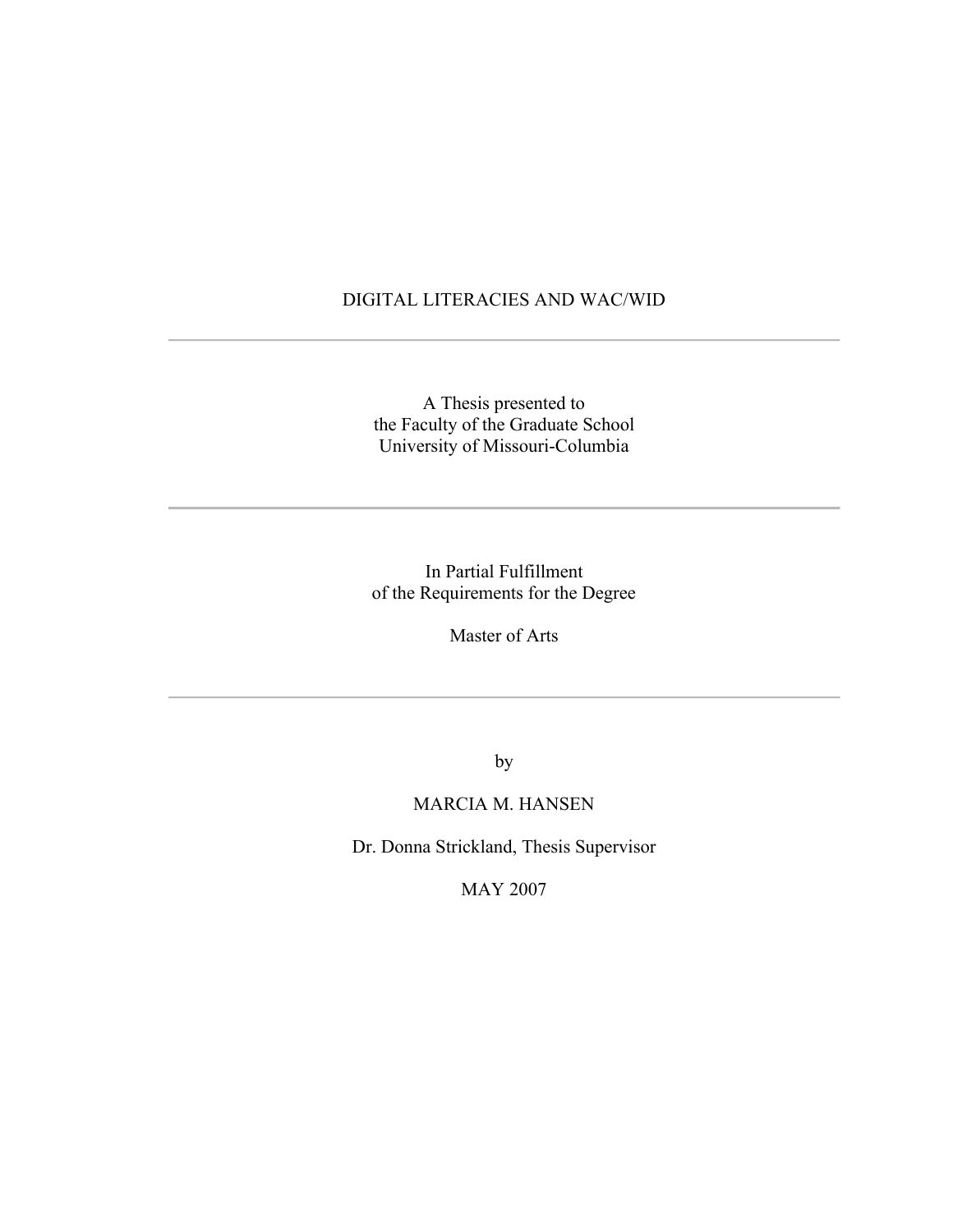# CREATIVE COMMONS LICENSE

(cc) Creative Commons Attribution 3.0 United States MARCIA M. HANSEN

You are free:

\* to Share — to copy, distribute, display, and perform the work

 $*$  to Remix — to make derivative works

Under the following conditions:

\* Attribution. You must attribute the work in the manner specified by the author or licensor (but not in any way that suggests that they endorse you or your use of the work).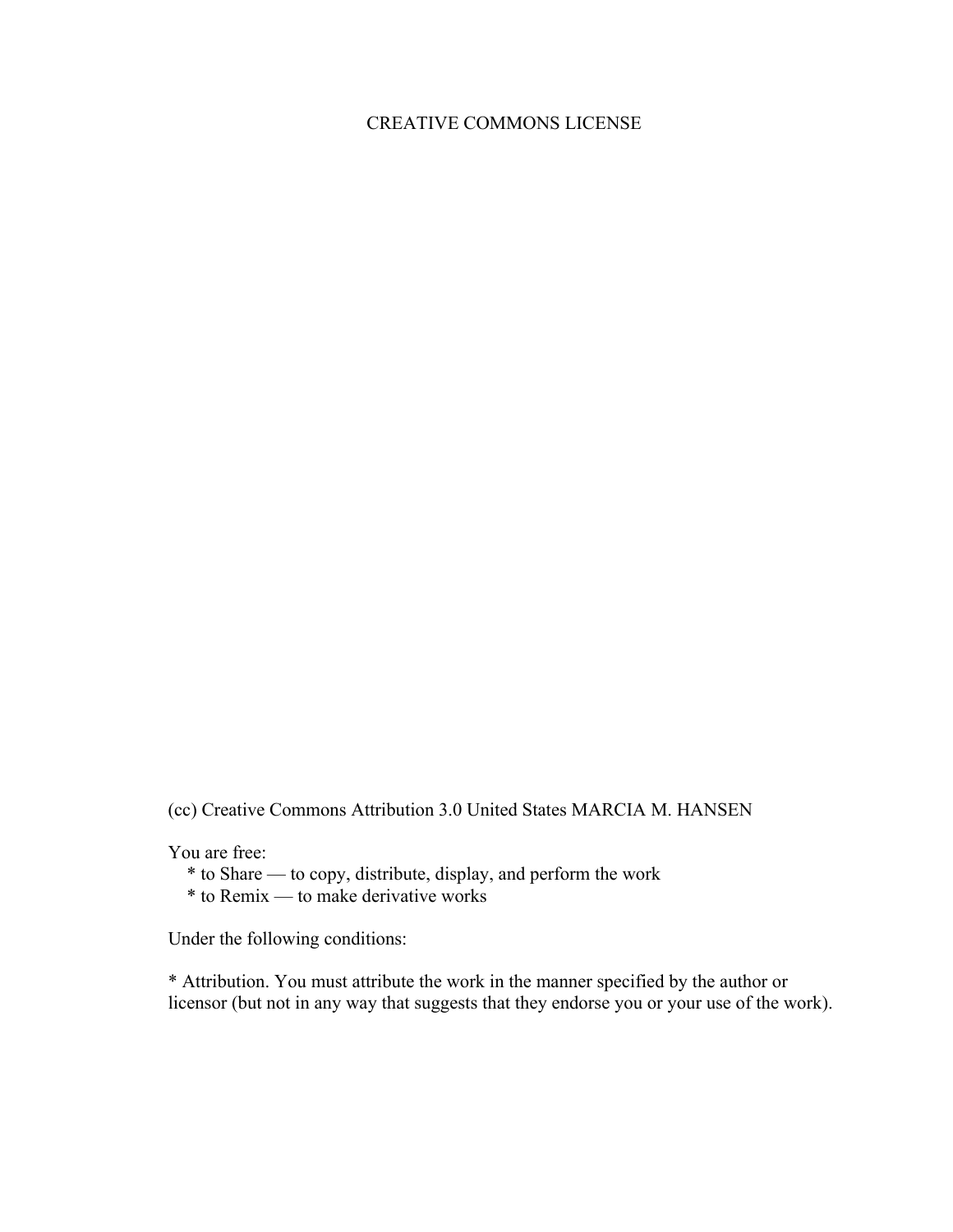The undersigned, appointed by the Dean of the Graduate School, have examined the thesis entitled

## DIGITAL LITERACIES AND WAC/WID

Presented by Marcia M. Hansen

A candidate for the degree of Master of Arts

And hereby certify that in their opinion it is worthy of acceptance.

Assistant Professor Donna Strickland

Associate Professor Martha Townsend

Assistant Professor Rebecca Dingo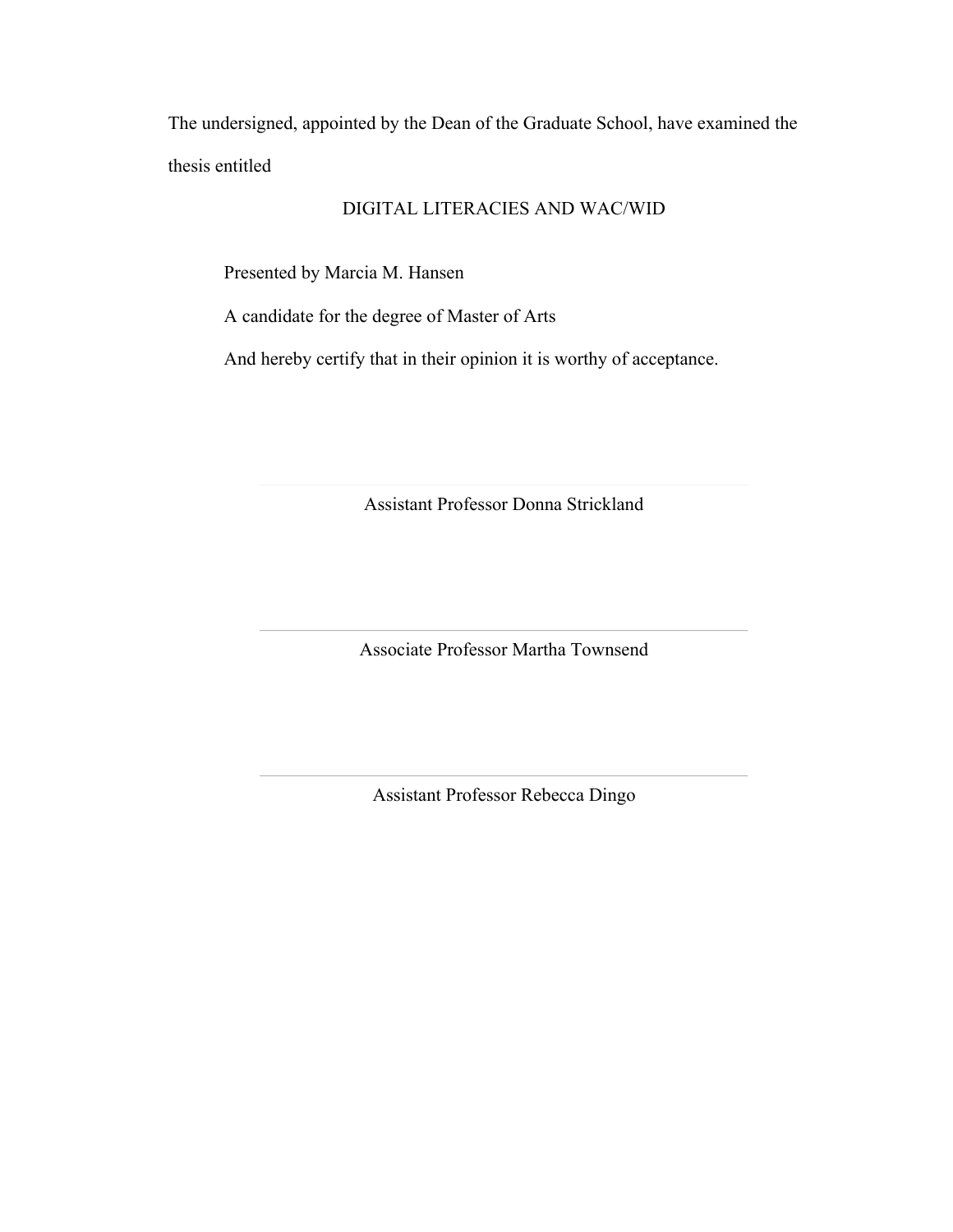# DEDICATION

*for Mom and Dennis, who never doubted for Sue, who listened, and for Sharon, who wrote alongside.*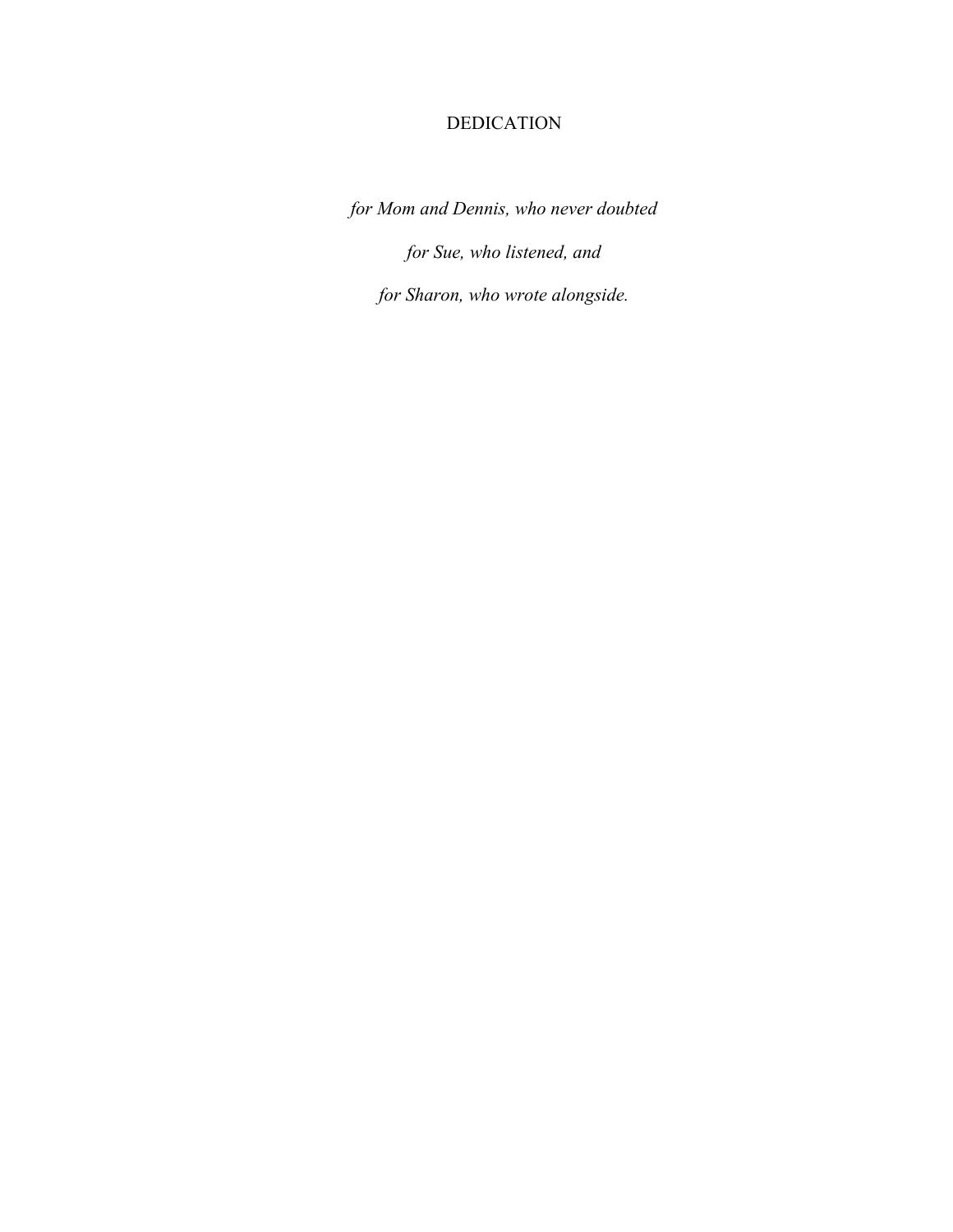#### ACKNOWLEDGEMENTS

I wish to acknowledge my committee: Donna Strickland, Martha Townsend, and Rebecca Dingo. I offer much thanks and appreciation for your constant encouragement; to Donna who mentored me as I can only hope to do for another one day; to Rebecca for being such a willing reader and encouraging me to just write; and, to Marty, for your understanding and advice in helping me get the right tone. I am grateful to you all.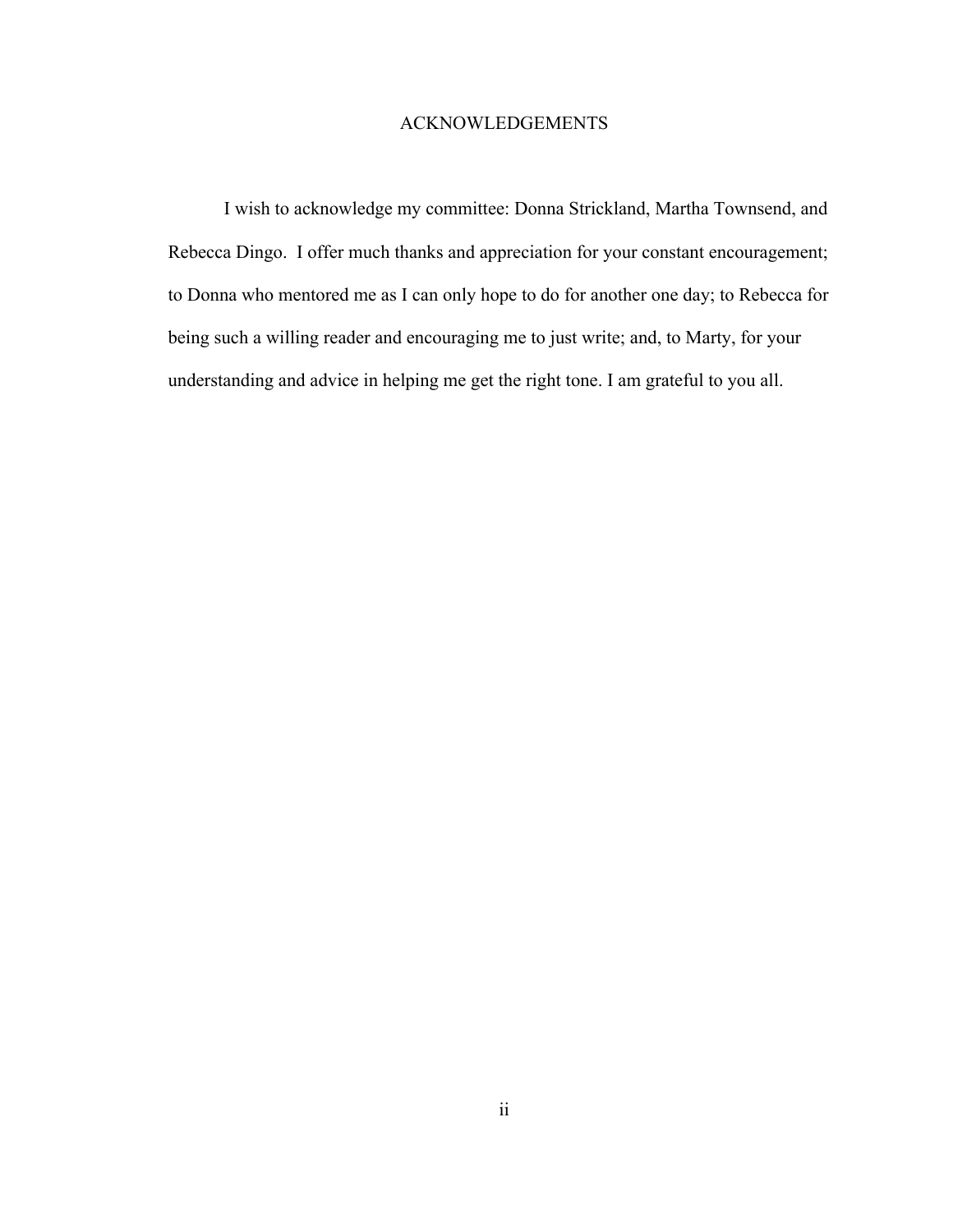# TABLE OF CONTENTS

| Chapter        |                                                          |
|----------------|----------------------------------------------------------|
| 1.             |                                                          |
| 2.             |                                                          |
|                | Make Connections Between and Among Ideas                 |
|                | Build Relationships With Each Other                      |
|                | Demonstrate Rhetorical Understanding                     |
|                | Share and Structure Information                          |
|                | Read, Design, and Produce New Media                      |
|                | Conclusion                                               |
| 3 <sub>1</sub> |                                                          |
|                | <b>Current Scholarship</b>                               |
|                | The Future: WAC/WID and Digital Literacies               |
|                | Conclusion                                               |
| 4.             | DIGITAL LITERACIES IN PROFESSIONAL WRITING  44           |
|                | Definitions of Professional Writing                      |
|                | Redefining My Own Course to Encourage Digital Literacies |
|                | Conclusion                                               |
| 5.             |                                                          |
|                |                                                          |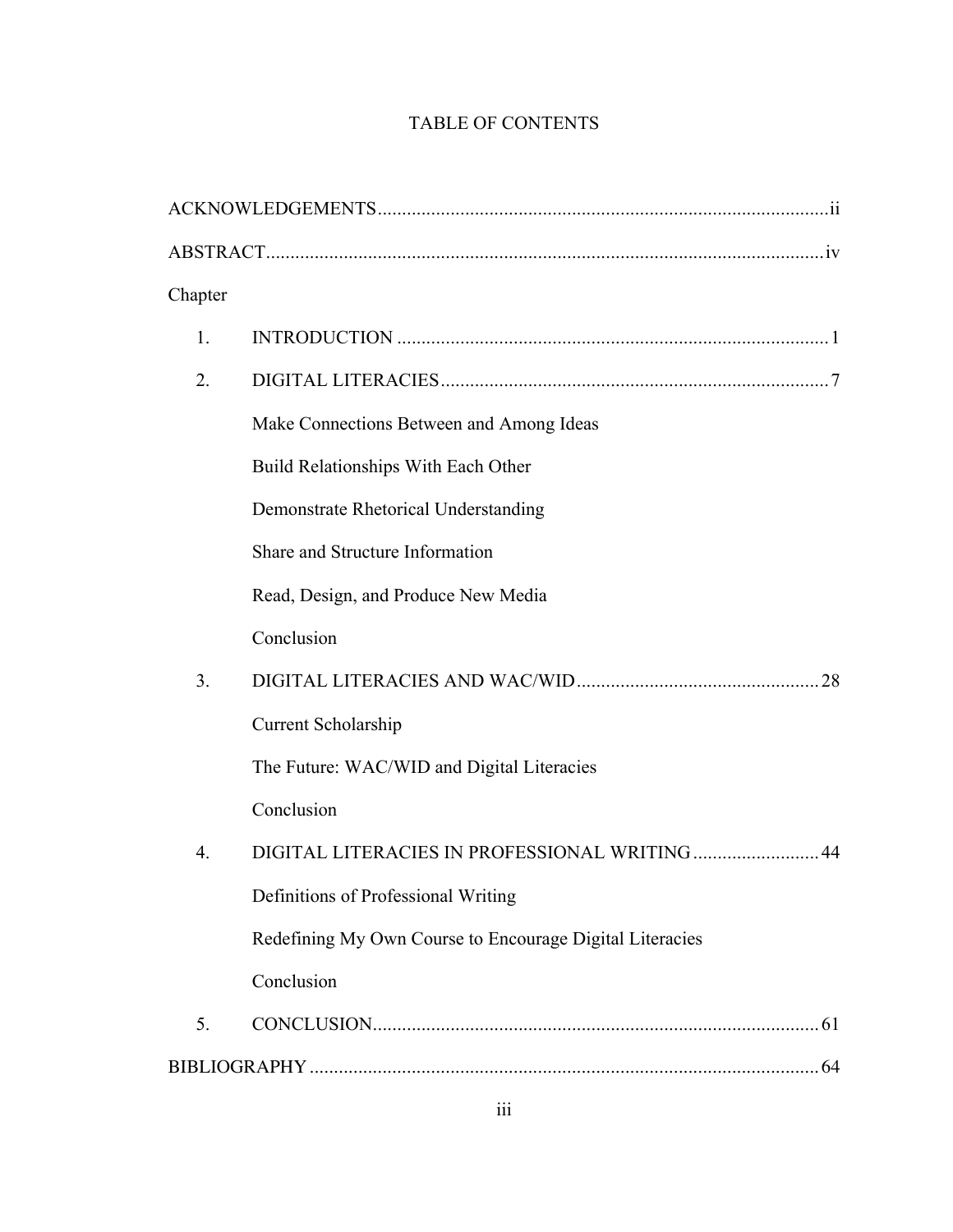#### ABSTRACT

This thesis defines digital literacies for an audience of educators who want to integrate digital literacies into their existing curriculum. In this discussion, I examine how discipline-based faculty encourage and support digital literacies and suggest how these faculty might update their courses to include digital technologies and new media. Much has changed with technologies of late, and I argue that educators need to shift from using old technologies and media to using digital technologies and media if they are to help students develop more sophisticated digital literacies. In the past, Writing Across the Curriculum (WAC) and Writing in the Disciplines (WID) programs have successfully helped students in this regard; however, they likely see the need for this shift in emphasis from traditional literacies to digital literacies and are well positioned to network with discipline-based instructors and other constituents on campus to support students' digital literacies in the ways I propose.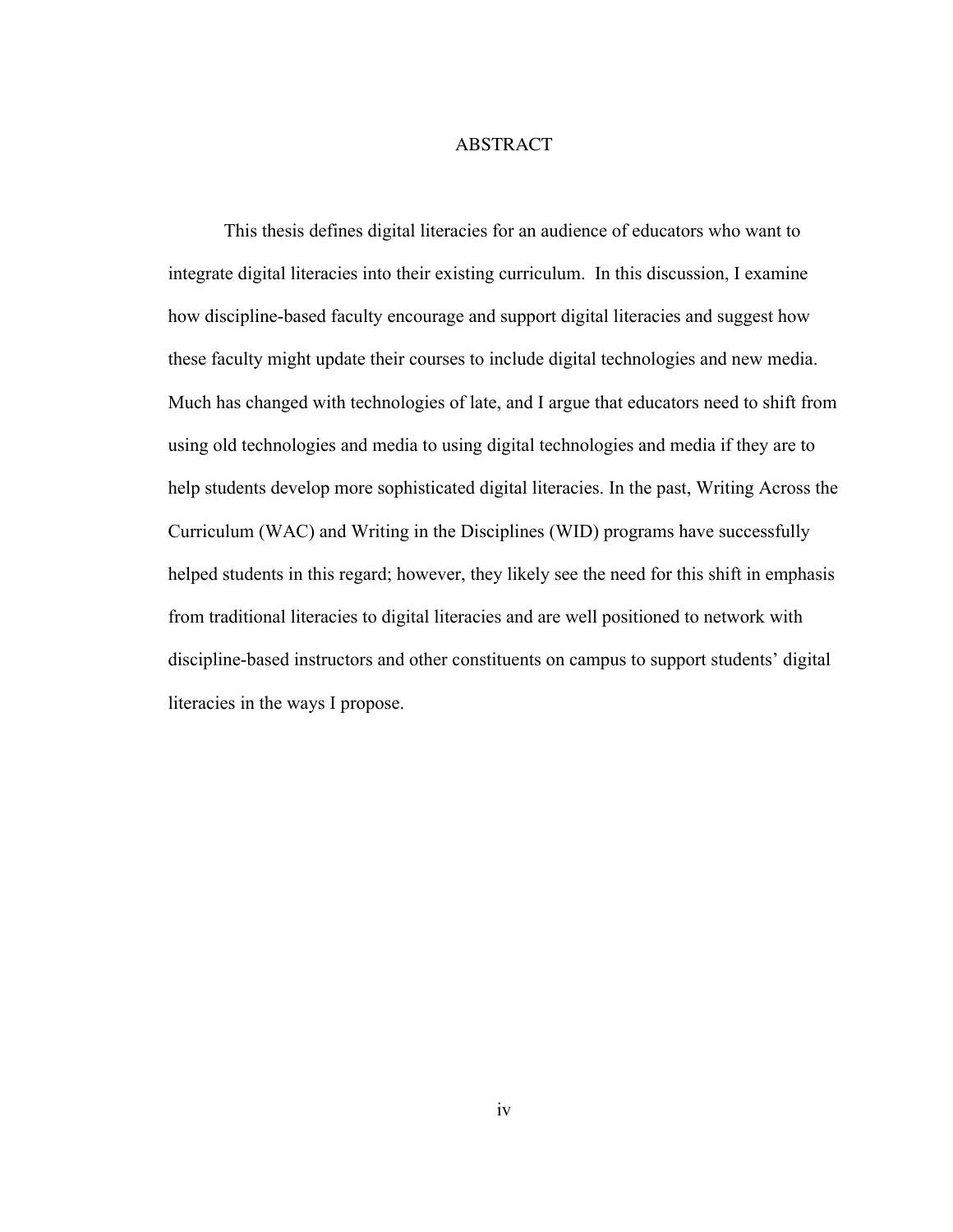#### CHAPTER 1: INTRODUCTION

This thesis is written for educators who want to incorporate digital technologies and new media into their courses with the aim of helping their students develop more sophisticated digital literacies. Much has changed with technologies of late, and in the pages that follow, I argue that educators need to shift from using old technologies and media to using new technologies and media if they are to help students learn how to communicate more effectively. In the past, Writing Across the Curriculum (WAC) and Writing in the Disciplines (WID) programs have successfully helped students in this regard; however, they likely see the need for this shift in emphasis from traditional literacies to digital literacies and are well positioned to network with discipline-based instructors and other constituents on campus to support and encourage students' digital literacies in the ways I propose in the following chapters. However, before discussing digital literacies in more depth, it is important to understand how old and new technologies differ.

Email, discussion boards, and static web pages can be considered old technologies and media. In fact, according to a July 2005 PEW Internet & American Life Project Report, teens use email especially when they want to "talk with 'old people'" (ii). Although teens still use email, they prefer to use instant messaging (IM) (ii). The PEW data reveals "32% of *all* teens – use IM every single day" (iii). This shift from email to IM may provide many instructors with new ways to interact with their students, as well as new ways for students to talk to each other about course content. Discussion boards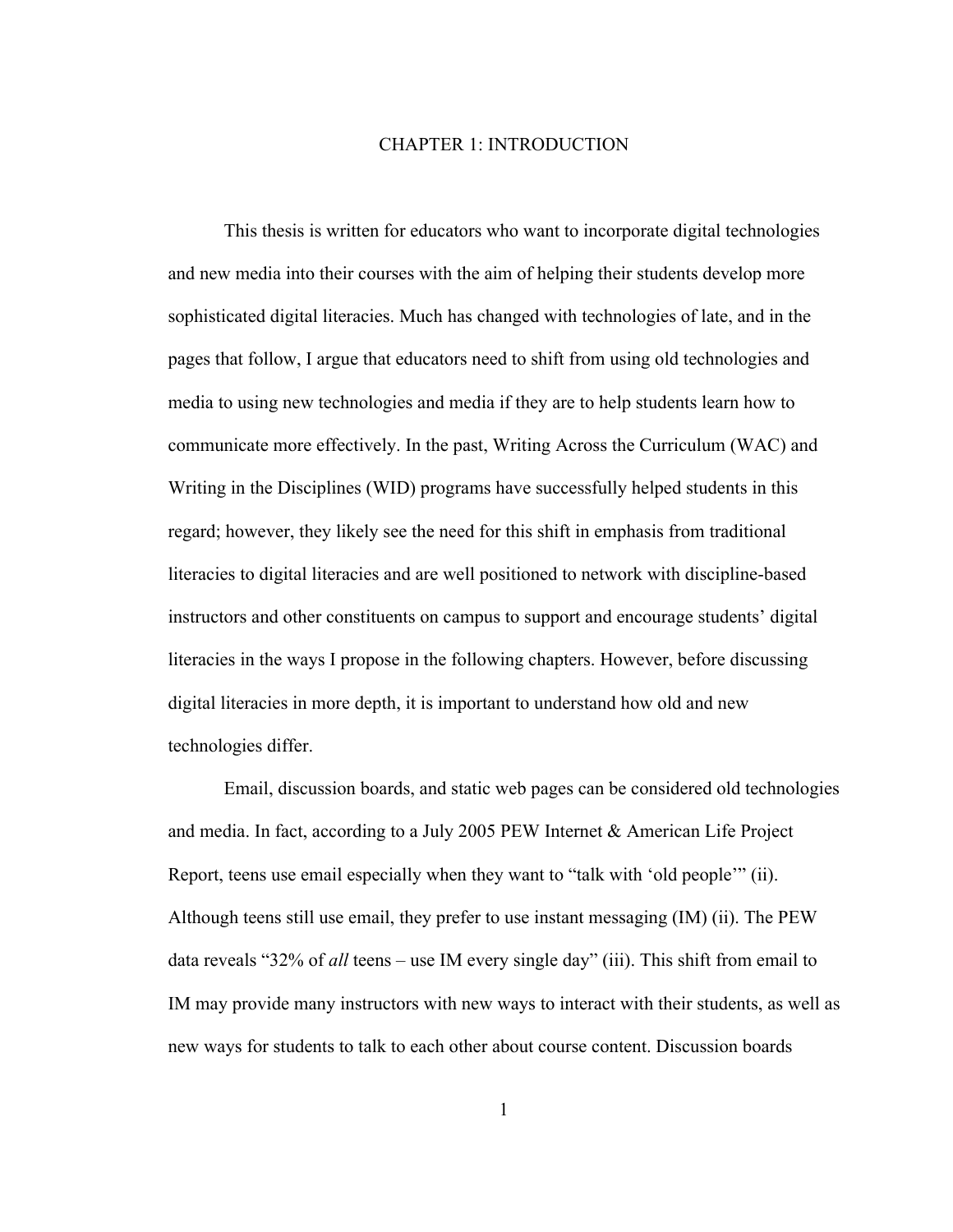include those electronic spaces behind password protected applications such as WebCT and Blackboard. Instructors have used these spaces to discuss course content with students, but newer and better methods to encourage discussion are available including blogs and wikis, which I will discuss below. Static web pages include those web pages that serve primarily as sources of information and do not have discussion functionality built into them. As a group, these old technologies provide less discussion and participation opportunities because they are both asynchronous *and* private systems.

On the other hand, new technologies such as IM provide synchronous communication potential and blogs and wikis provide public opportunities for extended discussion. IM can be used to share text, images, and music. Plus, many IM applications allow users to chat in real time. Thus, IM has multimedia and multimodal potentials for teachers and students. Unlike static web sites, blogs provide public discussion opportunities in the form of written posts and comments. Wikis also provide discussion features via the built-in "discussion" page and also a change log accessible via the "history" tab.

In addition to using the above technologies, students also use social networking technologies (web-based sites that offer interactive discussion features) to communicate with each other. According to MacArthur Foundation research, "[e]ighty-seven percent of U.S. teens aged 12-17 now use the Internet…[h]alf of those teen internet (sic) users go online every day…[and] [m]ore than half of online teens have created content for the Internet" ("Digital Media and Learning Fact Sheet"). Using new technologies such as IM, blogs and wikis with students would coincide with the fact that students communicate much more online, as would using popular social networking sites. The most popular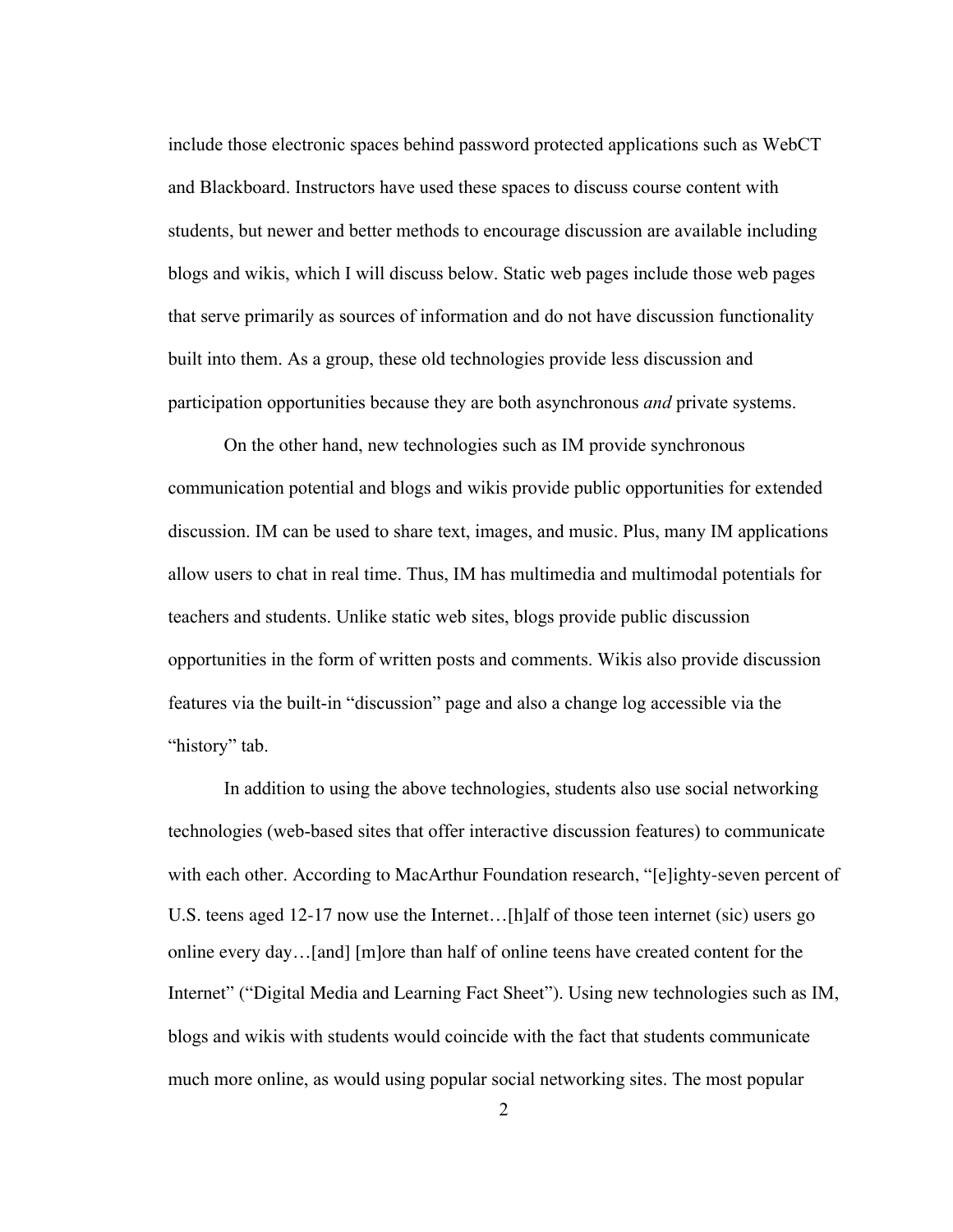social networking sites include MySpace (http://www.myspace.com) and Facebook (http://www.facebook.com), where users can create interactive web profile pages and upload songs and images. Further, at Flickr (http://www.flickr.com) users can upload, tag (identify with keywords), and share images, while at YouTube (http://www.youtube.com) users can upload self-made videos to share and discuss with others. All of these new technologies and social networking sites that enable increased opportunities to share new media and participate in online discussions can collectively be referred to as Web 2.0 tools.

Unlike older technologies that exist on private or proprietary systems, Web 2.0 technologies are based on open participation. In fact, as Tim O'Reilly points out, Web 2.0 tools improve when more people use the sites (O'Reilly). These tools also include collaborative applications such as Google Docs & Spreadsheets (http://docs.google.com), which are web-based applications similar to Microsoft Word and Microsoft Excel. However, unlike Word and Excel, Google Docs & Spreadsheets enables users to collaborate by having the functionality to share documents with other users and on the Internet built-in to the feature set of the application. Another aspect of Web 2.0 tools is that they enable people to collaborate online through the use of tags and other descriptors attached to web pages and other online content. One such site is the social bookmarking site del.icio.us (http://del.icio.us). Users of this Web 2.0 tool can create a searchable archive of web bookmarks that they identify with titles, descriptions and tags. In addition, Web 2.0 content is based on syndication (RSS), which is a way for authors to publish content at times that are convenient for them. Likewise, with the advent of RSS, readers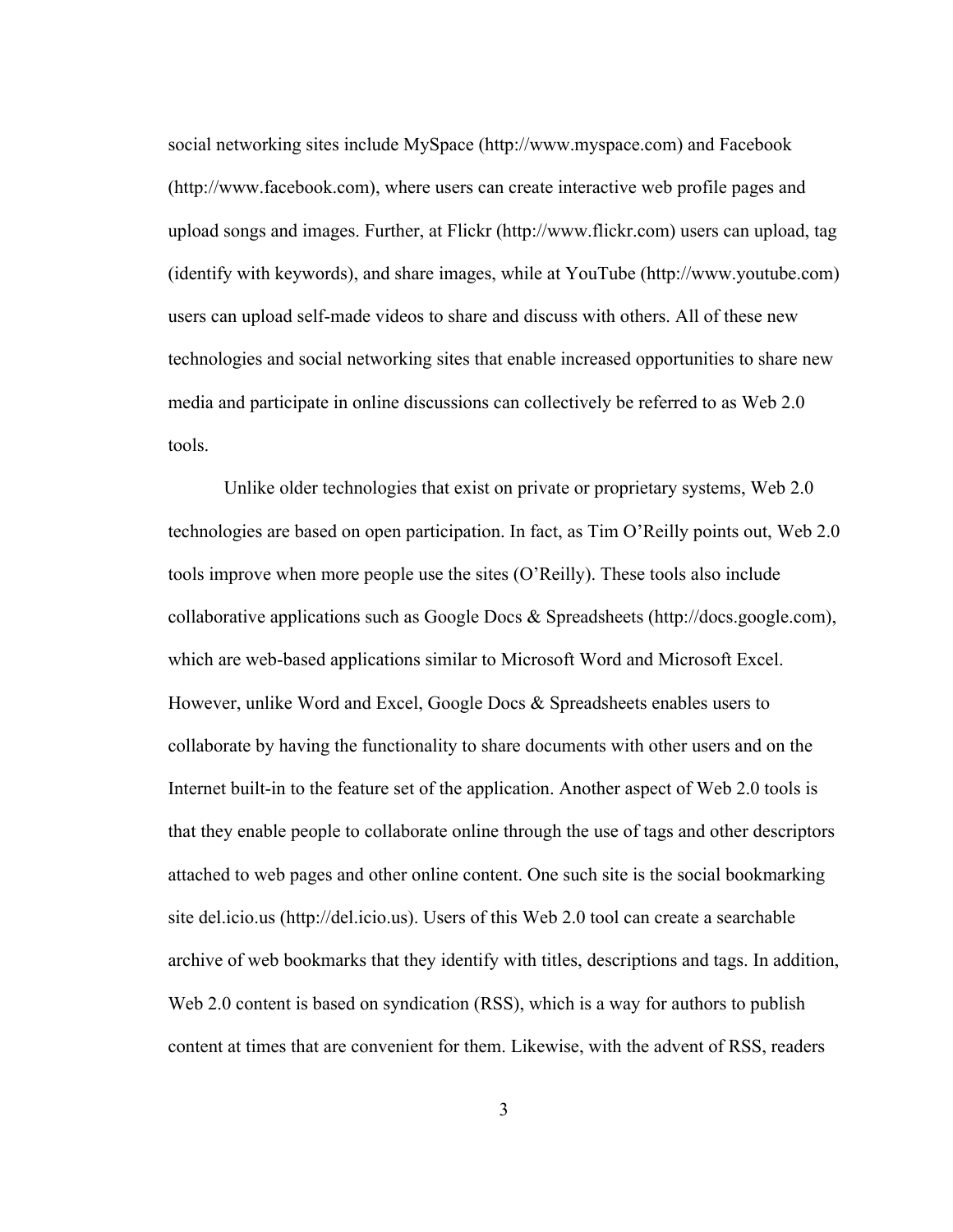are not bound by time constraints. They can read others' content when they want to, not just at the particular broadcast time of publishers. Educators can use these Web 2.0 tools as they help students acquire relevant digital literacies today.

While technologies constantly change and what educators do today may not fully prepare students to communicate in the world after they graduate from college, it is certain that new communication tools will be outgrowths of the way we all communicate today. As such, educators will want to investigate and use these new technologies so they can help students develop more sophisticated digital literacies now.

Since their founding, WAC/WID programs have tried to help students become more literate. One of the reasons for the success of WAC/WID programs is because WAC/WID consultants help instructors in the disciplines integrate writing assignments into instructors' existing curriculum. For instance, WAC/WID consultants help instructors include non-graded assignments, such as freewriting, journaling, reading logs, and bio-poems that help students think about the course material (see Bean "Twenty-Five Ideas for Incorporating Exploratory Writing into a Course," 104-118). WAC/WID leaders also help instructors include problem-based writing assignments that help students express their grasp of course content (see Bean, "Formal Writing Assignments" 73-96). While WAC/WID programs traditionally emphasize these writing to learn and writing to communicate assignments, their primary concern is the thinking and learning that students do. As such, WAC/WID programs and discipline-based faculty are likely interested in the new ways that students think, learn, and communicate today.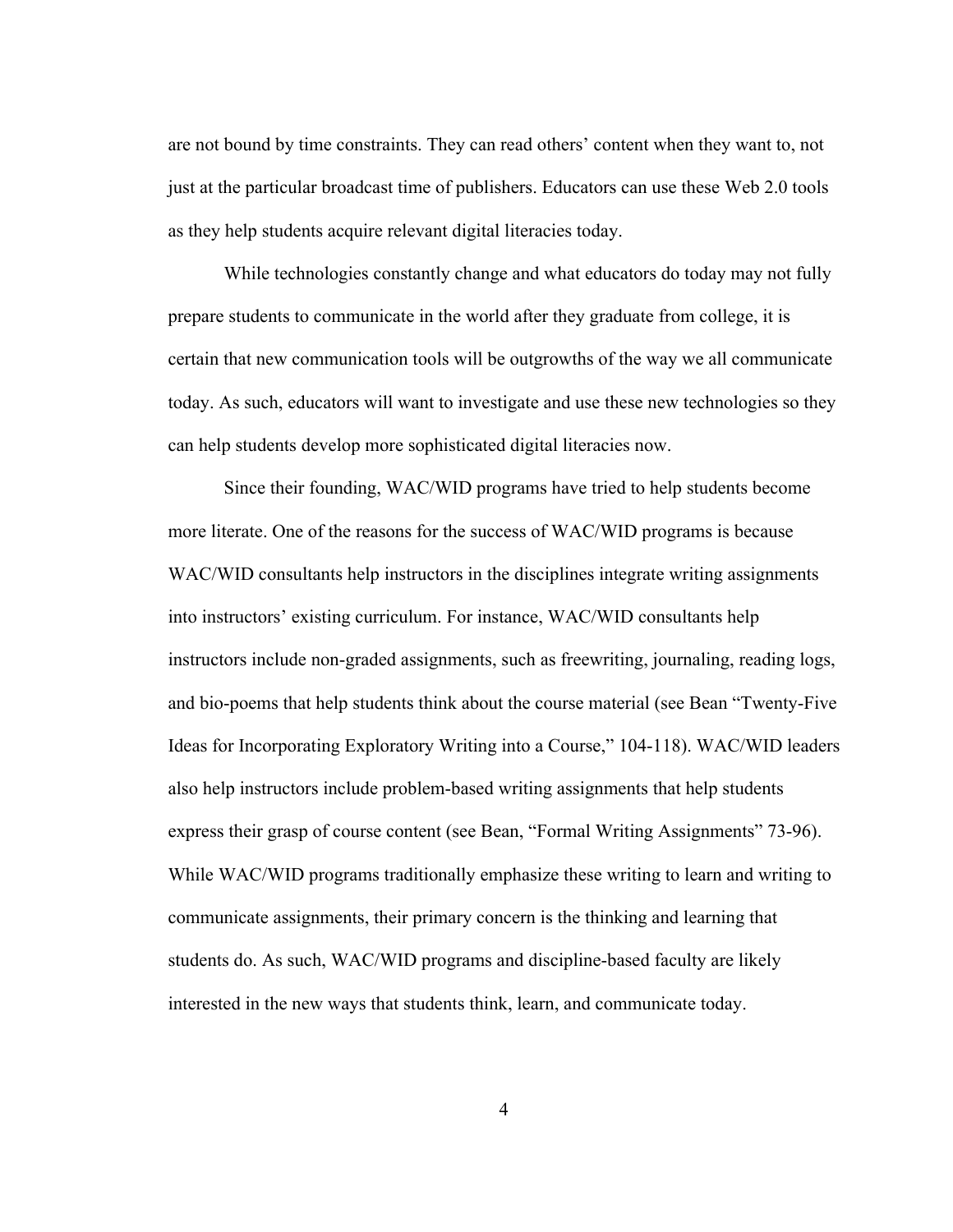While students may continue to use their own language to communicate with their friends, they need instructors' assistance to develop more sophisticated ways of communicating online and about new media in academic and professional contexts. As such, new research and new pedagogies that support the acquisition of digital literacies among students are required. In her seminal text, *Technology and Literacy in the Twenty-First Century: The Importance of Paying Attention*, Cynthia Selfe argues that educators need to not only understand the complexities of technological literacy, but also to help others develop a critical and reflective stance toward technology (24). Understanding complex technologies and teaching more advanced approaches to thinking and learning in a digital age are necessary and WAC/WID programs can help lead this effort.

In the next chapter, I define the digital literacies that educators need to encourage and students need to evidence. In this discussion, I will explain the literacies, including skills, strategies, vocabularies that educators need to learn and use so they can help their students develop similar knowledge and expertise.

In chapter three, I discuss what discipline-based faculty are doing presently to support and encourage digital literacies. Further, I explain what more they can do to facilitate students' acquisition of digital literacies. It is likely they see the need for such work to be done. In the past, WAC/WID has been focused on ways that students write to learn and learn to write, but writing is just one of the ways that students communicate ideas today. Just as WAC/WID has helped instructors teach more traditional literacies, WAC/WID can help facilitate instructors' and students' digital literacies. WAC/WID professionals are in a prime position on campus, both to help students use and understand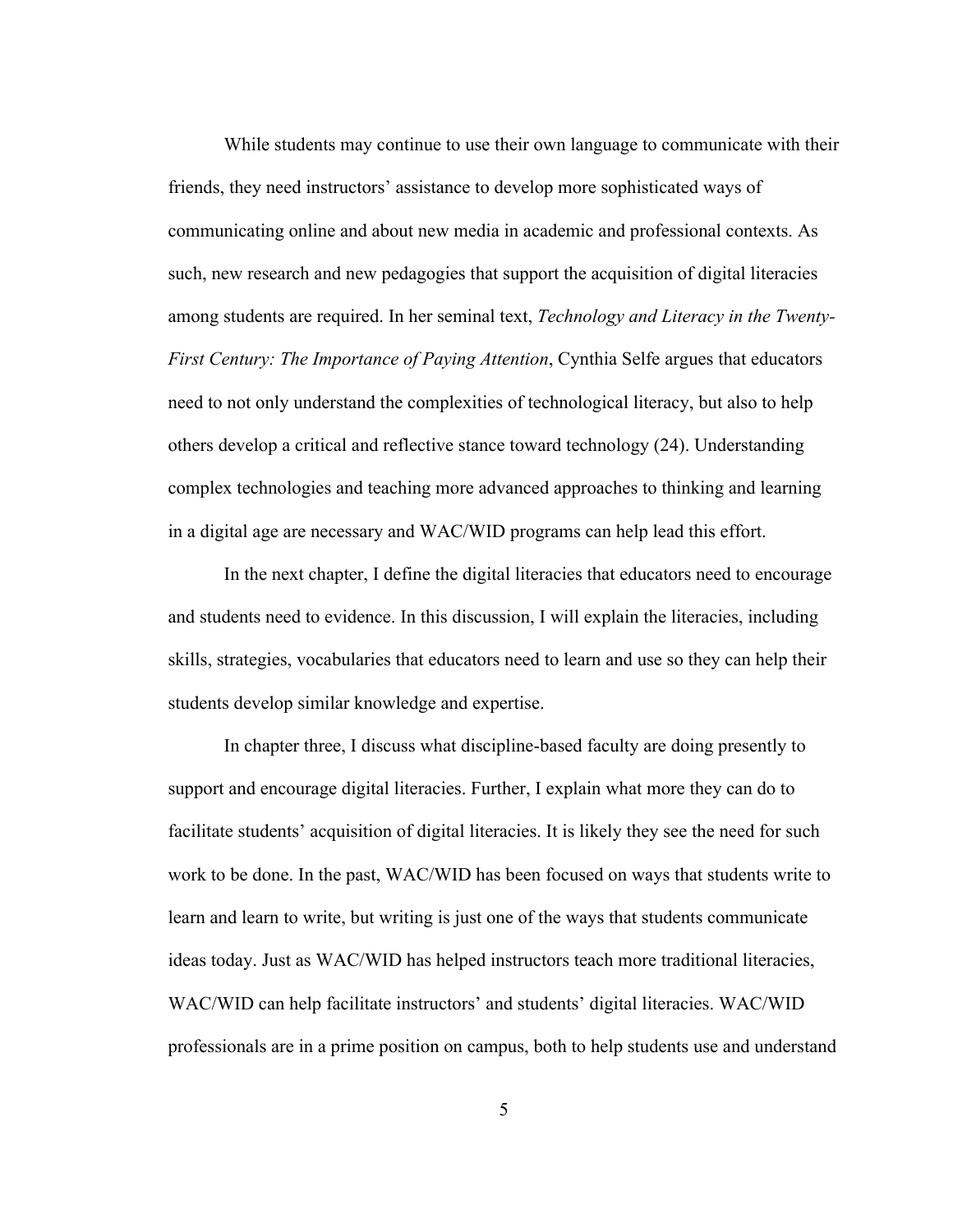digital media and to serve as connectors between faculty across campus to encourage digital literacies in new ways that I suggest below.

In chapter four, I discuss the complications of integrating digital literacies and the changes that I have attempted in a professional writing course at the University of Missouri. While not strictly a WAC/WID course, it functions as a learning laboratory or case study for the ideas presented in previous chapters and should prove useful for instructors in the disciplines as they envision changes for their courses.

Finally, I conclude by speculating on what might be possible if WAC/WID programs were to integrate the use of digital tools and new media in the ways that I argue are necessary.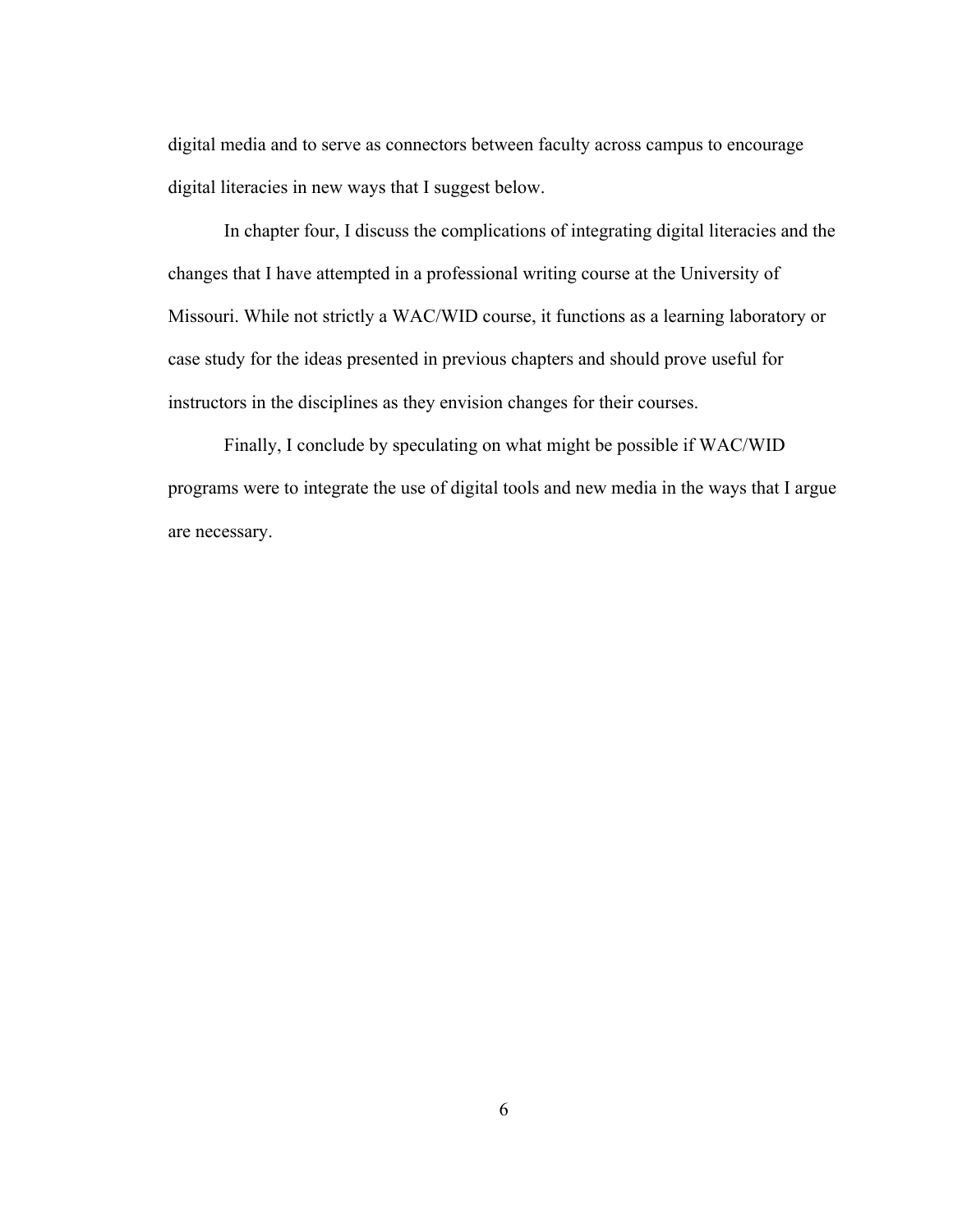#### CHAPTER 2: DIGITAL LITERACIES

In *Electronic Communication Across the Curriculum*, the editors Donna Reiss, Dickie Selfe, and Art Young present twenty-four articles divided into three sections that include creating programs, partnerships, and classrooms that emphasize the intersection of technology and writing across the curriculum. Published in 1998, the articles primarily discuss ways to use email and electronic discussion boards to support writing to learn activities, although there are a few adventurous accounts of using web pages in classroom assignments. These traditional ways of using technologies to support activities that writing instructors are already engaged in is useful; however, I argue that instructors need to support and encourage the use of emerging technologies and ways of composing that new media affords, not always just in support of what these new tools and media offer for traditional composing, but also for what they offer for new media composing.

I contend that students need digital literacies that are dynamic—that expand frequently and offer increased opportunities for engagement. That is, students need to become adept at a range of digital literacies. Further, students need instructors and administrators who are digitally literate. Finally, digital literacies need to be encouraged between and among instructors and students. The digital literacies that educators should advocate include enabling students to use digital technologies and new media to:

- make connections between and among ideas
- build relationships with each other
- demonstrate rhetorical understanding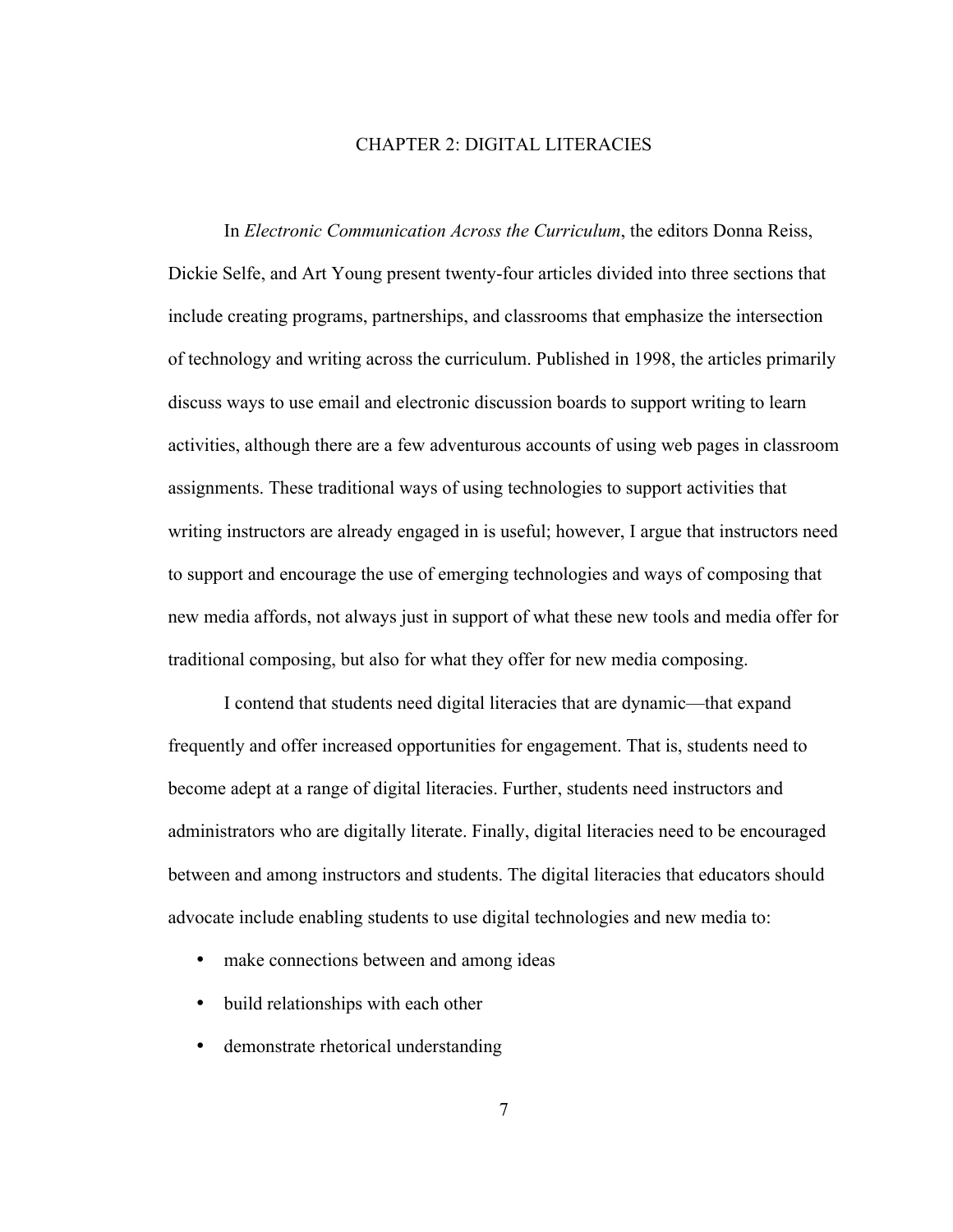- share and structure information
- read, design, and produce digital, new media, multimedia, multimodal, visual, audio, and video compositions

Just as there are distinct differences between these categories, there are clear areas of overlap. The last category, especially, covers some of the language instructors need to acquire as they integrate digital technologies and new media assignments in their courses. While discipline-based faculty will want to work to acquire these digital literacies themselves, they will also need to work concurrently to helps students acquire these digital literacies. The way people compose and communicate today is so dynamic that educators do not have the luxury of acquiring their own digital literacies before they help facilitate students' acquisition of digital literacies. The speed of technology innovation is a factor. If instructors wait until they think they know enough, the moment will have passed and new technologies and media will have surfaced and require even more changes to literacy instruction. However, what new changes will develop will come from the ways we communicate today. By beginning now to make changes, instructors can act proactively to help students.

#### Make Connections Between and Among Ideas

In a traditional sense, scholars might use the term "intertextuality" to describe the ability of students to move between multiple texts and make connections, but with digital technologies and new media, this process is much more dynamic. As an author and as a reader of new media texts (blogs, wikis, podcasts, videos, etc.), I "read" what others have composed and make connections between and among their ideas soon after they are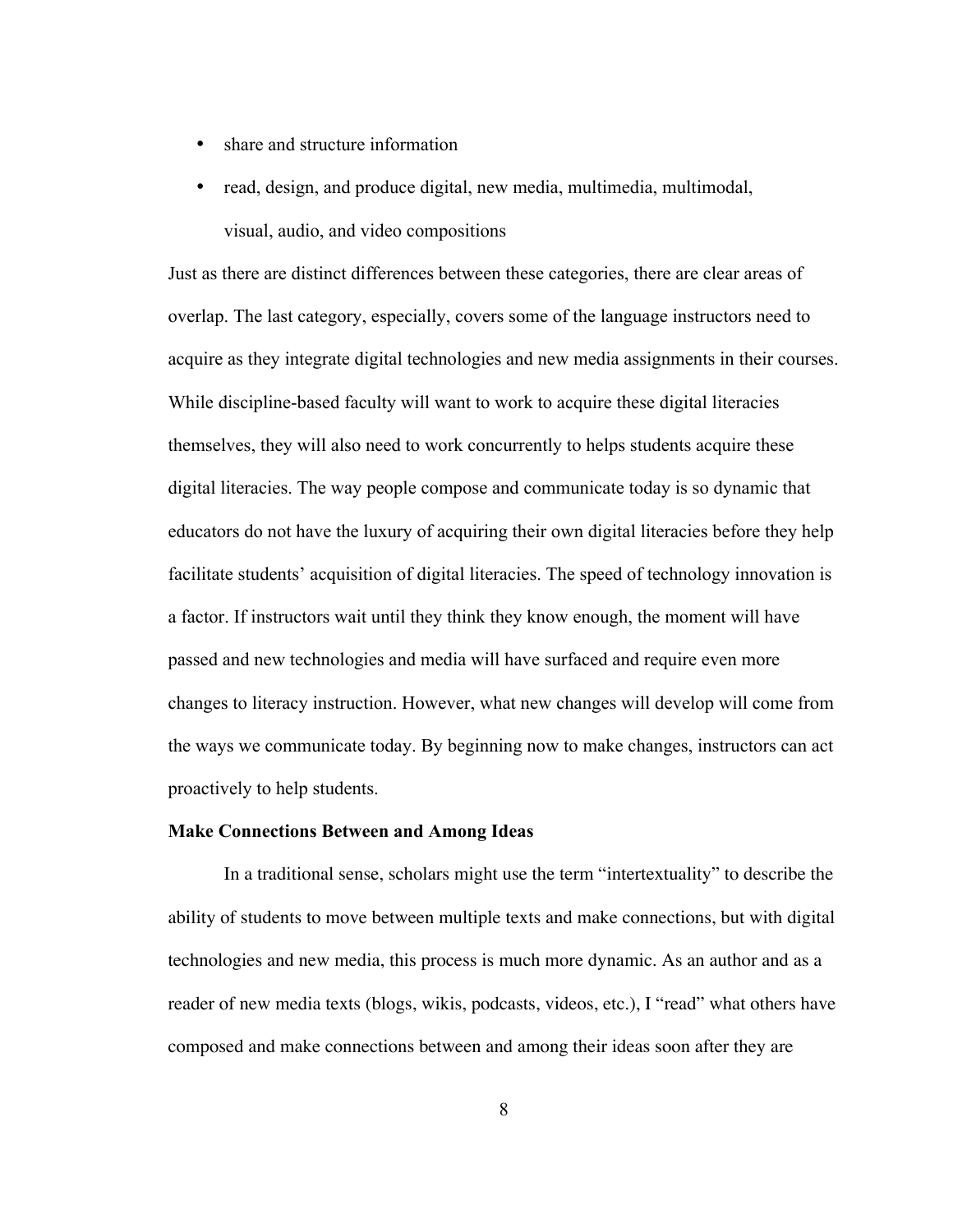composed. Then, when I read with the aim of responding, I am a more active and critical reader because I will soon compose my own text in response. On the other hand, with print publication, the line between author and reader is much more distinct because of the time delay involved in publication. With digital technologies and new media, the line between reader and author blurs because it is a much more dynamic and conversational process, especially because of the lack of time delay and because authors will have more immediate feedback from their audiences.

To help students understand how to make connections using new media texts, instructors can assign these texts as well as ask students to create these texts. Of particular benefit is to ask students to move between modes, authoring print texts, multimedia, podcasts, and video. Then, students can be asked to make connections or analogies between the different modes to decide what each mode affords. Instructors could substitute a research and new media project for a traditional essay and research assignment. Students would still conduct research to extend their knowledge about a particular text. Then, students could use both the original text and their research to construct an original image using Adobe Photoshop or Adobe Illustrator that draws on both texts. Students would still make connections between and among ideas in texts, but they would use digital tools to create a digital "text" that reflects their ability to make connections. However, by using the digital tools they are also developing digital literacies in the process. In subsequent reflective assignments, students could be asked to explain how the process of creating an image is similar or different than creating a text. For example, when I use Adobe Photoshop to create an image, I am struck by how creating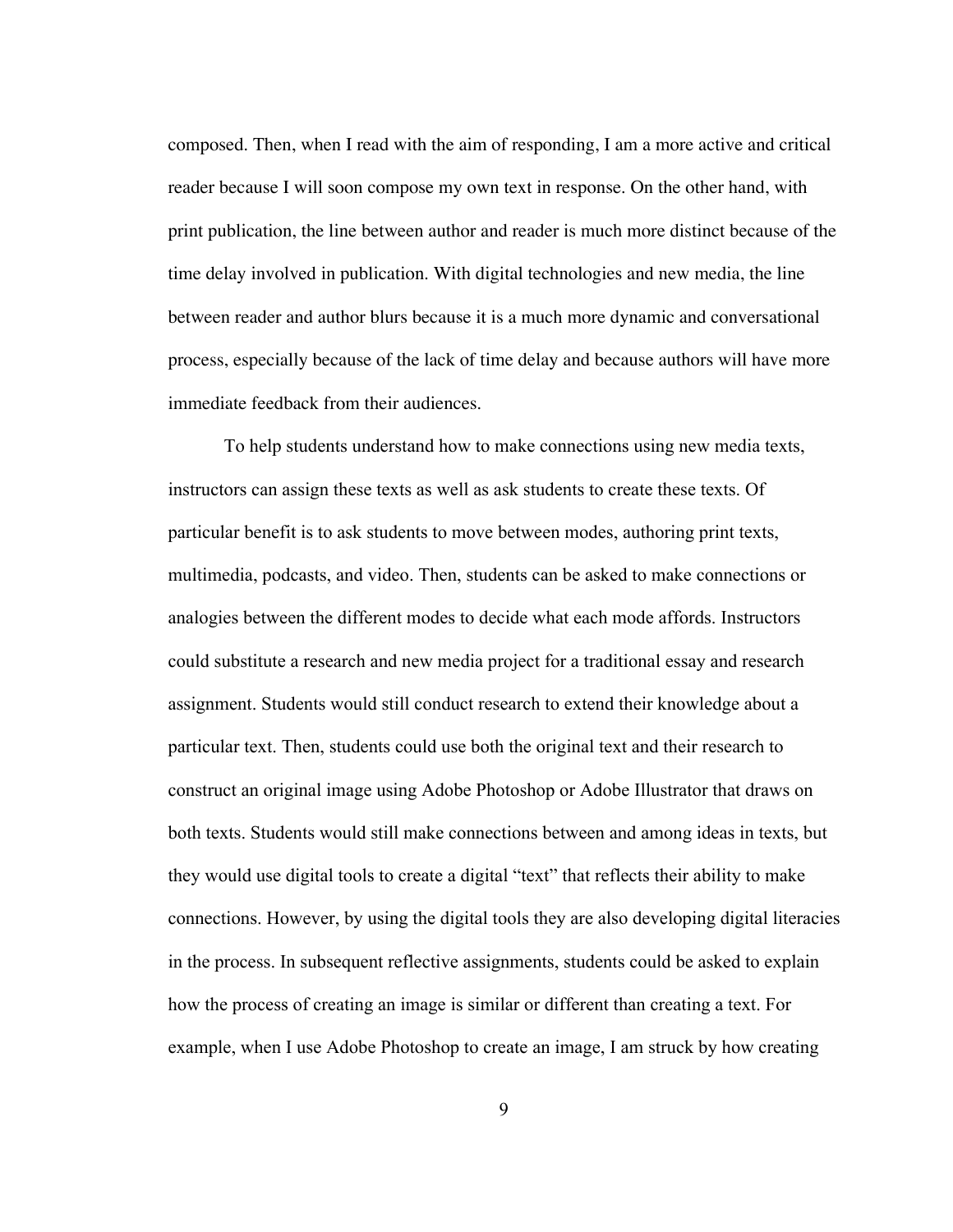an image is metaphorically similar to creating and editing a written document. In Adobe Photoshop, different layers of an image can hold different parts of the image. I can then work on each layer independently in isolation and not affect other layers. Further, I can rearrange layers, which not only reorders parts of the image, but I can also change layers' opacity. Editing different layers can be compared to editing different paragraphs. At times, I edit an individual paragraph to improve its development. At other times, I rearrange paragraphs for greater cohesion, which compares to changing the order of layers. When writing, I may also make my arguments more or less explicit, in similar ways that I change the opacity of an image depending on the levels of transparency and the overall affect I desire. If instructors ask students to observe such issues, they will be developing the digital literacy of making connections between and among ideas.

In "Networks and New Media," Jeff Rice argues that "[College English] should be the study of the mixing and remixing of connections" (132). As such, making connections with new media could involve creating something new, as described above, or remaking a text, image, or song from one that already exists. To continue using the new media and research example from above, students could remake another students' image into something else. Doing so would extend the idea of revision, but some instructors may prefer that students write a text that describes the image composition and revision process. Yet such a text could still be designed as layout, fonts, margins, columns, and colors are chosen. However, without either the making or remaking using digital technologies and new media, the principle of 'mixing and remixing' does not fully emerge, nor emerge in the same way. As Lester Faigley notes, "I am discovering, after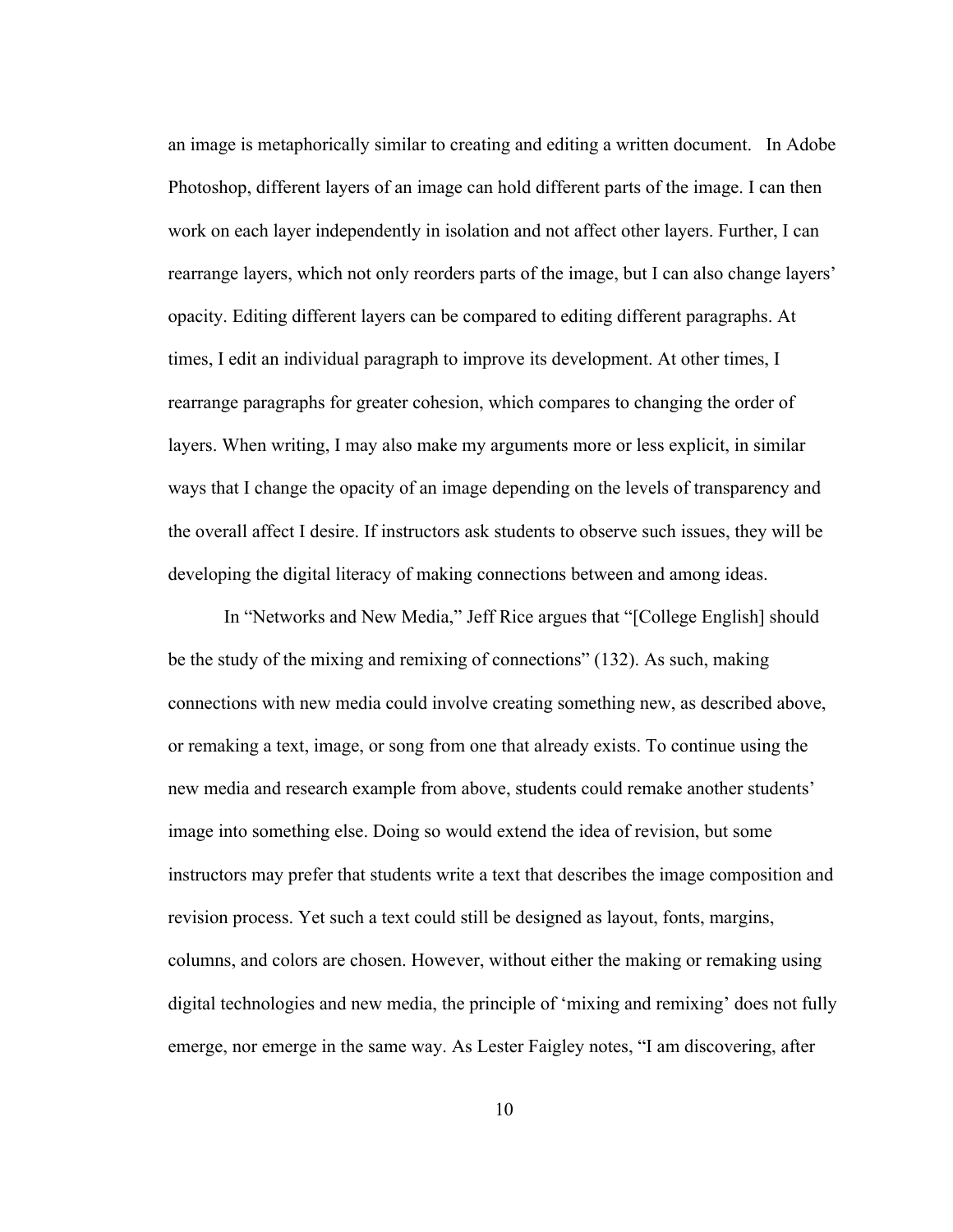years of attempting to teach students to analyze images, that they learn much more quickly when they create images on their own" (13). Teaching students how to use new media tools *while* teaching students to make connections between and among ideas creates a strong digital literacy that instructors can support.

To help students connect ideas amongst texts, Collin G. Brooke asked students in his genre theory course to map the potential audience of their papers ("I map, Cmap, We map"). For this assignment, he asked students "to locate 25 sources in the area where they see their essay or article intervening… [and then] map out those sources [using the tool Cmap] as a means of envisioning, invoking, and/or addressing the eventual audience for their essay" ("I map, Cmap, We map"). Over the course of the semester, students in this class worked on a traditional paper and worked with the tool Cmap and in so doing, they acquired the digital literacy of making connections while also acquiring subject matter knowledge in genre theory.

When students use digital tools to create new media, students are engaging with the ideas of the course. Simply making connections is a traditional literacy; however, using new technologies and media to make connections provides new opportunities for thinking and learning.

#### Build Relationships With Each Other

The use of new technologies enables instructors, students, and administrators new opportunities to form relationships and help each other understand principles of relationships in new ways. This new understanding is important because not only does it generate goodwill and a sense of community, but also it provides additional opportunities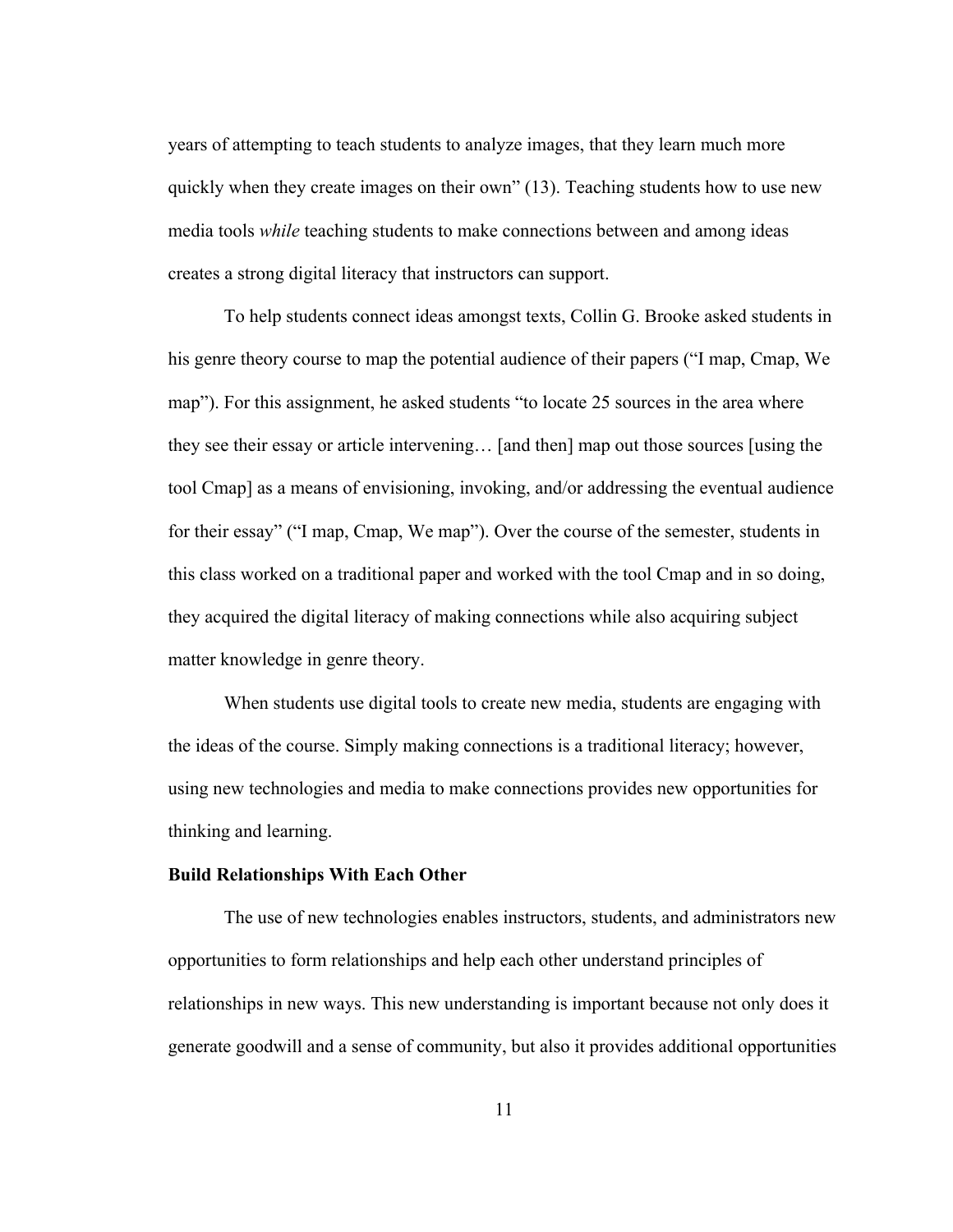to learn from each other. The most popular social networking sites include MySpace and Facebook. At these sites, students can upload pictures, write profiles, and comment on each other's sites. Other popular social networking sites include LiveJournal, Xanga, and Windows Live Spaces, which are all online journaling or blogging sites.

While students can help educators become functional users, educators can help students become critical users and present themselves in rhetorically effective ways. How to demonstrate rhetorical understanding will be discussed below, but in this section it is important to emphasize that as educators and students help each other learn, they are building relationships with each other. In order to get up to speed, academics might want to ask students to show them what they know about social networking. Instructors can ask students questions to help them gain knowledge and experience using these tools and also as a way to influence students' critical understanding of the tools. Although I suspect that many students would claim they are presenting themselves exactly as they desire, those presentations can be somewhat scandalous for adults. From my experience surfing the sites, both young males and females frequently post provocative photos of themselves that are not age-appropriate.

Educators can at least help students begin to understand the ramifications of such decisions by using social networking tools such as MySpace and Facebook to connect with students and teach digital literacies. For example, Brian Payst, Director of Technology at the University of North Carolina, Chapel Hill, uses fake profiles, "Ivana Be Stalked," and "Lloyed Unemployed," to educate students about communicating on Facebook (Lupsa). Such use of tools is progressive and powerful. Not many universities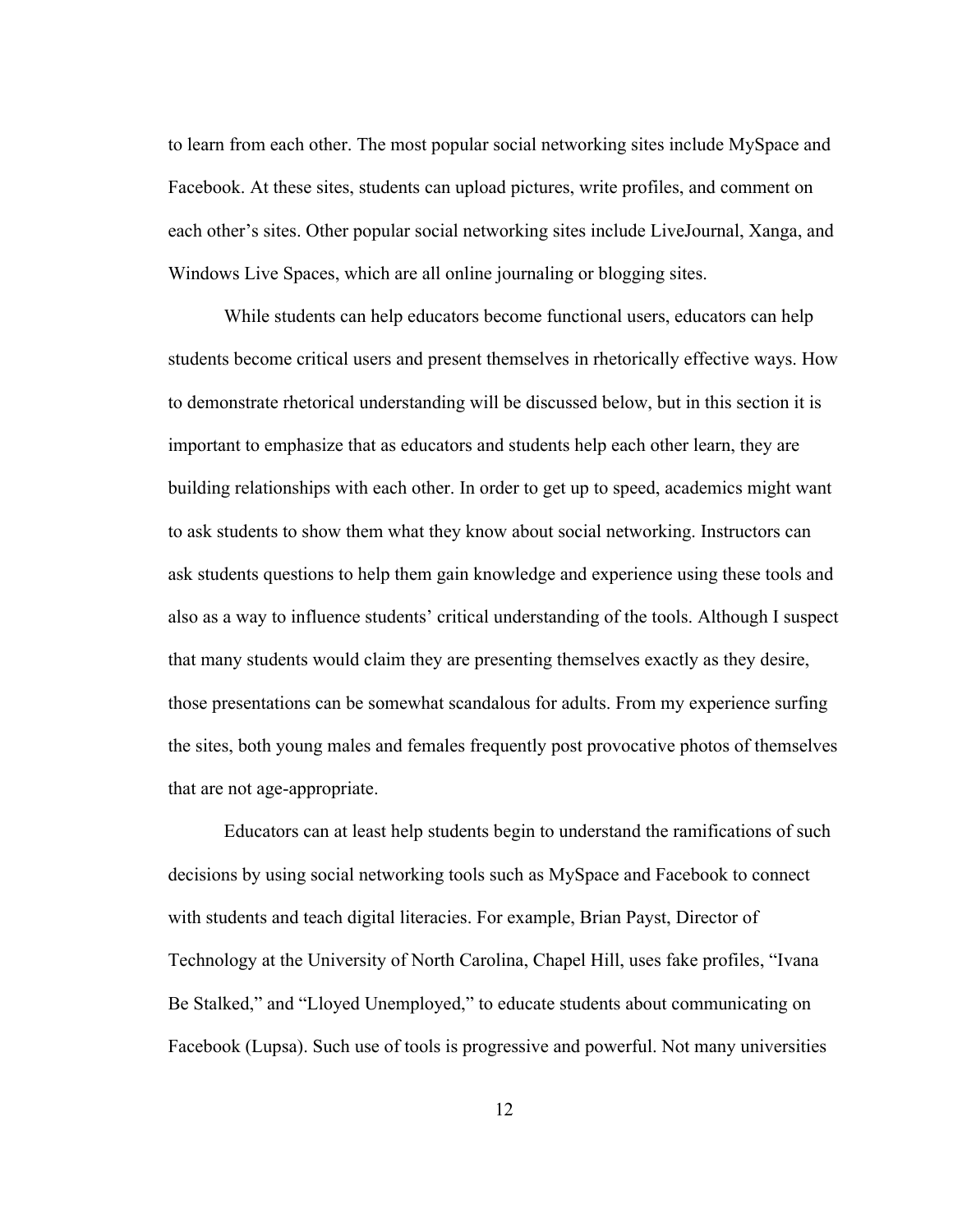are using these tools in such proactive ways to teach digital literacies, but those who do are taking an important step to help students develop more sophisticated digital literacies. Mercyhurst College also tries to form stronger relationships; they use Facebook extensively to connect students, faculty, and staff (Lupsa). It is a smart move for the majority of students use these sites everyday. According to a PEW Internet  $\&$  American Life Project, January 2007 report, 55% of online teens aged 12-17 use social networking sites. Those are significant numbers of students who are communicating online. The question an instructor should ask is, "do I want to know more about and participate in the discussion that teens are already having online?" I contend the answer should be "absolutely!" With so many negative news stories about the perils of MySpace and Facebook, if educators are able to join the conversation online, they can move from a hurried reaction to a more reasoned and well thought out response.

Once engaged, educators might realize social networking also replicates, virtually, the way that knowledge emerges among academics. For instance, within an academic community, faculty write papers, attend conferences, and join professional groups. From the discussions within these academic communities, knowledge emerges. In *Computers and Writing*, James Inman situates his discussion within the community of computers and writing scholars. He states, "representing computers and writing as a community means that its character is determined by the relationships and resources individuals share" (2-3). This reference to sharing is significant and it will be discussed in more detail below. Between each chapter of Inman's text, readers will find narratives written by

13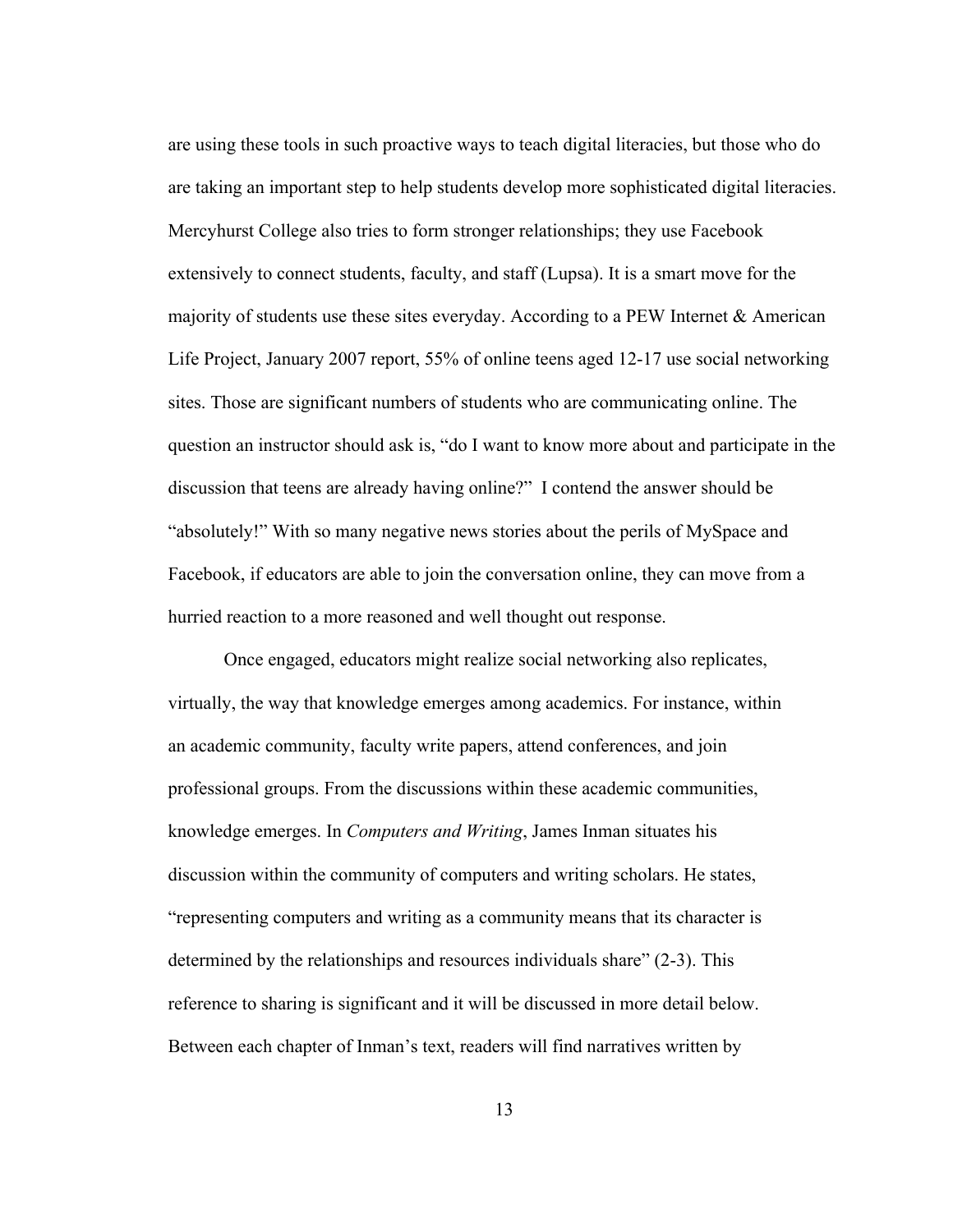scholars active in the computers and writing community. It is from this community that relationships are built and definitions of literacy emerge. However, new media and digital technologies provide an opportunity to extend Inman's method.

In other words, while Inman situates his print text within the computers and writing community of scholars, by using this idea and new media, another scholar could show dynamically how conversations and perspectives (dis)connect. If a text like Inman's were positioned in an electronic network, it could show the influences on each scholar in the community, such as a bibliography of texts cited in their current research or a list of books read recently. Collin G. Brooke explained this concept recently in a blog post, "One of the things we do as academics is to assemble our own private bibliographic networks, and inevitably, the texts we value most highly drift towards the center of our network, and become the default frames that we bring with us both to subsequent reading and our own writing" ("Exposed"). With Inman's print text, readers cannot easily see each community members' bibliographic network, but if new technologies were used, that sort of project becomes possible. However, to do so and still build relationships between people, "individuals involved in [the] work, rather than the scholarship or other knowledge they present [must be foregrounded]" (Inman 3). In other words, such a project could serve to welcome to new scholars in the area and help connect them with others in the community.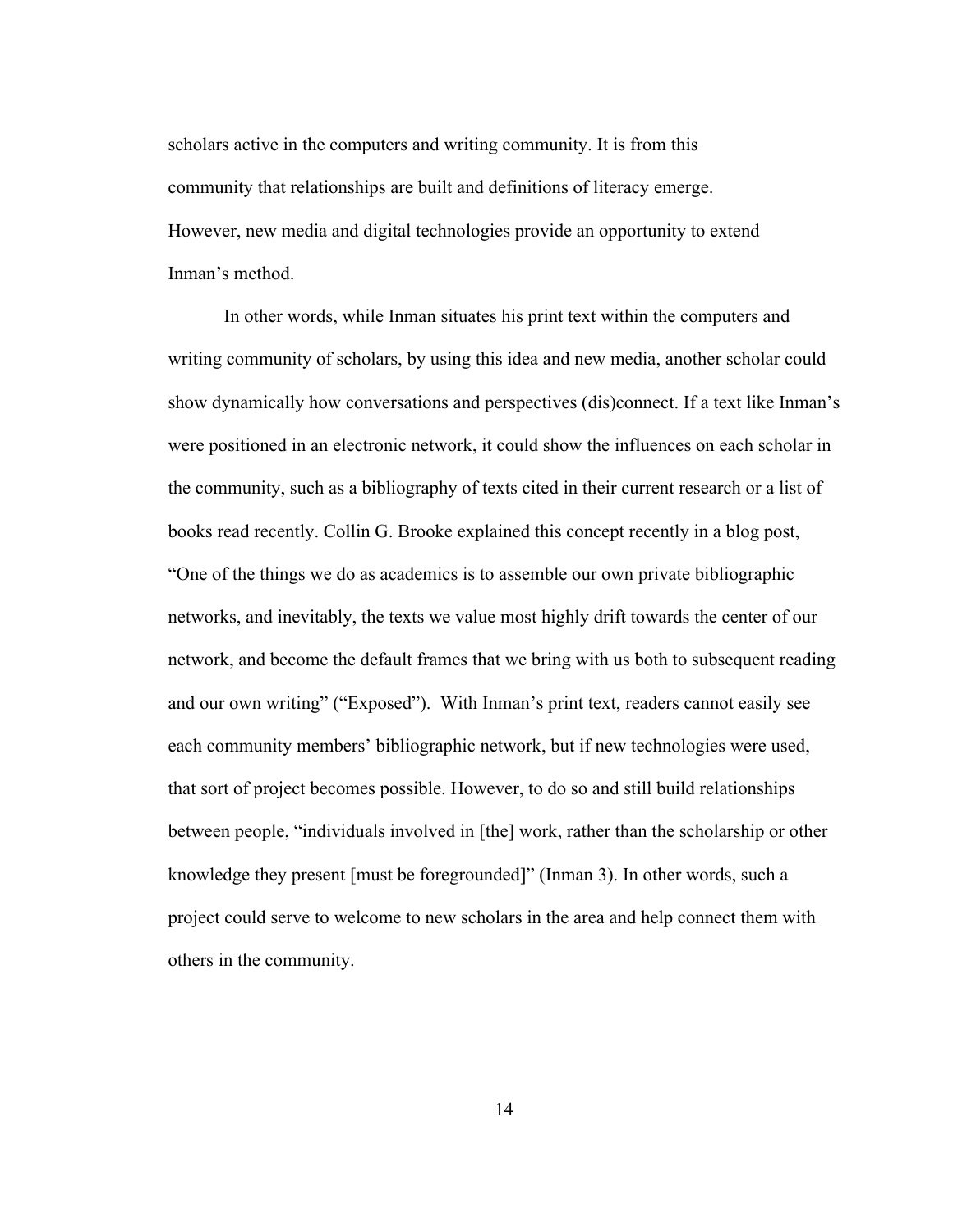#### Demonstrate Rhetorical Understanding

Demonstrating rhetorical understanding traditionally includes considering audience and purpose and how the author will persuade her audience, but composing with digital tools and new media extends these familiar concepts. Instead of an author simply asking, "who is my audience?" new media authors should also consider, "who are my participants?" When publishing online, texts are available to a much wider audience who have the opportunity to participate, such as on blogs and wikis. In addition, new media authors must consider how they went to provide information to readers. Will producing a text convey ideas best, or will an image, podcast, or video provide a more persuasive mode. Even when publishing a text, digital technologies provide authors with a much wider range of choices for fonts, colors, and layout. Such design decisions should not be made by default, but rather they should be actively considered. In doing so, authors demonstrate rhetorical understanding.

Designing and developing web pages and other multimedia enables students many possibilities to demonstrate rhetorical understanding. Designing includes choosing fonts and colors, creating a logo or header banner and other graphic images, and an overall design of the site, including positioning of navigation and layout of all other elements for the site. Frequently, professional designers will create storyboards that show the design of top level and lower level pages to explain how the design functions and pages relate. Developing includes authoring the code and scripts that function per the design and follows W3C specifications for accessibility whenever possible. W3C is the web standards organization headed by Sir Tim Berners-Lee, inventor of the World Wide Web.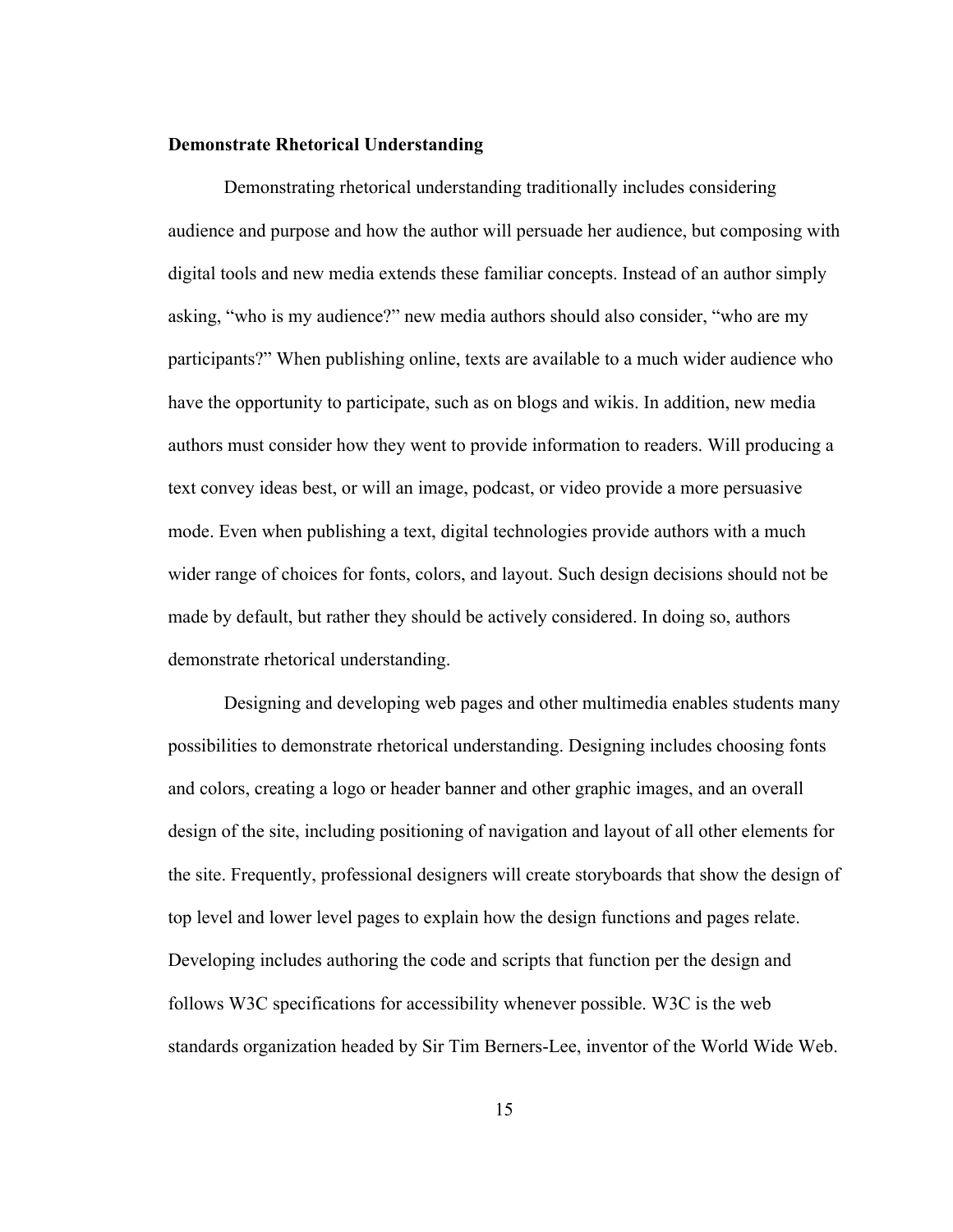Today, communicating via web sites is essential for corporations. David Neeleman, CEO of Jet Blue Airways recently gave a talk at Northwestern University during which he argued that corporations must ensure 100% uptime for their websites. During a February 14, 2007 storm, many Jet Blue passengers were stranded on runways for an extended period of time. The crisis highlighted how critical it is for all parts of an organization to have up-to-date information and to be able to provide customers with current and reliable information. While many might argue that Neeleman should have responded more quickly, he did publish a You-Tube video on the company's homepage responding to the problems within six days after the incident. Further, he regularly publishes a "flight log" accessible via the "About Jet Blue" section of the site, which is written in a personal voice and contains brief news items relative to his own travels on Jet Blue.

Students need to be able to use and understand these multiple ways of communicating via websites. While providing static content via web sites is useful, companies that provide interactive and conversational elements are making strategic business decisions to improve their overall communications with customers. Interactive elements include search technologies that enable users to find information, customizable options that enable customers to see the product they wish to purchase in different colors and styles, and make a purchase, as well as view videos and screencasts. Conversational elements may include weblogs and real-time chat. When students can evaluate the overall communication plan of an organization, and point out weaknesses and strengths, they become more rhetorically literate. In *Multiliteracies for a Digital Age*, Stuart Selber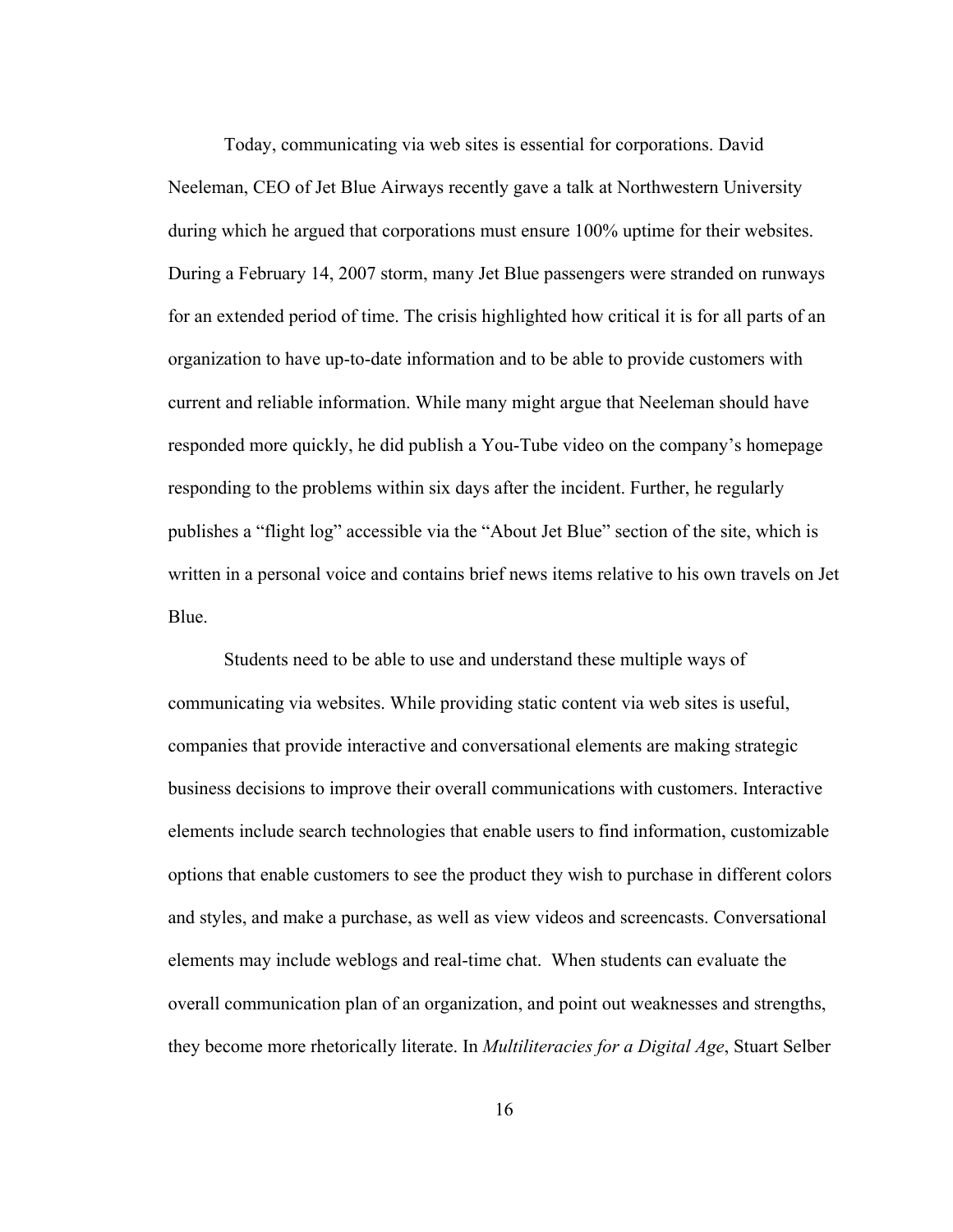takes this one step further and argues that "students who are rhetorically literate can effect change in technological systems" (182). Such a position might be overstated. Within an organization, being able to affect change to interface design means having subject matter expertise about what would make the site more effective, but also it means having the knowledge and experience to know whether such a change is technically possible or feasible. Plus, management approval or oversight responsibilities will be required. At a minimum, a person must know whom to ask about such matters.

In addition to using multiple technologies for composing, students demonstrate rhetorical literacy when they use technologies for other than their intended purposes. For instance, one of the ways that I use my gmail account is as an archive of current work. When I am in the middle of composing a long project, such as this thesis, I will periodically send emails to my own gmail account and attach the most current version of the document. As such, I am using my account not to send messages to others, but to serve as a dynamic archive of my own texts. While this example may not seem particularly remarkable, it is a way to overcome hard drive space issues or university email space constraints that students might not consider. Kathleen Blake Yancey referred to this principle of using technologies in ways other than their intended purpose in her 2004 CCCC Chair's Address. Quoting D.J. Leu, et. al, from "Toward a Theory of New Literacies Emerging from the Internet and Other ICT, "Envisionments such as this happen regularly as individuals encounter new problems and seek solutions in new and creative uses of existing technologies" (qtd. in Yancy 319). Yancy provides the example of working with architecture students who share ideas in progress with their colleagues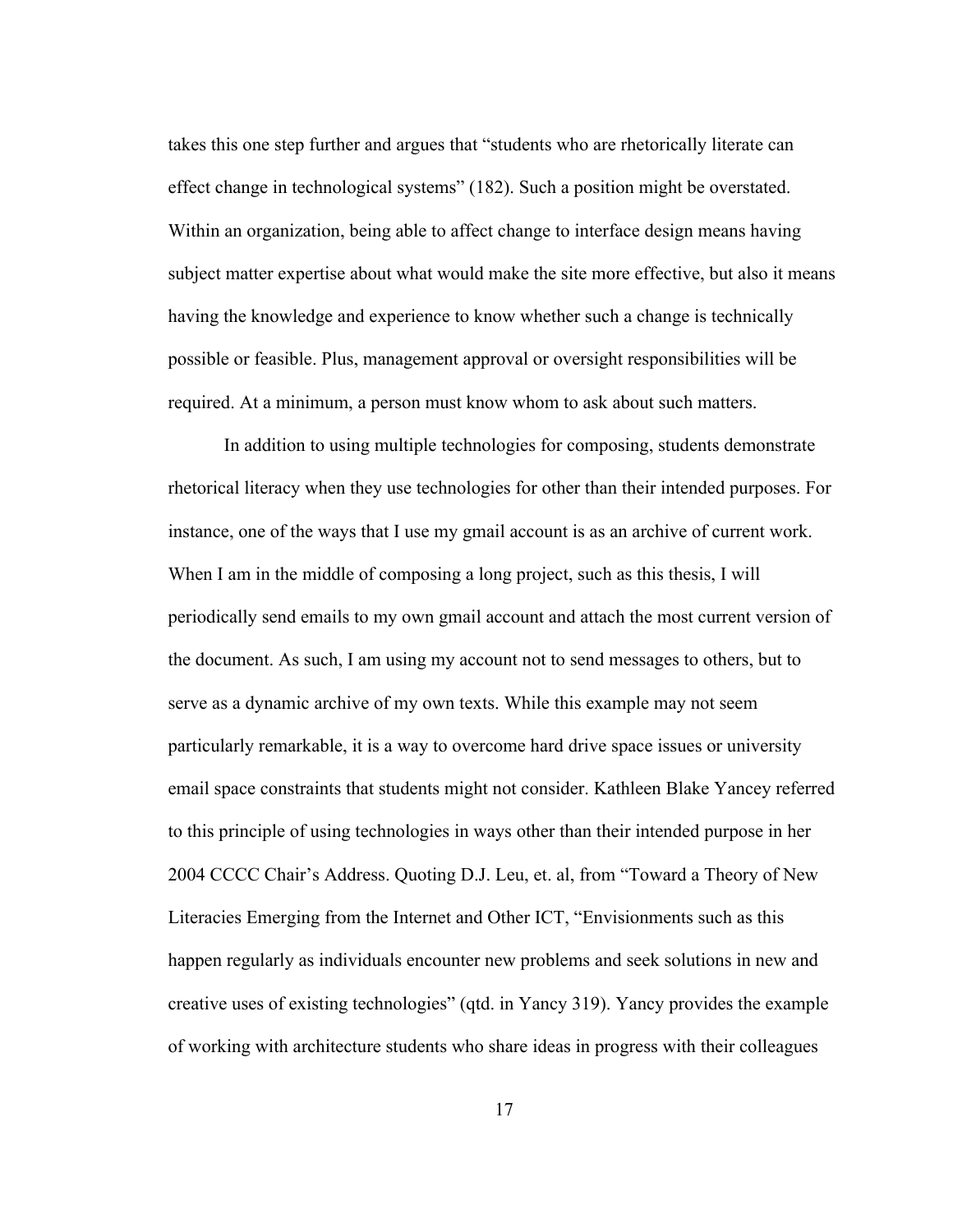using PowerPoint slides. As such, the students transform the use of the tool from one of final presentation to one of "exploration" (319). Rhetorical understanding of digital tools and new media provides new literacies.

#### Share and Structure Information

In addition to using social networking tools to create community and facilitate critical discussion as noted above, social bookmarking enables people to share and structure information on the Web. Traditionally, students demonstrate information literacy when they are able to use library databases to find information for research projects. However, new literacies require students to be able to find resources online, structure that information, and share it with others in sustainable ways. One social bookmarking tool is the web-based site del.icio.us. At this site, researchers can tag (provide keywords for) Internet resources, write descriptions, and share information resources. Another social bookmarking and citation manager, primarily for academics, is CiteULike (http://citeulike.org).

In the past, communication via email, discussion board, or instant messaging offered new electronic opportunities for collaboration. Today, however, increased opportunities for collaboration come via Web 2.0 tools such as Google Docs  $\&$ Spreadsheets for sharing documents or tables, Thinkature (http://www.thinkature.com) for sharing mind maps, and a myriad of social networking sites, the most popular of which are Myspace, Facebook, Second Life, and LiveJournal, but also collaboration via social bookmarking sites such as del.icio.us. In addition, blogs and wikis have built-in discussion capabilities that can be used for collaborative work. The distinction between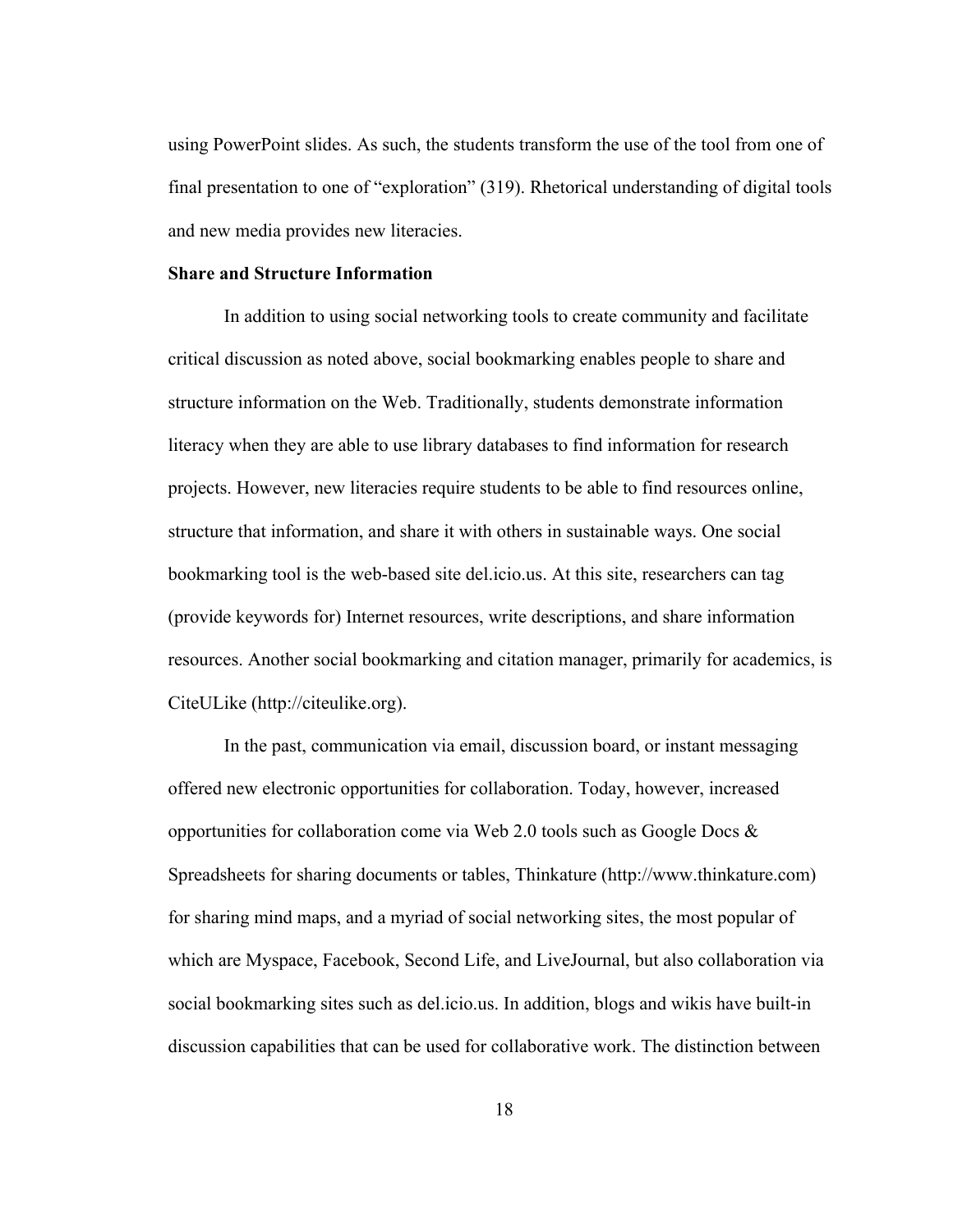these different forms of collaboration and sharing is whether they are conversational or informational.

Instructors in the disciplines can use tools such as del.icio.us to help students manage information for research. By using the web-based tool del.icio.us, instructors would also be modeling active research. Elizabeth Daly, Executive Director of the Annenberg Center for Communication and Dean of the School of Cinema-Television at the University of Southern California, recommends such an approach, however, she notes that "[s]uch work demands a climate open to experimentation and a willingness to explore and fail…" (36). When I used the tool for the first time with my students to facilitate research and class discussion, I had each group of students find and annotate three resources. I learned that three was too many as after the first one, it turned into something of a race, rather than a careful consideration of materials. Finding one additional source would have been enough. Still, the tool is useful. More examples of using such tools with students are needed.

Alternatively, or in addition to del.icio.us, discipline-based instructors can use CiteULike, a web-based citation manager. This tool enables users (instructors or students) to create links to journal articles in full text databases. Users can also add their own abstracts and notes, as well as tag the article link with keywords. Users can then search others' tags or libraries and find what others are reading on a subject. Using the tool with students, especially in a research-intensive class, would model effective methods of managing research while encouraging students' digital literacies.

19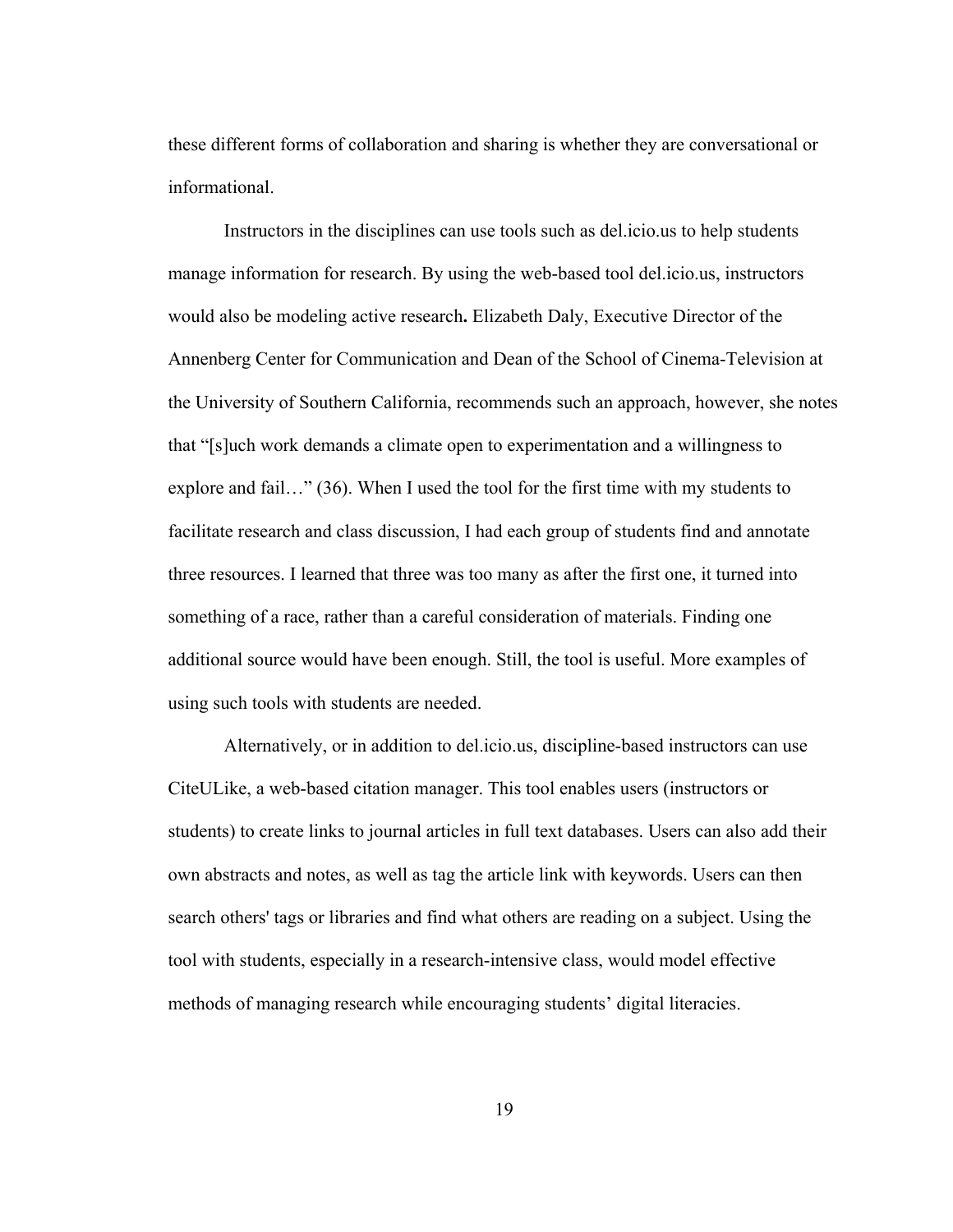An additional way that I have shared information with others is by participating in a teaching carnival. For each carnival period, usually once or twice per month, instructors post teaching reflections to their blogs. Then, a volunteer editor assembles all of the entries, makes connections between different posts, and creates a "carnival post" with links to the different reflections. I hosted one such carnival on October 15, 2006 (Hansen). Assembling such a collection provided me the opportunity to share and structure information for other academic bloggers. Additional carnivals can be found via the Teaching Carnival blog (http://teachingcarnival.blogspot.com/).

In the big picture, learning the potentials of sharing and collaborating are important because people from around the world are working to create the semantic web, a term coined by Berners-Lee, inventor of the World Wide Web ("semantic web"). The semantic web is a project being developed by people who advocate freely sharing information and data that can be read and interpreted by computers. For instance, the sharing and use of global positioning data among countries is one example of the type of research and development work involved. Further, Google Maps uses this type of data to publish satellite and traffic information. From a micro perspective, instructors of composition could use the Google "My Maps" feature, which enables the digital annotation of maps, as a way to integrate the study of writing, digital literacies, and place-based rhetorics or storytelling. Moreover, there is a new project undertaken by the U.S. Holocaust Memorial Museum and Google Earth to provide a visual representation of the genocide at Darfur. Using maps, before and after pictures of villages, and personal narratives, the initiative shows how technology, research, and visual compositions are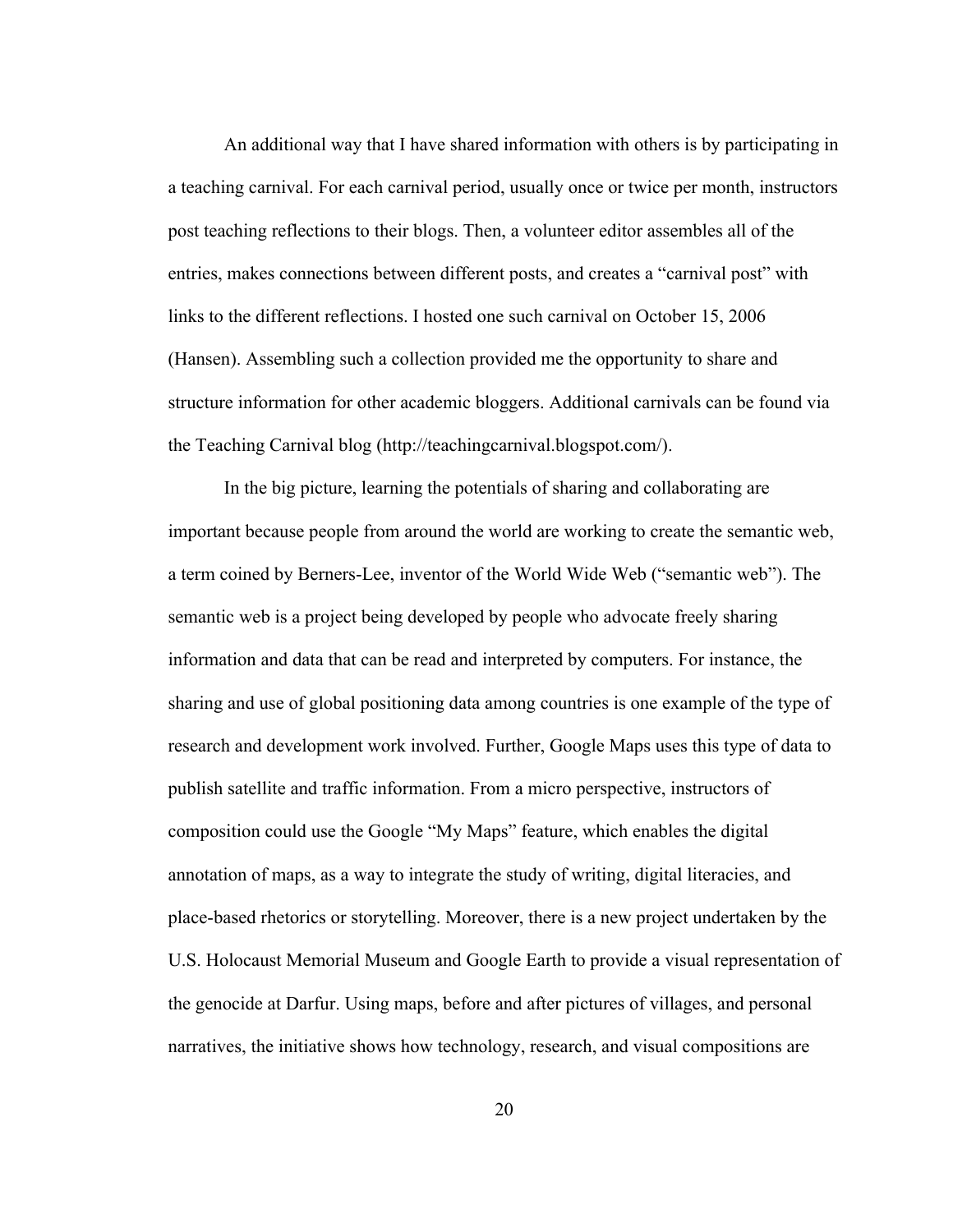combined to provide an evocative and more complete account of the carnage. With the sharing of information, the technologies to structure it, and new ways of composing, dramatically different ways of composing research projects emerge.

The philosophy of sharing and structuring information that is found online or in databases demonstrates the concepts of making knowledge visible and transparent. Web 2.0 users who contribute to sites such as del.icio.us or CiteULike are contributing valuable information when they tag and describe resources. As a user of these systems, I can see what other users in my network are tagging, as well as what other general users outside my immediate network find valuable. Both the in-network and out-of-network results are valuable because these users are qualifying general search content. As a result, I can see at a glance how many people find particular resources valuable. The more people who tag resources in del.icio.us increases the numerical identifier. Because this content has been even more highly structured than a Google search, it becomes my first point of search. Likewise, students need to learn more advanced ways of searching than using Google and library databases. When students structure search results with tags and descriptions, they are reinforcing previously mentioned literacies of making connections and building relationships. Equally important, instructors can reinforce rhetorical understanding by asking students to reflect on this process.

### Read, Design, and Produce New Media

This category emphasizes that students need to acquire the abilities to read, design, and produce digital and new media compositions. As such, it provides some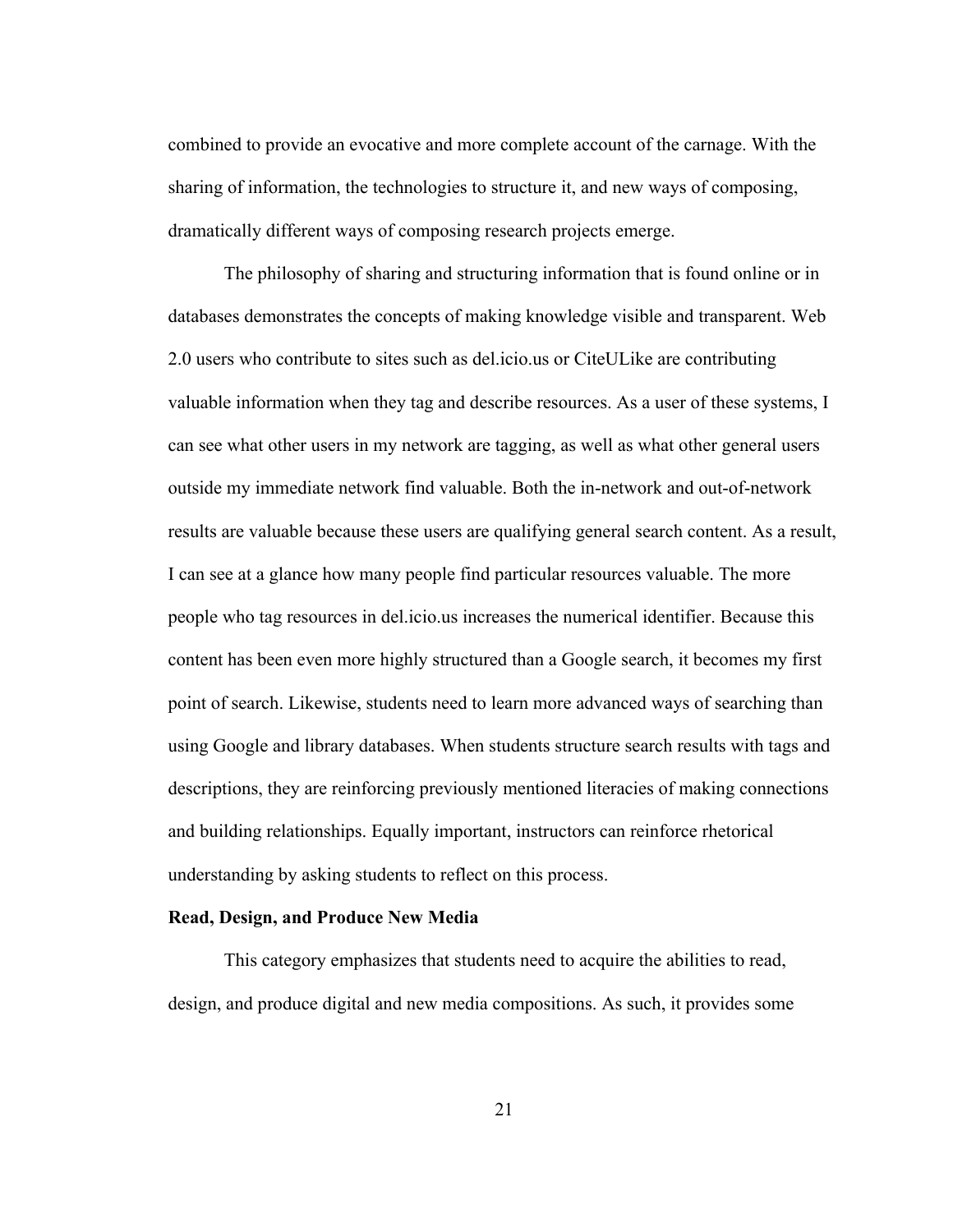needed language that will support and clarify the other literacies while suggesting how these activities are different today.

Reading today can involve a screen interface of varying size or a print artifact. Elizabeth Daly makes a case for the terms "navigates" and "explores," versus that of reading (36). This modification of terms is appropriate as texts are presented on screens, PDAs, cell phones, and on the Web. To find information, students do need to 'navigate' texts by way of menu buttons and scroll wheels. The New London Group provides a useful list to the types of texts; they indicate that texts, or modes, may be audio, visual, gestural, or spatial, as well as linguistic (Cope and Kalantzis 26). Consequently, students will need to develop more sophisticated literacies to listen and feel texts, as well as to read texts. Further, these literacies will overlap as texts are constructed in multiple modes.

As such, students need to be able to design texts for readers. Design is a term also advocated by The New London Group. Editors Bill Cope and Mary Kalantzis state, "The notion of design connects powerfully to the sort of creative intelligence the best practitioners need in order to be able to continually to redesign their activities in the very act of practice"(20). Design includes having the materials to make meaning, performing the work, and the work produced (20). Design captures the essence of authoring in multiple modes, including the words Daly suggests: "creates" or "constructs" (36). For example, choosing to insert images in a traditional text or on a web site, or making decisions regarding page layout, fonts, and colors would all be aspects of design.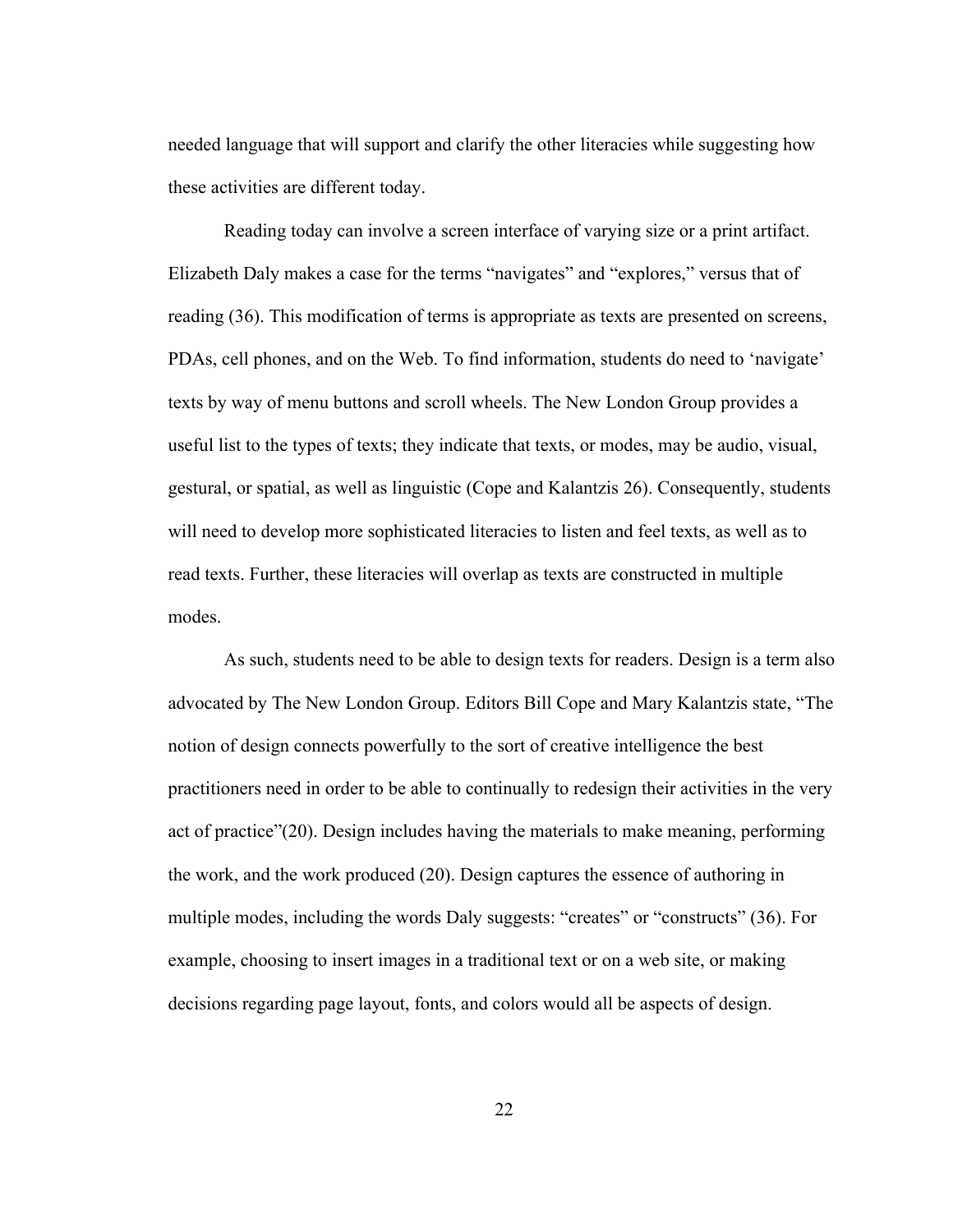Students need to learn design literacies in all of their courses, rather than just designing by default.

Finally, the meaning of produce is to publish. For example, in a web development organization, the producer is the employee who is tasked with publishing new and changed pages to the group's website. Today, users have many production options, especially considering RSS syndication technologies that enable produces to publish at any time for many different platforms.

The texts students read will include print texts and screen texts, such as those on cell phones and may include audio and images. Plus, students need to be able to listen to podcasts. While podcasts can be found around the Web on sites such as Odeo (http://www.odeo.com), the post popular site to host podcast is iTunes. While students may have been exposed more recently to critical reading strategies, it is less likely that they have been trained to listen critically. When students listen to podcasts, they may not only need to appreciate the spoken voice, but also the other layers of the track such as background sounds and music, as well as the identify composing strategies such as layering and fading tracks in and out. Further, students also need to be able to read Web texts, which offer increased opportunities for discussion and collaboration. For example, on blogs, readers can offer comments. On wikis (web encyclopedias), readers can leave comments by way of "discussion" pages, as well as collaboratively write the content on the wiki. One such popular example is Wikipedia (http://wikipedia.org/). Students are familiar with the site and just as with previous sources, will need to learn strategies for evaluating the available content.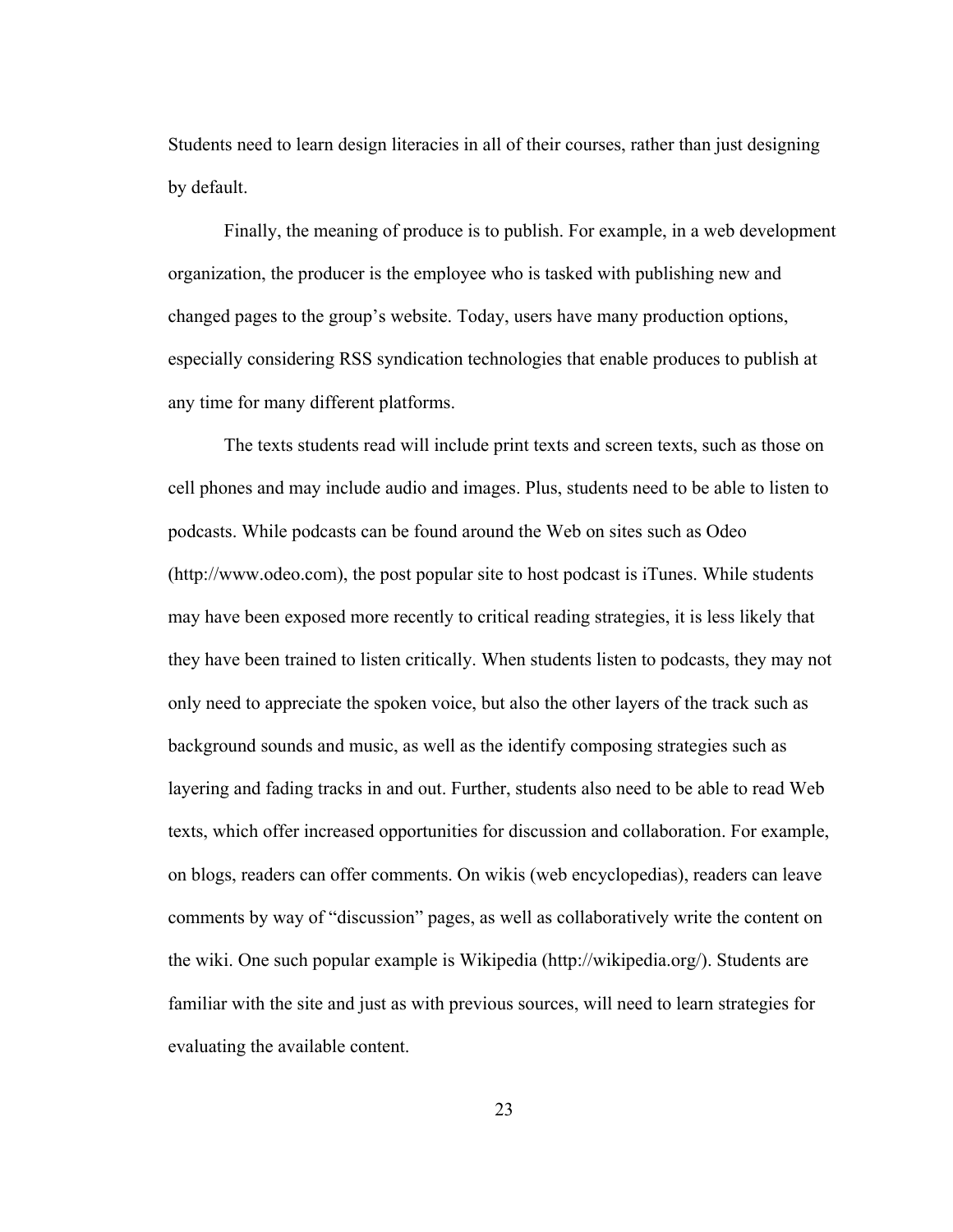Students should be encouraged to design texts. Design is not something that should be taken for granted, even with traditional essays. It should be actively considered. Instructors may want to begin by having students design traditional essays and chose layout, fonts, and colors before they move into creating images, audio, or videos. However, some instructors may be comfortable asking students to remediate (that is, make over) an essay they have already written and recast it as a podcast. This example would be an effective way to discuss the differences and affordances of the different delivery modes.

To understanding new theories of texts, students need to be able to use and understand visual images in more sophisticated ways. Cynthia Selfe, paraphrasing Kress, vanLeuwven, Debes, and Williams, defines visual literacy as:

the ability to read, understand, value, and learn from visual materials (still photographs, videos, films, animations, still images, pictures, drawings, graphics)—especially as these are combined to create a text—as well as the ability to create, combine, and use visual elements (e.g., colors, forms, lines, images) and messages for the purposes of communicating. (qtd in "Toward New Media Texts")

While this definition is a good start, it conflates the different vocabulary needed to read and analyze different mediums. For instance, while there is some crossover with terms, there is a different language used to describe still photography than that used to describe video. Still photography uses terms such as texture, value, shape, and repetition (Leigh), while video makes use of cinematic language to include motion, sound, and transitions (Harmon). Further, Elizabeth Daly argues:

To read or write the language of media and understand how it creates meaning within particular contexts, one needs some understanding of frame composition, color palette, editing techniques, and sound-image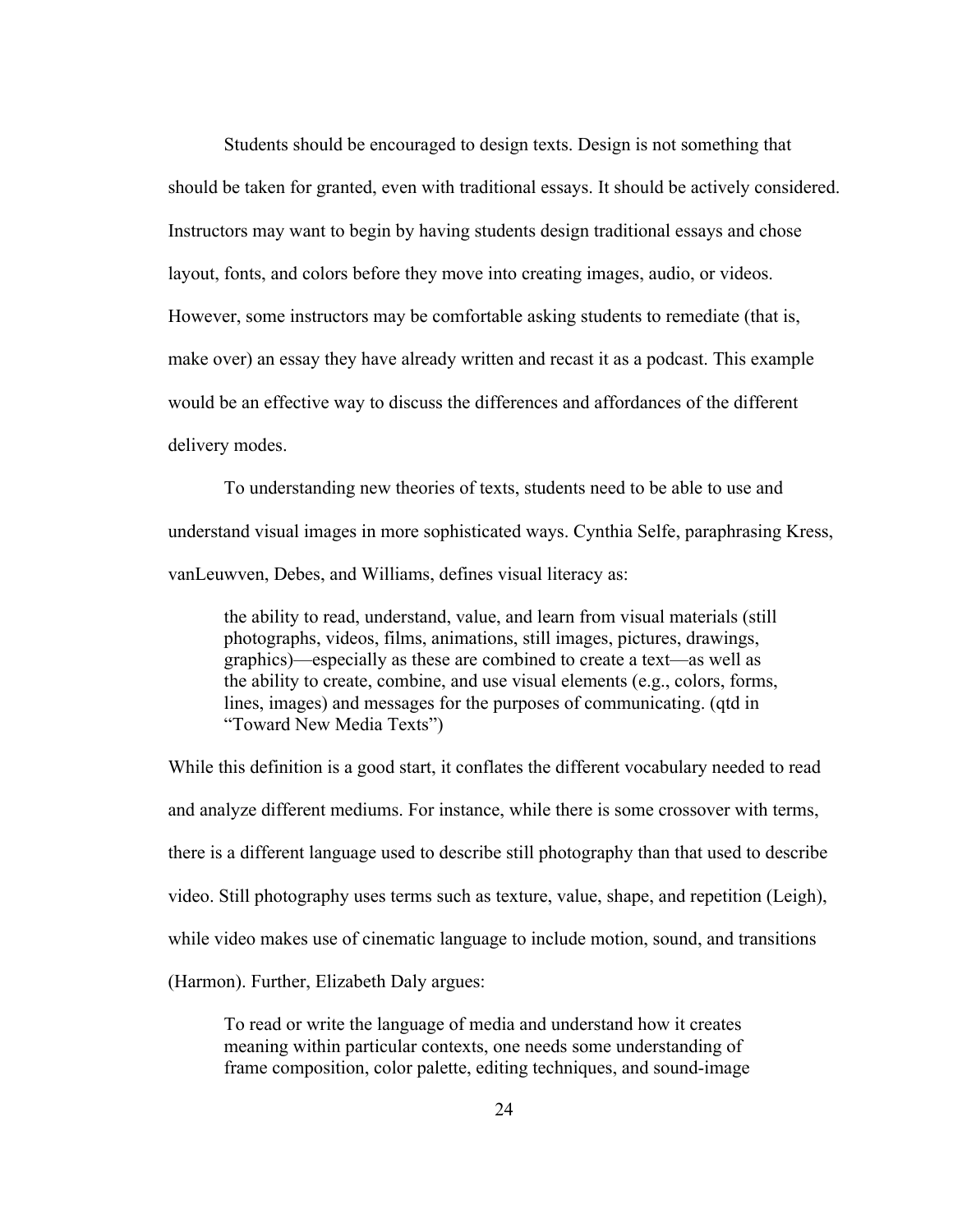relations as well as of mobilization of generic and narrative conventions, the context of signs and images, sound as conveyor of meaning, and the effects of typography. Such principles as screen direction, the placement of objects in the frame, color choices, morphing, cuts, and dissolves all do much more than make a screen communication aesthetically pleasing. (38)

While training in analyzing traditional texts would help students begin to analyze film, they still need to know and understand a specialized vocabulary to more fully analyze cinema and multimedia.

Just as students should consider audience, they need to actively consider how texts will be produced. When a student designs a text, the use of the term implies control over the presentation and the content, images and multimedia. Rather than use the term control, however, Kress (2000) refers to the process as choosing the "most apt representation" (158) and that of "complex orchestration" (160). With new technologies and new media, students have more resources to consider and employ when they produce content. Daly argues four main differences in producing multimedia including more collaboration, experimentation during creative process, and public display and production (36). The film credits to any movie will indicate the great number of individuals involved in the creative process. Perhaps, assigning students to work in groups to author these new types of texts would be an effective strategy. More collaborative production processes ought to compel instructors to consider more collaborative assignments.

While my text makes the argument that students need digital literacies of new technologies while composing new media, it is essential that we remember that there still remain issues with access and use due to race, class, and gender. As Gail Hawisher and Cynthia Selfe note by paraphrasing Brian Street, James Gee, Harvey Graff, and Deborah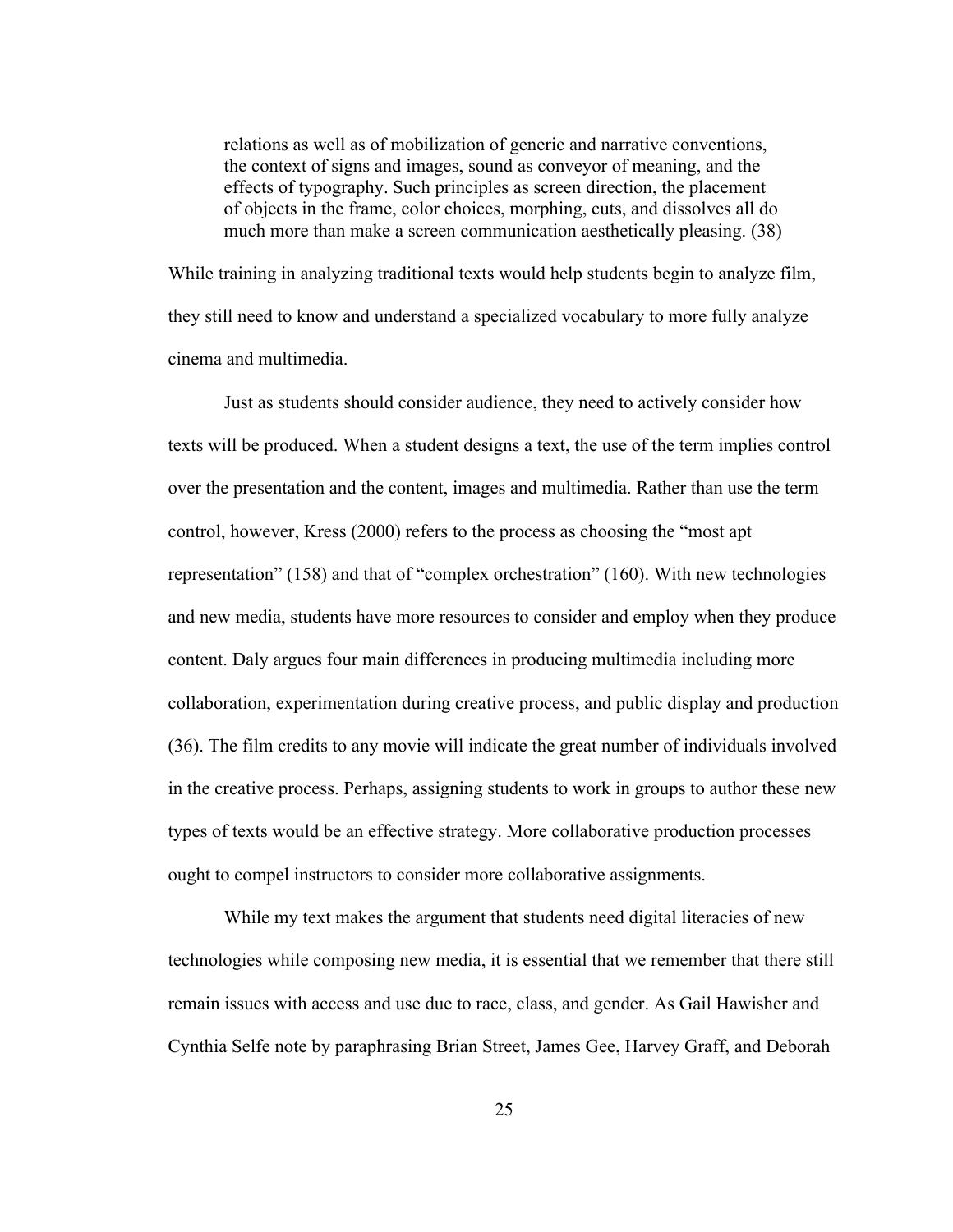Brandt, "we can understand literacy as a set of practices and values *only* when we properly situate our studies within the context of a particular historical period, a particular cultural milieu, and a specific cluster of material conditions" (646). In other words, each person's acquisition of digital literacies will depend on a particular group of constraints and affordances. Furthermore, Hawisher and Selfe's studies indicate "how little teachers of English, composition, and communication know about the many literacies students bring to the classroom [for] [o]ur professional radar is tuned so narrowly to the bandwidth of print and the alphabetic…" (676). As such, instructors would do well to widen their focus given how much digital technologies and new media are changing communication.

#### **Conclusion**

The categories of making connections between and among ideas, building relationships, demonstrating a rhetorical understanding, sharing and structuring information, as well as reading, designing, and producing new media provide a framework for understanding the digital literacies that students need to acquire, as well as some strategies for implementation and critical vocabulary. However, I do not see collection as prescriptive; rather, as a guide for instructors in the disciplines who seek to integrate new technologies and methods of composing with new media into their courses.

Discipline-based faculty have made a significant impact on students' traditional literacies. They can have just as significant impact on students' digital literacies. In the next chapter, I discuss what faculty in the disciplines are already doing to facilitate students' acquisition of digital literacies. Then, using the framework that I have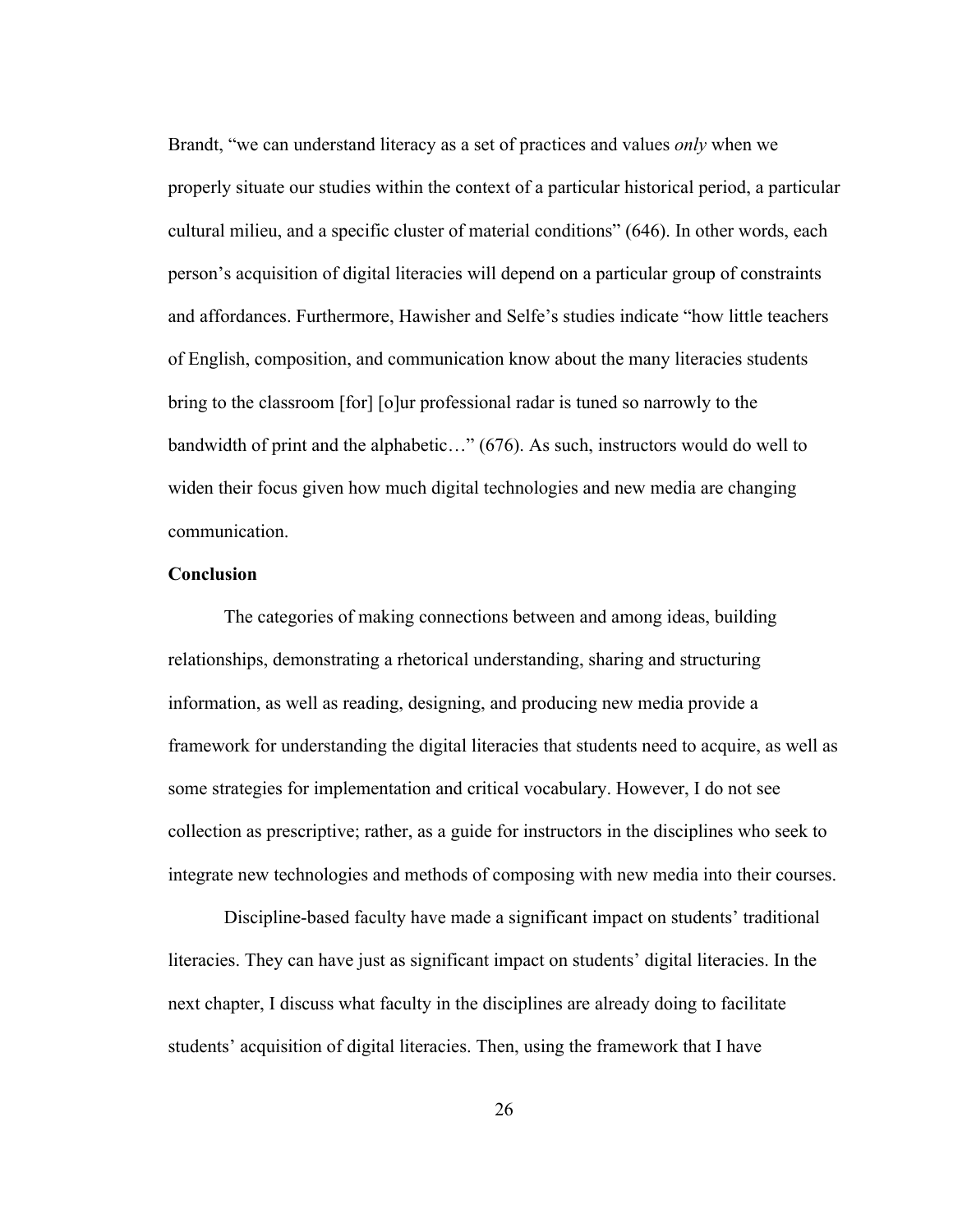established in this chapter, I suggest additional technologies and new media practices that WAC/WID can support and encourage.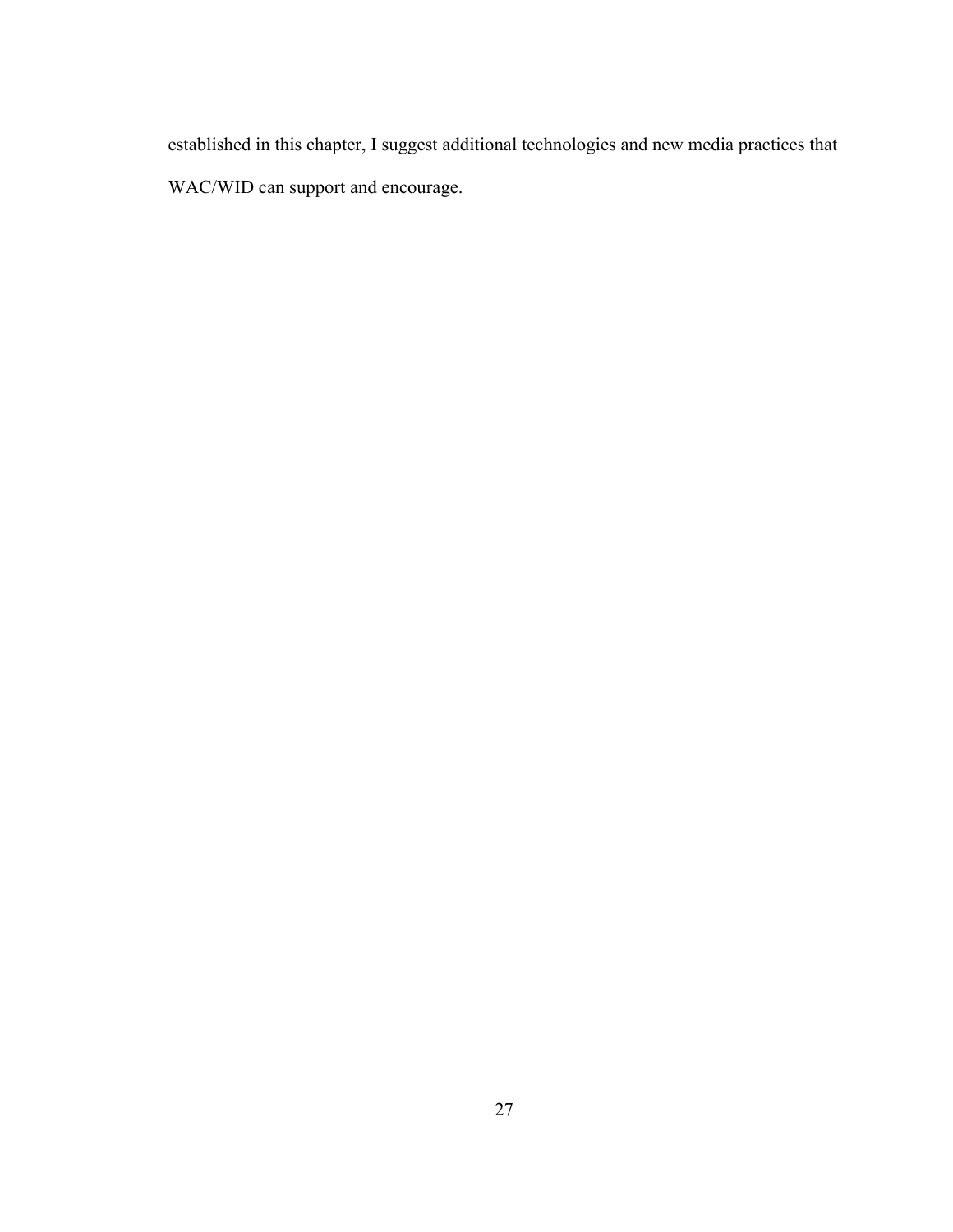#### CHAPTER 3: DIGITAL LITERACIES AND WAC/WID

Since Writing Across the Curriculum initiatives began in the late 1960s and early 1970s, WAC/WID programs have enjoyed continued success at many colleges and universities because of their emphasis on writing to learn and on writing to communicate. However, according to Martha Townsend, "WAC's central concern does not usually focus only on students' writing but also encompasses to one degree or another all of their language abilities—writing, reading, speaking, listening, and especially thinking—along with the relationship of these abilities to the larger issues of teaching and learning" (1299). In addition to a focus on students' thinking and learning, WAC/WID programs usually include professional development workshops for faculty who want to use writing as a tool for learning in the classroom. As Townsend continues, "Often faculty development is a main focus of WAC programs, the assumption being that as instructional ability improves, student learning improves" (1299). As such, since their founding, WAC/WID programs have concentrated on helping both students and faculty develop key literacies.

Yet, as stated in the previous chapter, the way both students and faculty read, write, and share parts of themselves online is changing the way they live, work, and communicate. For instance, instructors read research articles and students' papers online. They use the insert comment feature of Microsoft Word to provide feedback and email documents to students and colleagues. Both groups read, share, and analyze pictures and graphics on the Web. They also watch videos and listen to music and podcasts for both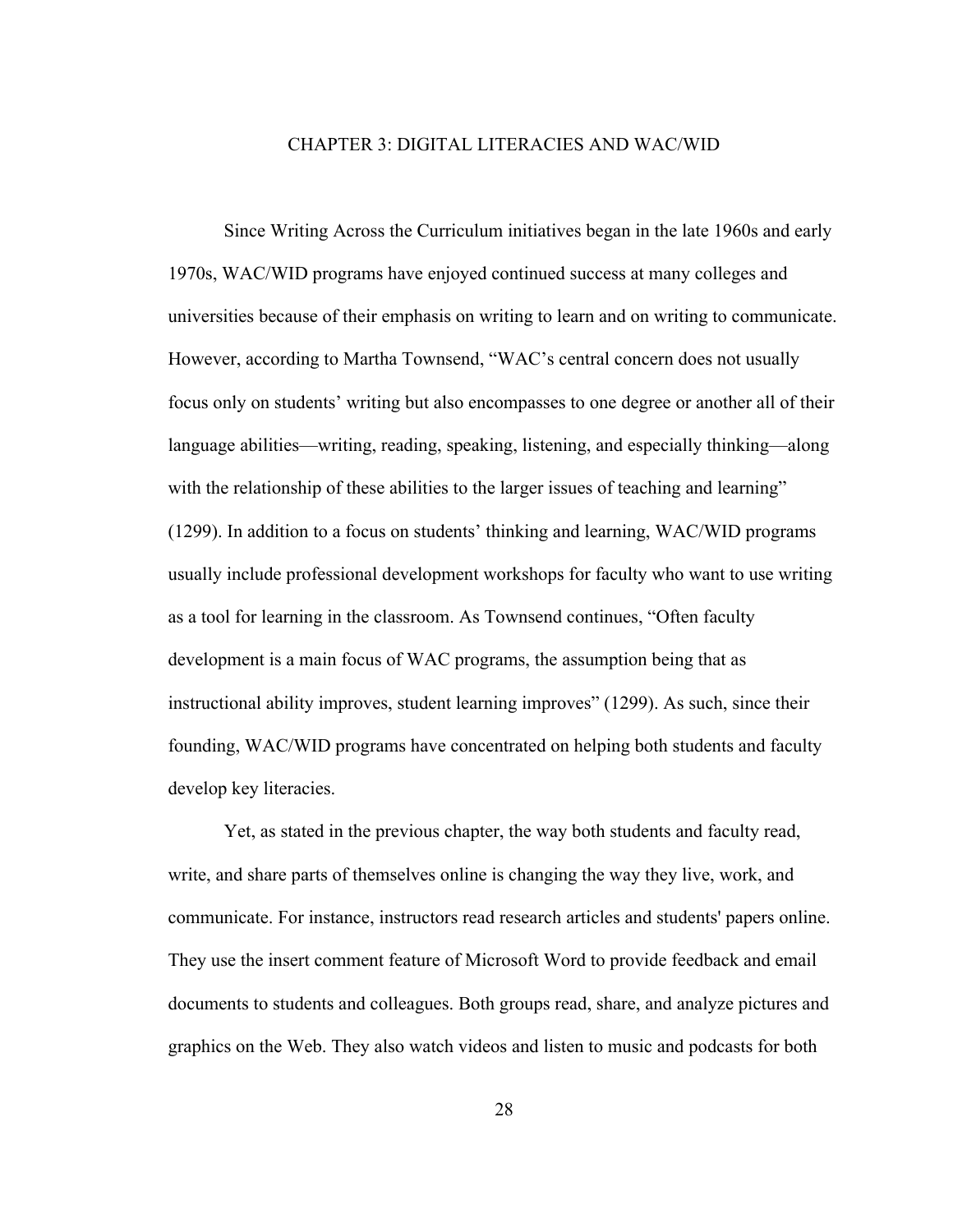pleasure and learning. They publish blogs, wikis, podcasts, web sites, and MySpace pages. Because of these changes, educators need new research and ongoing practices regarding emerging technologies and students' literacy practices.

The most current and comprehensive text that WAC/WID has published recently is that by Charles Bazerman, et. al. entitled *Reference Guide to Writing Across the Curriculum*. In that text, the authors discuss electronic communication across the curriculum in Chapter 9, entitled "New Programmatic Directions." They emphasize Reiss, Selfe, and Young's seminal 1998 text, *Electronic Communication Across the Curriculum* and then briefly review 1980's and 1990's scholarship up to the publishing of the 1998 volume. On the one hand, it is important that electronic communication is mentioned in the 2006 *Reference Guide to Writing Across the Curriculum*. On the other hand, for it to be mentioned as a "new" programmatic direction,' and emphasis given to what was then eight year-old research, suggests that new research is needed.

Further evidence that new research is needed can be found in other online sources. At the WAC Clearinghouse, a primary networking site for WAC/WID professionals, there are only 12 resources listed on the bibliography page for electronic communication across the curriculum (ECAC). This fact indicates that either not much publishing is being done in ECAC, or that the tool is just not widely used to share bibliographic information. This lack of sharing indicates the need to develop this literacy among WAC/WID professionals, just as with students, but this situation is also disappointing because "[WAC/WID programs have] depended for their success on the individual commitment of faculty members (and individual administrators) in a grassroots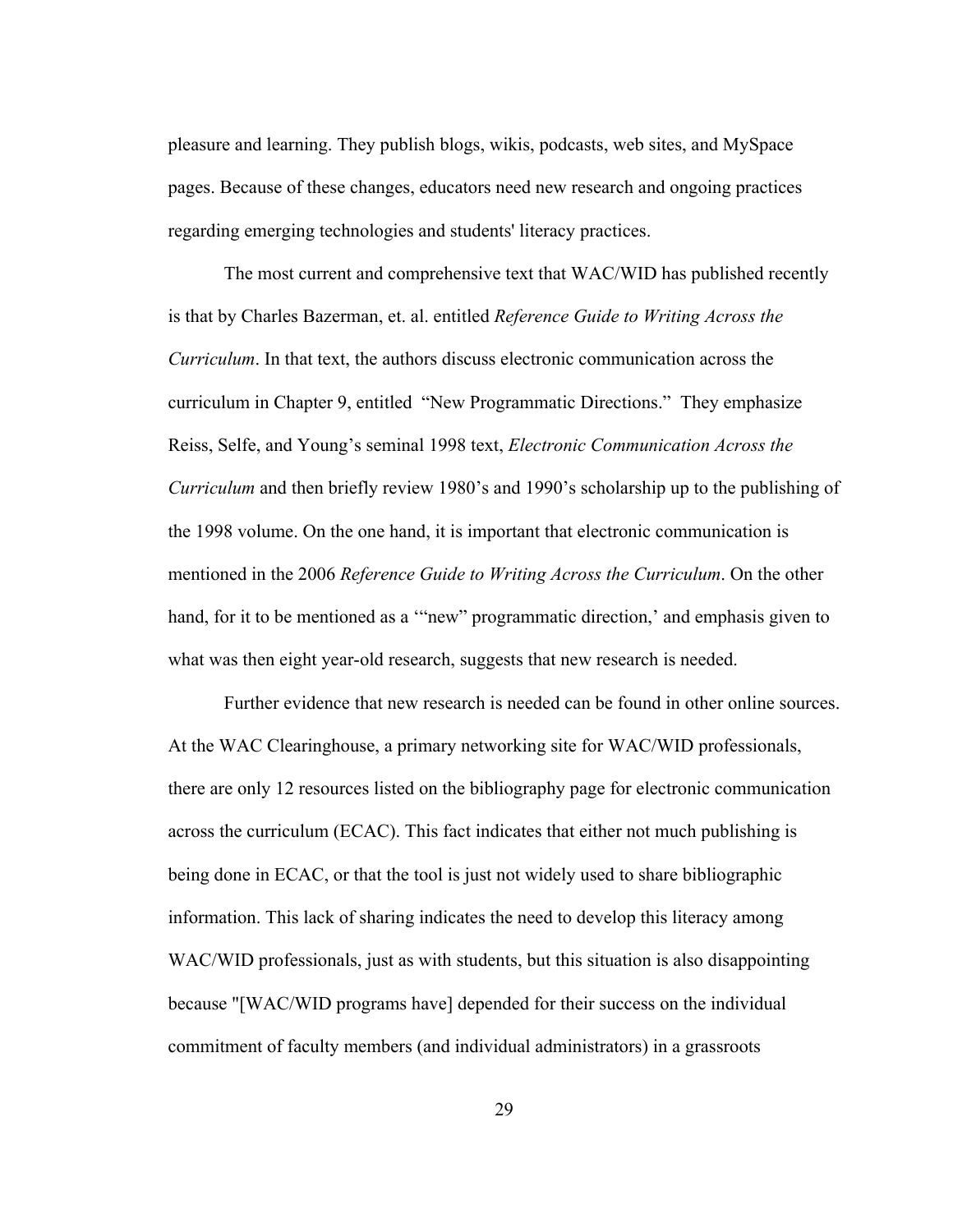pedagogical reform movement…" according to David R. Russell writing in "American Origins of the Writing-across-the-Curriculum Movement," who paraphrases Susan McLeod (Strengthening Programs for Writing Across the Curriculum, 1988) and Toby Fulwiler and Art Young (Programs that Work: Models and Methods for Writing Across the Curriculum, 1990). Although it should be noted that discipline-based faculty face constraints on their involvement in WAC/WID because often their pedagogical work that they and WAC/WID programs value is not often valued to a similar degree by their home departments at the time of tenure and promotion. Still, some grassroots reform is seen in the electronic journal *Academic.Writing*, which was published from 2000-2003. A review of that journal shows many WAC/WID professionals sharing articles, teaching practices, and conference presentations. However, since that journal merged with the *Across The Disciplines* electronic journal in 2004, *Across the Disciplines* has placed less emphasis on technology and learning.

In light of these findings and because of the new ways of writing and communicating discussed in the previous chapter, especially because of the shift to Web 2.0 technologies, it is likely that WAC/WID faculty see the need to continue publishing and to focus on the ways that students and instructors use digital technologies and new media today. In what follows, I review research that has been published since 1998 and suggest ways that it can be used to facilitate digital literacies among students, and I provide recommendations to address outdated practices that do not reflect the shift to new technologies and media.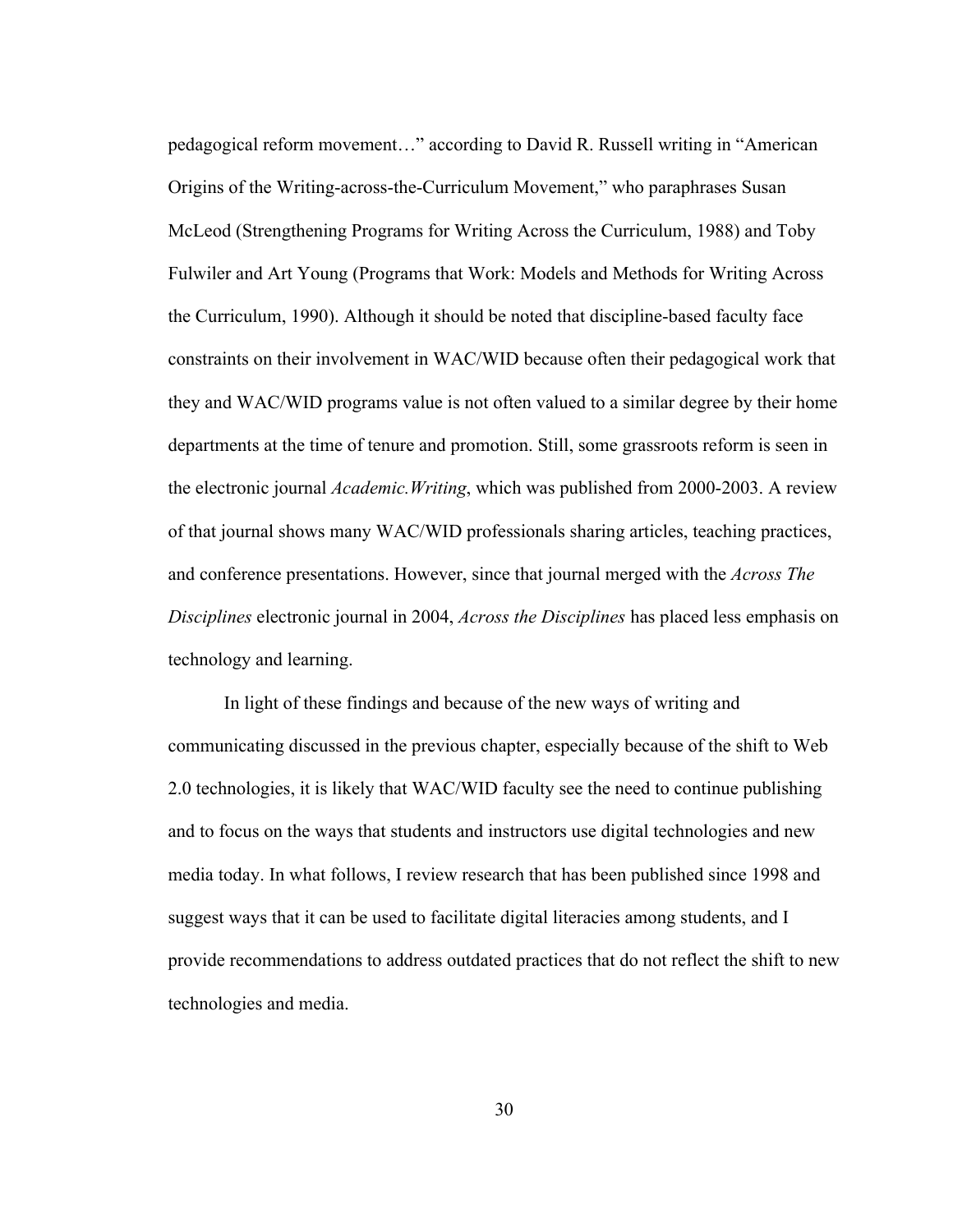# Current Scholarship

As noted above, the most recent edited collection to focus on the intersection of technology and communication across the curriculum is *Electronic Communication Across the Curriculum*, which was published in 1998. In that text, the individual authors discuss ways to integrate technology while making strong pedagogical decisions. Those approaches are still useful today even though parts of the collection are now somewhat dated because some of the articles discuss challenges with electronic technology that would not even be an issue now. In addition, many new technologies have been developed since 1998, which I discussed in the introduction. What follows is a review of what WAC/WID has published since the Reiss, Selfe, and Young text, *Electronic Communication Across the Curriculum*. From this discussion, readers will see that WAC/WID leaders have emphasized web-based discussion forums and bulletin boards, email, web development and design, multi-modal composing, blogging, filmmaking, and web conferencing technologies. Such discussion is important because it indicates what a few enterprising WAC/WID professionals have already done, as well as show areas for future study and development.

While many instructors now use discussion forums and bulletin boards within course management tools, previous WAC/WID accounts of moving instructors from word processing to the more interactive discussion forums are still useful now because they show how WAC/WID programs might help instructors in the disciplines move to more current digital technologies. In the 2002 text, *The WAC Casebook: Scenes for Faculty Reflection and Program Development*, the editor Chris Anson presents a number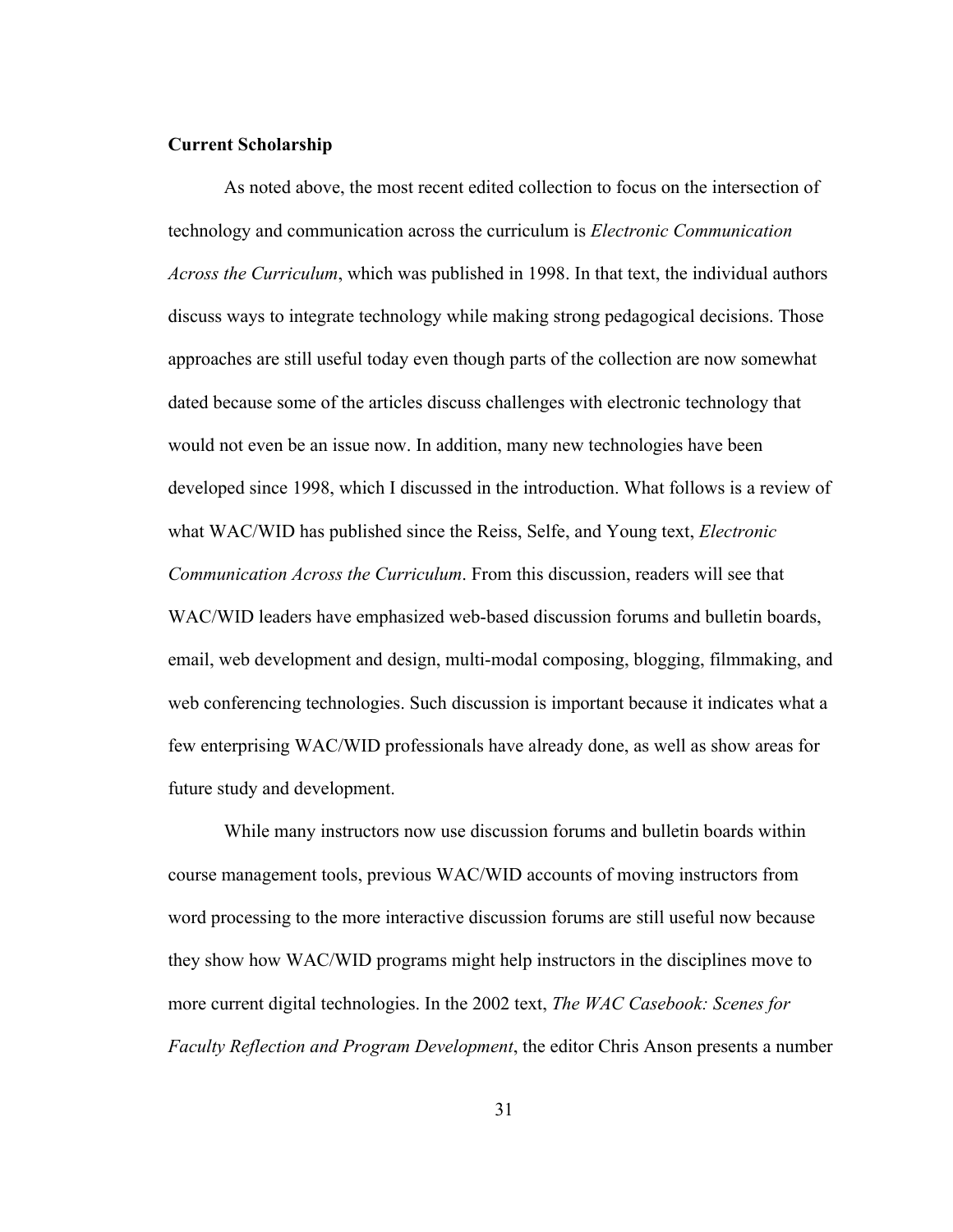of case studies that would be ideal to use during workshops or other professional development initiatives to show how instructors and students can make connections among ideas and build relationships. In "Through the Back Door Into Cyberspace," an article in *The WAC Casebook,* Dona Hickey and Donna Reiss illustrate how WAC/WID professionals can move instructors from familiar activities such as word processing to more interactive discussion forums by conducting workshops in the same manner that instructors might teach students. For example, Hickey and Reiss describe a workshop they observed in which the workshop facilitators, Chris and Pat, began by asking faculty to write using a word processing program about their own uses of technology and later had the instructors copy and paste that freewriting into a web discussion forum. Such an approach could be used today to move instructors from using course management tools to using a blog or wiki for class discussion. Instructors or students could begin by writing with technologies they know and transfer that writing to other tools. In addition, the authors discuss how changing from instructor-centered pedagogies to more studentcentered ways of teaching will require instructors to relinquish some control in the classroom. As noted in the previous chapter, students can be tapped to help instructors learn more about social networking technologies while simultaneously building relationships. Plus, having students teach others may help them become more reflective learners. Further, Hickey and Reiss speculate that as students act—that is, read, write, and collaborate, they may well retain material longer.

Just because instructors use course management software, it does not mean that they are doing so in pedagogically sound ways that WAC/WID programs would support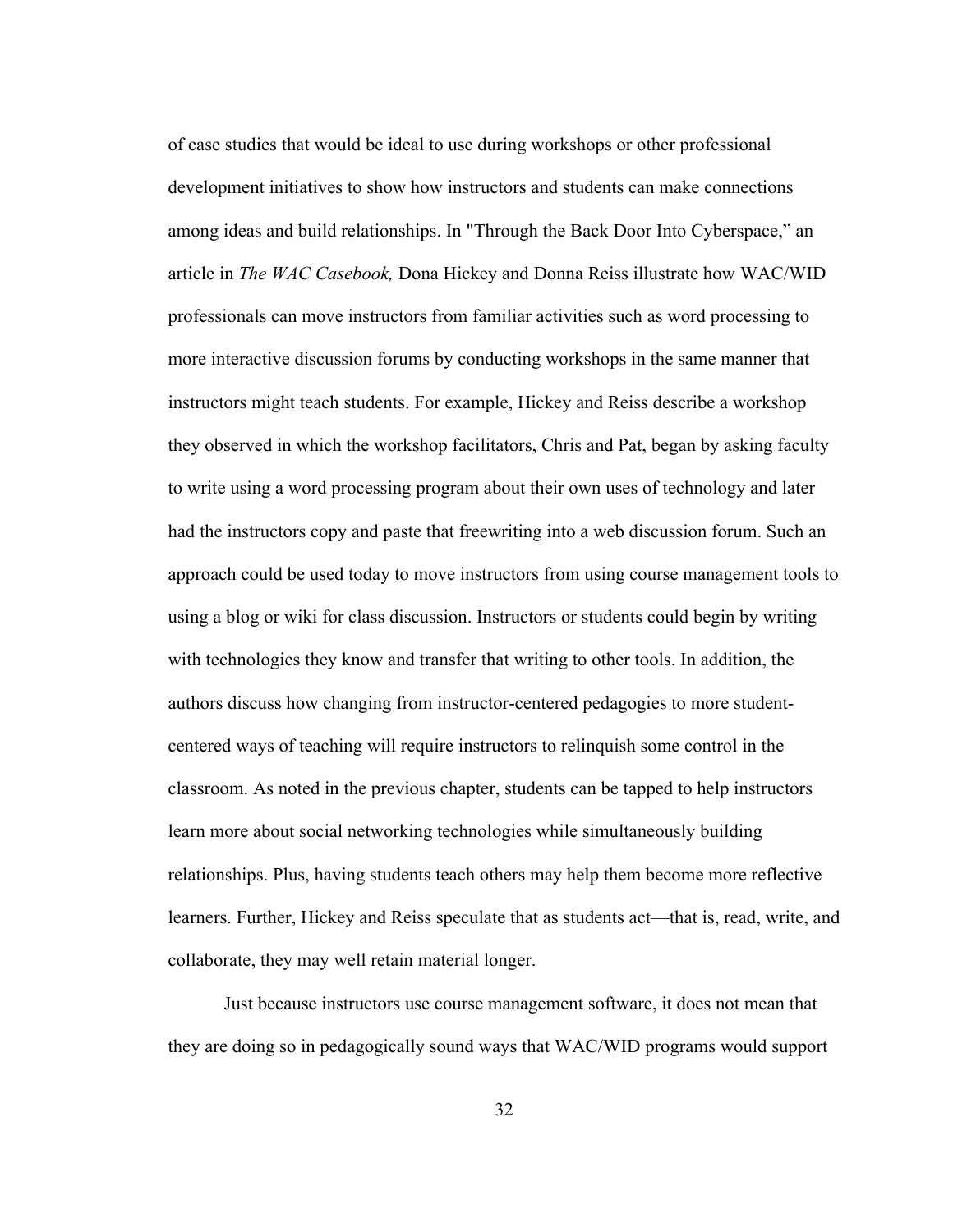and recommend. In *The WAC Casebook*, Stephen B. Wiley presents a case study, "Anonymity, Botulism, and Counterfeit Russians," that relates the challenges faced by Bradley Summers, a history professor, who wanted to use the bulletin boards that are part of WebCT in ways other than how the tool was designed to function. When Summers sought help, the learning technology center representative told him that WebCT's purpose is to help teachers teach and evaluate students, which reveals that the purpose of WebCT is not to support more student-centered pedagogies as Summers desired. But it does indicate how different groups can envision different uses and purposes of technologies—course management functions versus functions especially designed for student learning. Also in *The WAC Casebook*, is "Lost in the MOO," a case study by David Jolliffe that provides examples of how email discussion posts can really not contain much discussion because they are asynchronous. The same is true with WebCT discussion posts. If students are only posting versus making connections and building relationships with their classmates, then not much active or collaborative learning is being supported. As discipline-based instructors try new approaches to integrating new technologies and digital media in courses, they will still have to be on the lookout for less than ideal technology uses. While anonymous bulletin board posts may not be the preferred way to use technology today because all learning and knowledge is locked down and invisible to networks of other students and instructors, discipline-based instructors can still facilitate digital literacies by encouraging the effective use of old technology, even as they move to new technologies.

If a technology component like bulletin boards is going to be used, then they must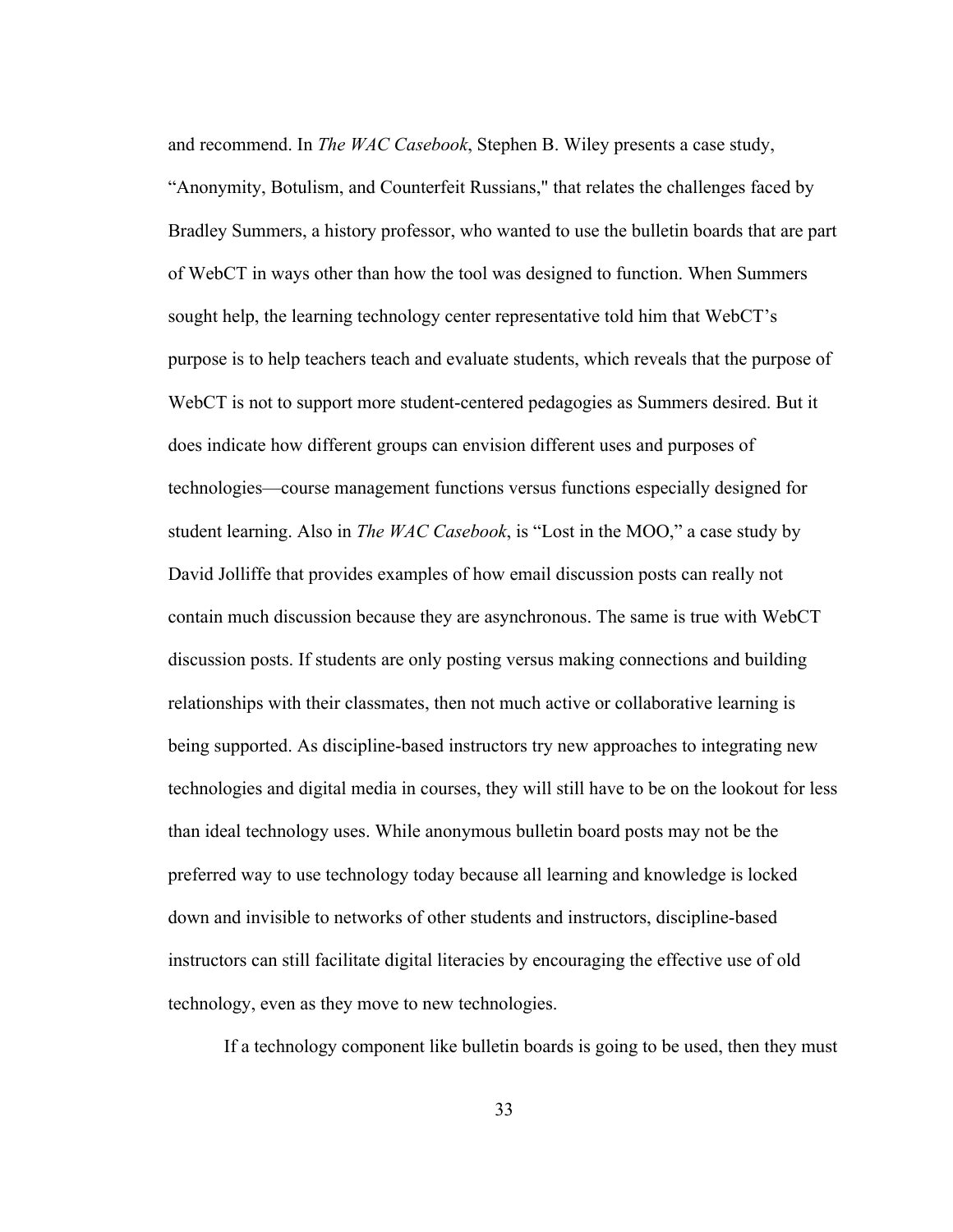not be tacked on; rather, they must be integrated into an overall approach to how students may best learn the course material. In an April 2006 article in *WAC Journal*, Robert Miller discusses his experience using WebCT Bulletin Boards in his Applied Child Development Course. He tries the Bulletin Boards after having a really quiet class of students and because the group on campus that provides instructional technology support for instructors was offering paid summer workshops. While he speculates that he was able to reach the more introverted students, his first semester using the Bulletin Boards was not very successful. It was not until the next semester when he replaced his traditional paper journal assignment with WebCT Bulletin Board posting and commenting that he began to see more success and students reported in a week 5, anonymous survey, that they were enjoying the activity. The experience Miller had adds more weight to Mary Hocks's argument that "when pedagogies are seen as add-ons, nothing really changes in terms of epistemological assumptions behind how students access and understand content" (26). These are still important principles for disciplinebased instructors. They suggest that WAC/WID will want to work in holistic ways to facilitate digital literacies, similar to how they have worked to integrate writing rather than tack it on to courses.

Some instructors may be ready to use wikis and blogs with their students. In "Doing Philosophy Online," Allan DiBiase presents a variety of different formal and information assignments for electronic discussions with his students. Notably, this professor engages in extended "formal" email dialogues with each of his students in an online Philosophy course, as well as having several different types of discussion posts.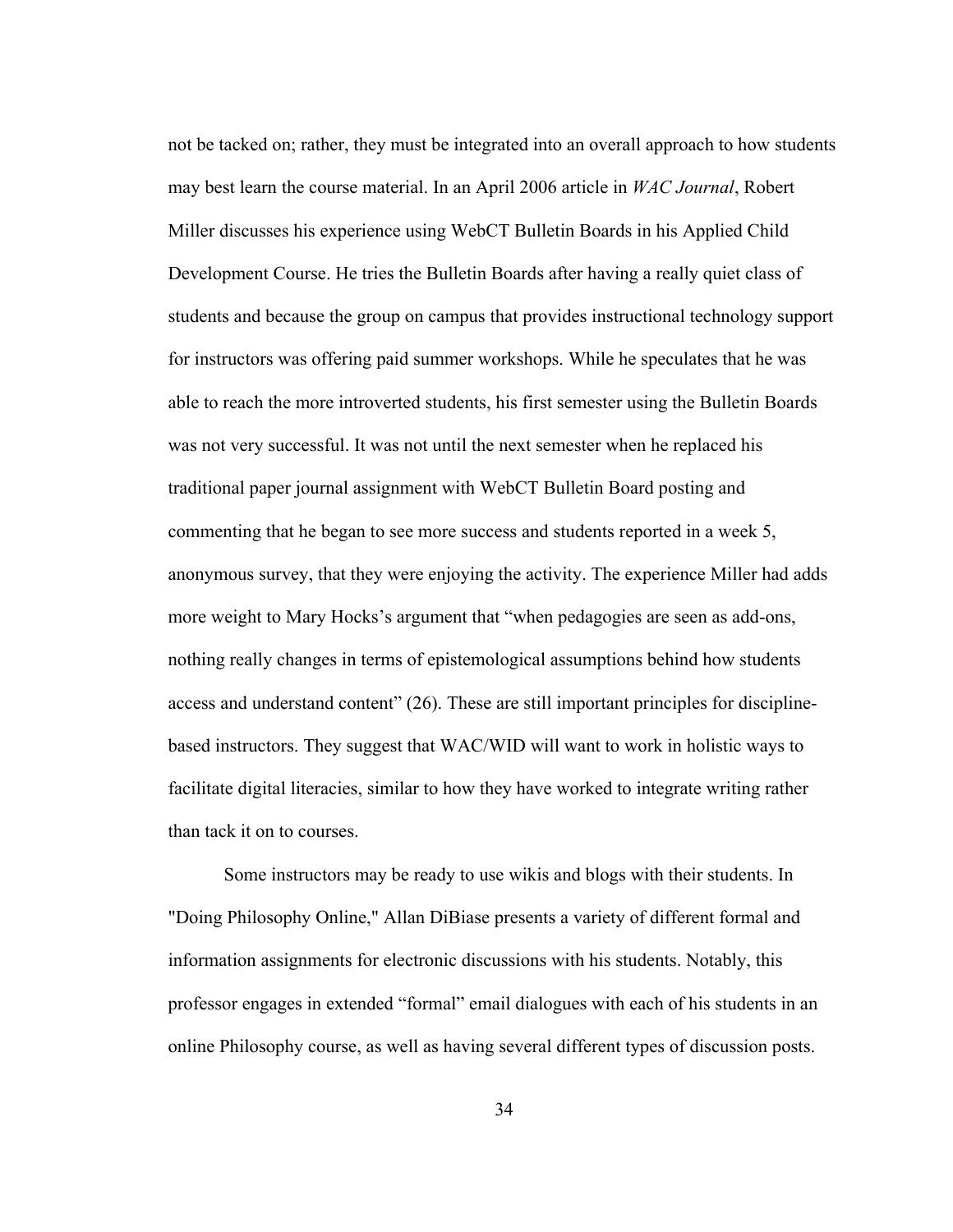Students even comment on final exams before the instructor reads them. If instructors such as DiBiase were to update their course to use blogs or wikis for such content and discussions, then they would make learning more visible for all students. By sharing their extended dialogues online, it would provide students with opportunities to learn from each other rather than just from the instructor.

With new forms of writing, the line between writing to learn and writing to communicate blurs in ways that WAC/WID can support. Pattie Belle Hastings, Assistant Professor of Interactive Design, and Valerie Smith, Assistant Professor of English, contributed an article, "Blogging Across the Curriculum," to *Direct from the Disciplines*, edited by Mary T. Segall and Robert A. Smart. In the article, Hastings and Smith discuss how they have used blogs to promote learning and improve writing. That is, "Hastings believes that the process of analyzing design, articulating ideas, and expressing thoughts in writing seems to help many design students clarify thinking, understand creative processes, and take ownership of the course material" (72). Further, Smith used weblogs to help students extend their concept of audience (72). Because of their successes, the authors will continue to use blogs to engage students and facilitate thinking, writing, and learning.

More new approaches to traditional papers can be encouraged. In a chapter entitled, "Sondra Gets Hyper," Chris Anson and Ian Anson describe the assessment issues Sondra Krutchnet, an instructor in Cultural Anthropology, had to consider when one of her students turned in a traditional I-Search paper as a web site. While instructors may be more comfortable assigning traditional papers, making a web site is writing, and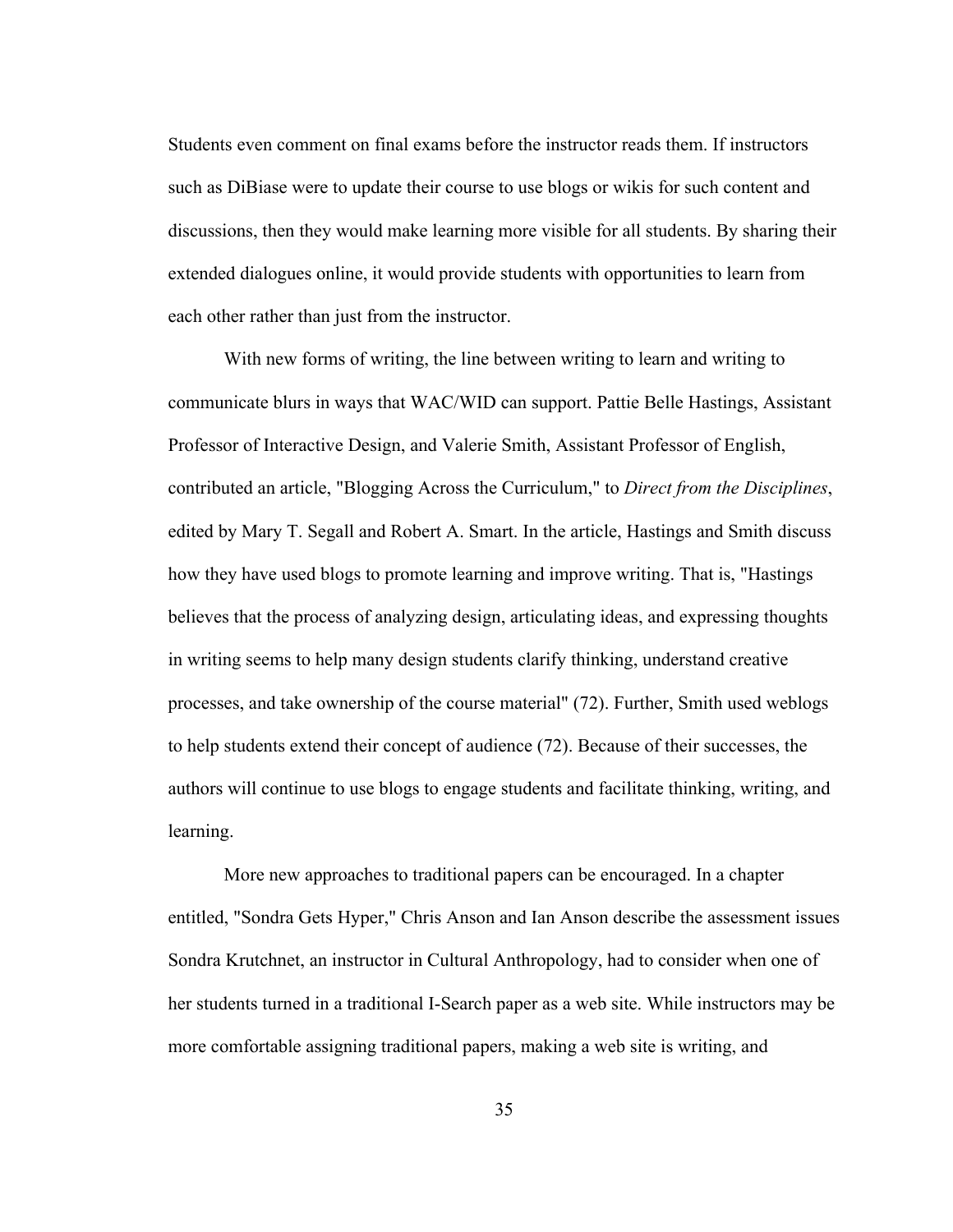developing and designing it facilitates students' digital literacies. Because the Web is very dynamic, it may be challenging at first for students and instructors to create web sites. Mike Palmquist, who has a chapter entitled "Writing in Emerging Genres" in *Genre Across the Curriculum*, discusses his study of students' experiences in three courses in which students developed websites. Web texts could include static websites, but they could also include Flash, blogs, wikis, and other more interactive online texts. The multilayered nature of the web could inspire more thoughtful analysis if encouraged by faculty in the disciplines. Palmquist notes that one of the graduate students described composing for the web as "somewhat liberating" (230). When students are required or given the option to compose outside of traditional essay formats, it enables digital literacies. Instructors can also ask students to reflect on their design and learning process which would help them develop rhetorical understanding of the composing practice. Finally, WAC/WID leaders can help instructors determine the ways to assess such efforts.

In "Writing in the Age of Technology: Plundering Art for Ideas about Writing," Cara Murray argues that writing courses can be structured much as art classes are, to enable critique and play. Murray notes that "[a]rt is one of the few fields in which students are encouraged and, more importantly, trusted to master the material on their own, while they are shown how to form tight and long-lasting learning bonds with their classmates" (91). Such an approach fits with recommendations in the previous chapter about building relationships because students learn to create a community of artists that encourages each other as well as facilitates their learning processes. As Murray notes, "students' growth depends upon communal input into their work" (92). The students need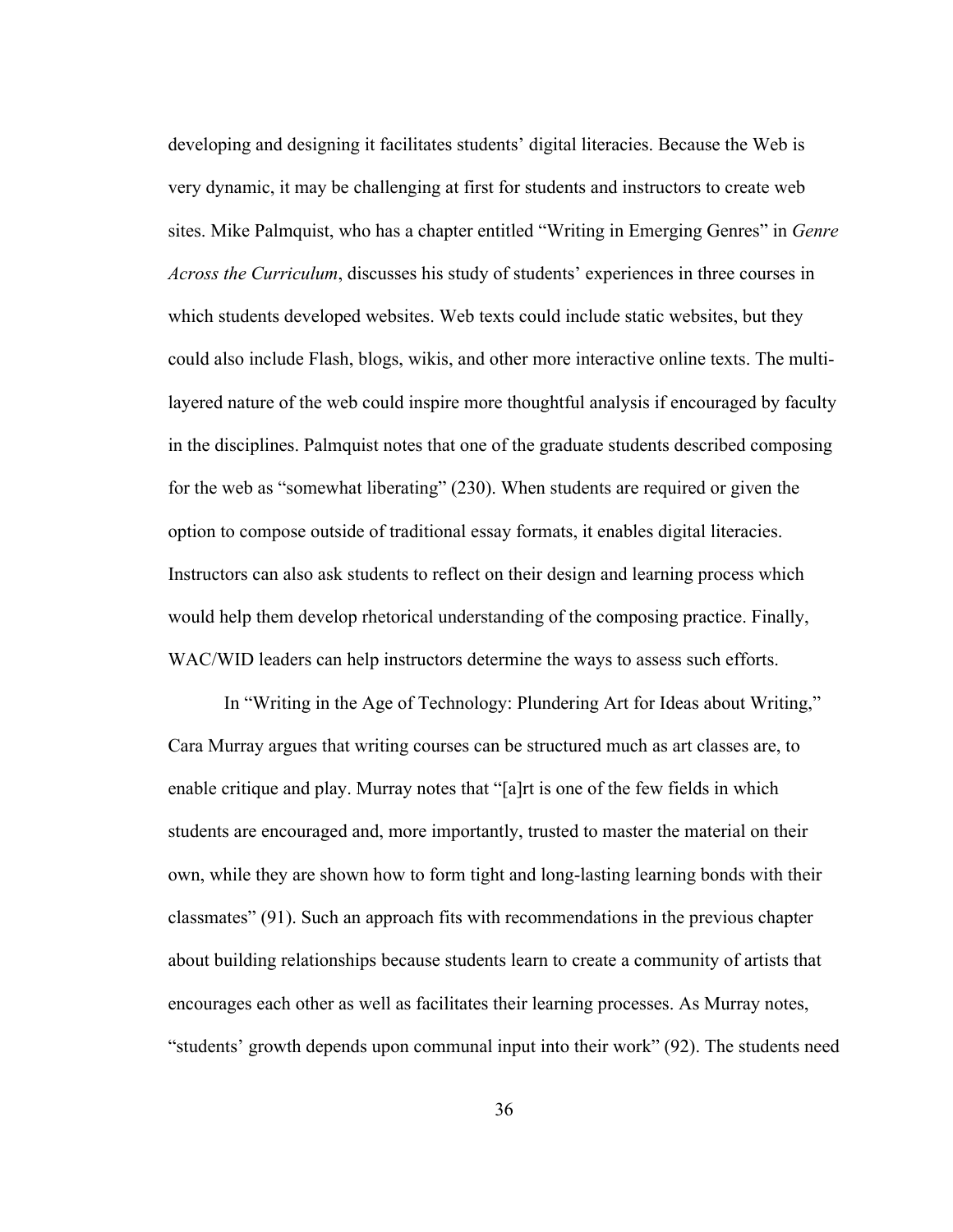interaction with each other in order to learn and grow their own work. Further, they need time to experiment and apply the technological lessons they receive. Murray notes that the most effective web design course is structured so that students could "play" with the topic the instructor introduces. Murray concludes that classes that give up the coverage model are more productive than courses that allow for play. This article has lessons that WAC/WID professionals can learn from when choosing to integrate technology into their classes, especially enabling students to build relationships with each other, in similar ways that they do online with social networking technologies.

WAC/WID professionals who are versed in visual rhetorics can help instructors create sound assignments that involve visual communication. In "Teaching and Learning in a Multimodal Genre Psychology Course," Anson, Daniels and St. Clair evaluate a multimodal assignment in a psychology course taught by Karen St. Clair (one of the joint authors of this article). The authors describe the assignment as a multimodal assignment involving both written and spoken elements. Their discussion of this assignment could elaborate more regarding visual rhetoric because while they do acknowledge that multimodal assignments enable increased use of visual elements, they do not fully explicate it in their discussion of St. Clair's assignment. However, the following article may prove useful in that regard.

Discipline-based instructors can help students analyze the multimodal texts they encounter. In "WAC, WID, ECAC, CAC, CXC, LAC – VAC? Critical Visual Literacy: Multimodal Communication Across the Curriculum," Barb Blakely Duffelmeyer and Anthony Ellertson argue that "multimodal composing more meaningfully reflects the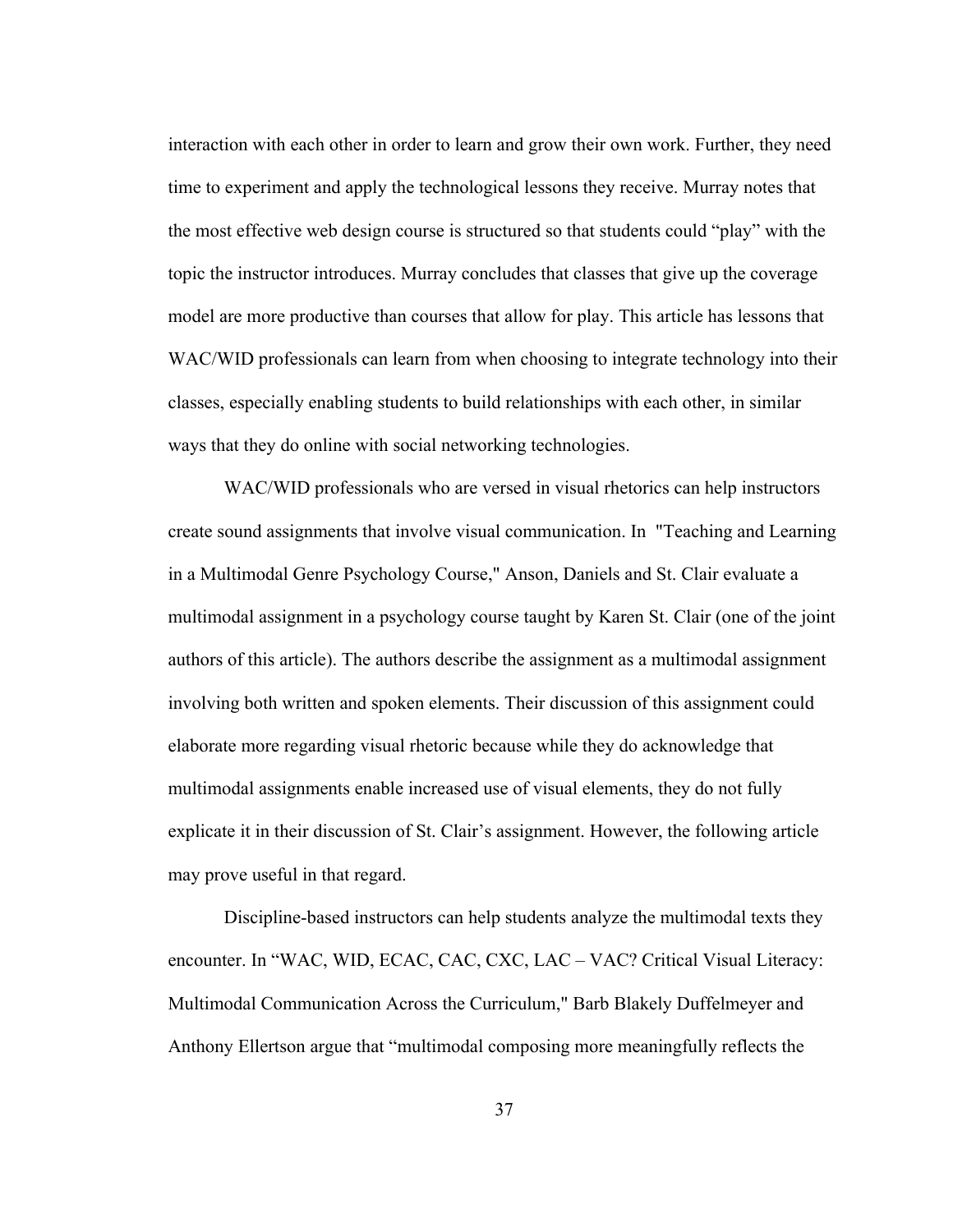environment in which students receive and generate text today" (Abstract). Encouraging students to author and design their own multimedia texts enables them to become not just passive receptacles for these types of texts, but active producers as well. Blakely Duffelmeyer and Ellertson elaborate on this idea when they support multimodal critical literacy that helps students develop an:

- understanding that a text is not a transparent window on reality, but is constructed;
- developing and demonstrating rhetorical awareness both as a composer of text and as a reader of text; and
- developing agency as a communicator and as a reader, rather than opting for the passivity that our popular media environment makes so easy. (para. 1)

Similarly, Christopher Thaiss argues that "[j]ust as printed books, visuals-and-text magazines, radio, television, CDs, live theater, Web sites, MOOs, and so on coexist today as venues for 'writing' in the marketplace, so school parameters of 'good writing' should broaden as these varied technologies continue to become cheaper and easier to use" (308). However, Thaiss points out that "most program participants also agree that definitions of good writing are best left to them, to individual teachers and members of professional groups trying to achieve meaningful, workable standards within shared contexts" (309). In other words, WAC/WID would do well to continue to help support new forms of writing, but may want to be more cautious when helping instructors to define assessment criteria.

Discipline-based instructors who are ready to speculate on how filmmaking assignments could be structured to achieve WAC/WID goals and improve student learning would do well to read "Filmmaking Across the Curriculum." In the article,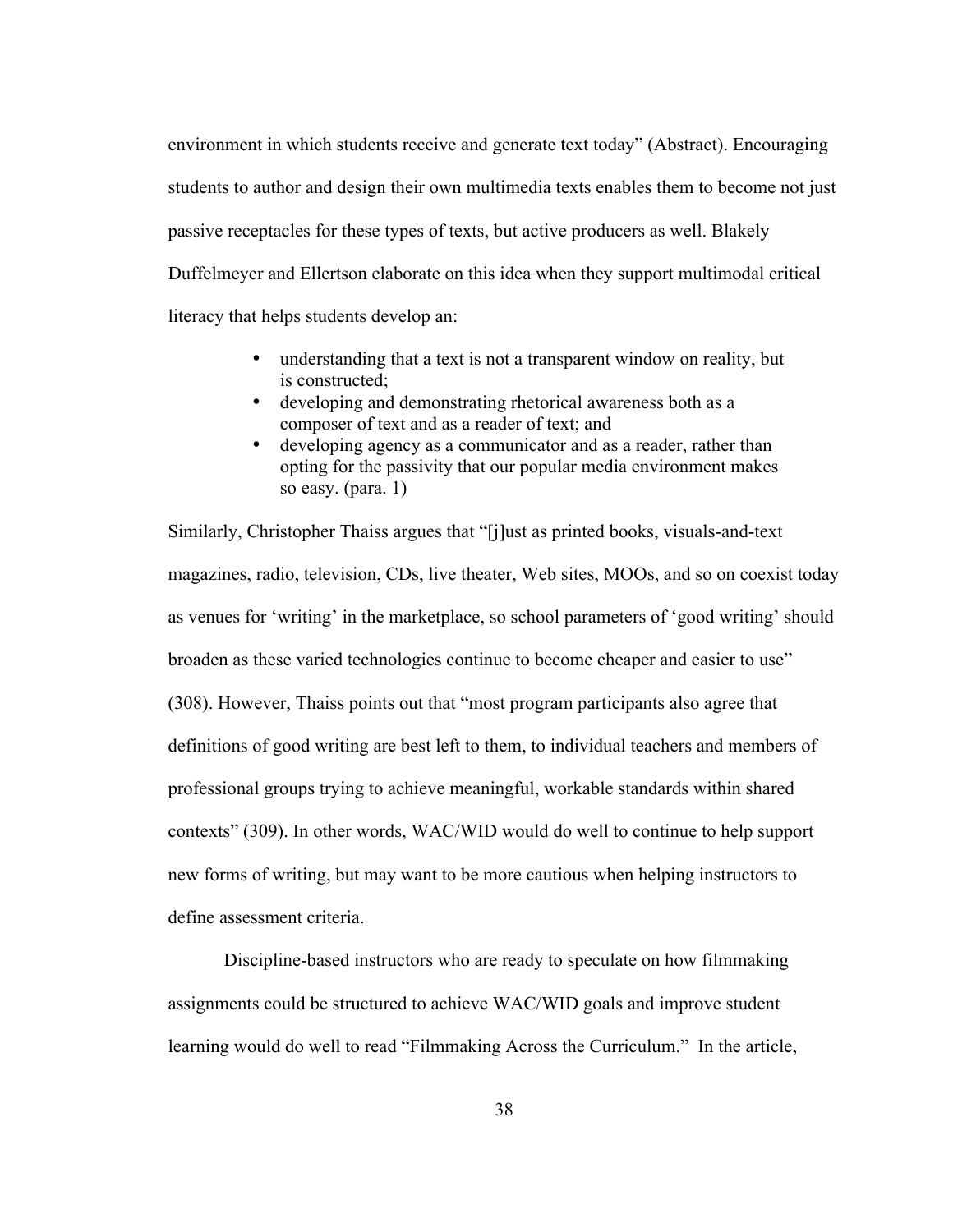Annemaree O'Brien discusses how instructors might incorporate filmmaking in their courses due to recent advances in hardware and software for digital editing.

Finally, Dickie Selfe contributes a case study to *The WAC Casebook*, about conferencing technology entitled "Connecting Students with Professionals," and asks instructors to consider what conferencing technologies are best for different situations. The example he presents illustrates how conferencing technologies can help connect students with working professionals in the field.

WAC/WID program's past accomplishments include using web discussion forums and email to encourage discussion. Plus, as seen above, faculty in the disciplines have accepted or used web development assignments to discuss the differences between academic and non-academic discourse. This active and lively type of composing is also seen in multimodal genres that encourage visual and cross connections between different types of modes. Finally, some instructors in the disciplines are already updating their courses by asking their students to blog, which also encourages students to make connections, build relationships with other students, share information, and become more reflective learners. Similarly, faculty who explore the potentials of using filmmaking to encourage thinking and learning are truly on the cutting edge.

### The Future: WAC/WID and Digital Literacies

As noted in the previous chapter, digital technologies and new media offer increasing opportunities to make connections between and among ideas, build relationships, demonstrate rhetorical understandings, share and structure information, and read, design, and produce new media. Web 2.0 tools (as many web-based new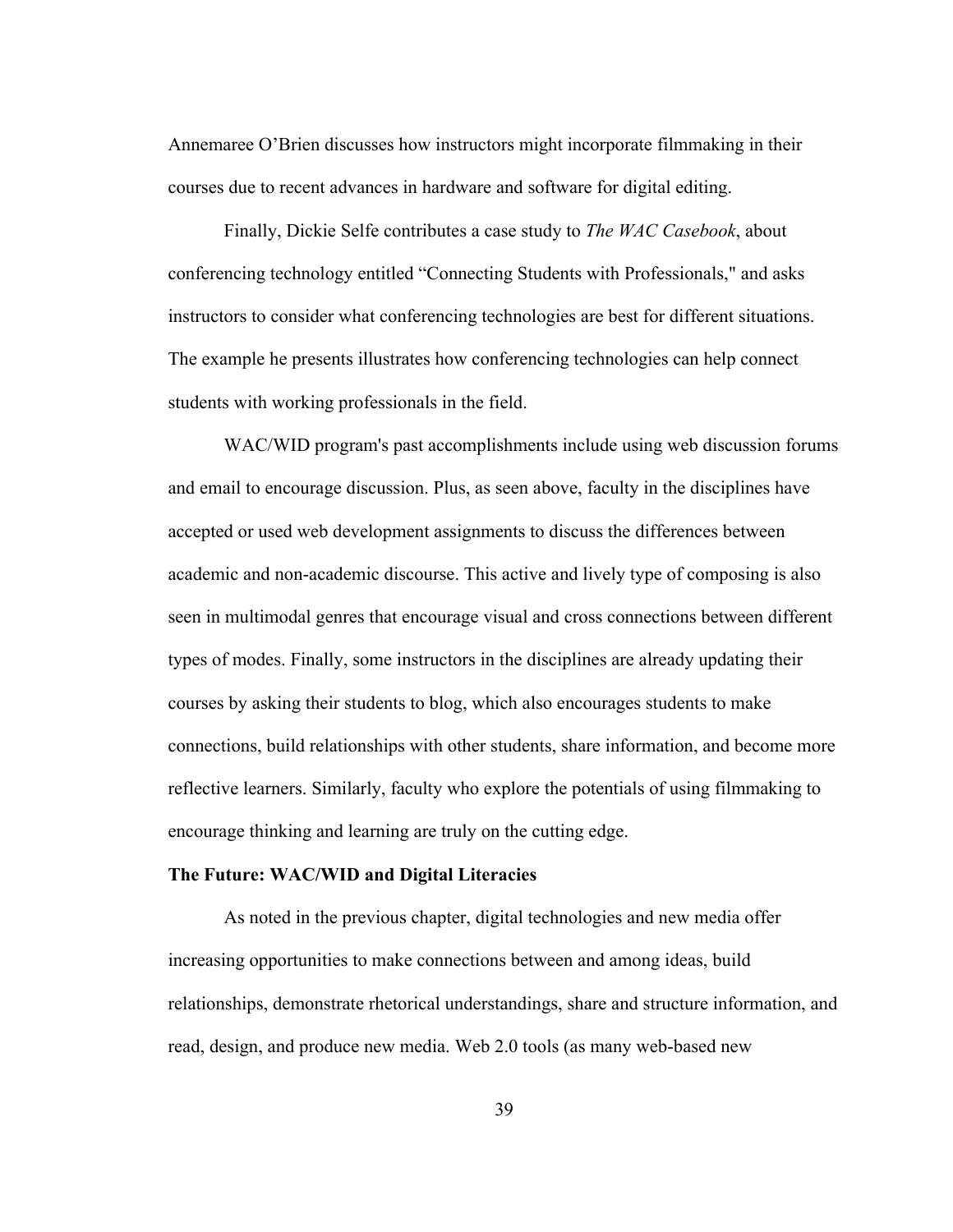technologies are called) enable users to collaborate and build relationships, share and structure information, as well as stay productive. Blogging and starting a wiki enable students to make connections and demonstrate rhetorical understanding. Social networking technologies such as MySpace and Facebook provide opportunities for relationship building with students. Plus, summer institutes enable extended focus on new media composing with Adobe Photoshop and Flash, Audacity (http://audacity.sourceforge.net), as well as Apple GarageBand and iMovie.

Students and faculty can use Web 2.0 Tools such as Google Docs & Spreadsheets (http://docs.google.com) to compose word documents and spreadsheets online. These documents can be shared with a limited group of users for collaboration or published to the Internet. In addition to providing a way for those without Microsoft Word to compose documents electronically, Google Docs can be used for collaborative writing and peer review. Plus, using these web-based applications provide opportunities to consider critical issues with students, such as deciding when collaboration is needed or when more privacy is needed during the composition process. Further, such collaboration can also provoke additional discussions such as, how will sharing the document online with others require an author to adjust her tone, language, or document design.

Discipline-based instructors can also encourage others to use Web 2.0 tools to help them stay organized and structure information. For example, it would be easy to use a Web 2.0 tool such as Backpack (http:backpackit.com) to collect links to information on the Web for use in research projects. In addition, Backpack can be used as a project management tool to update to do list information among student groups. Instructors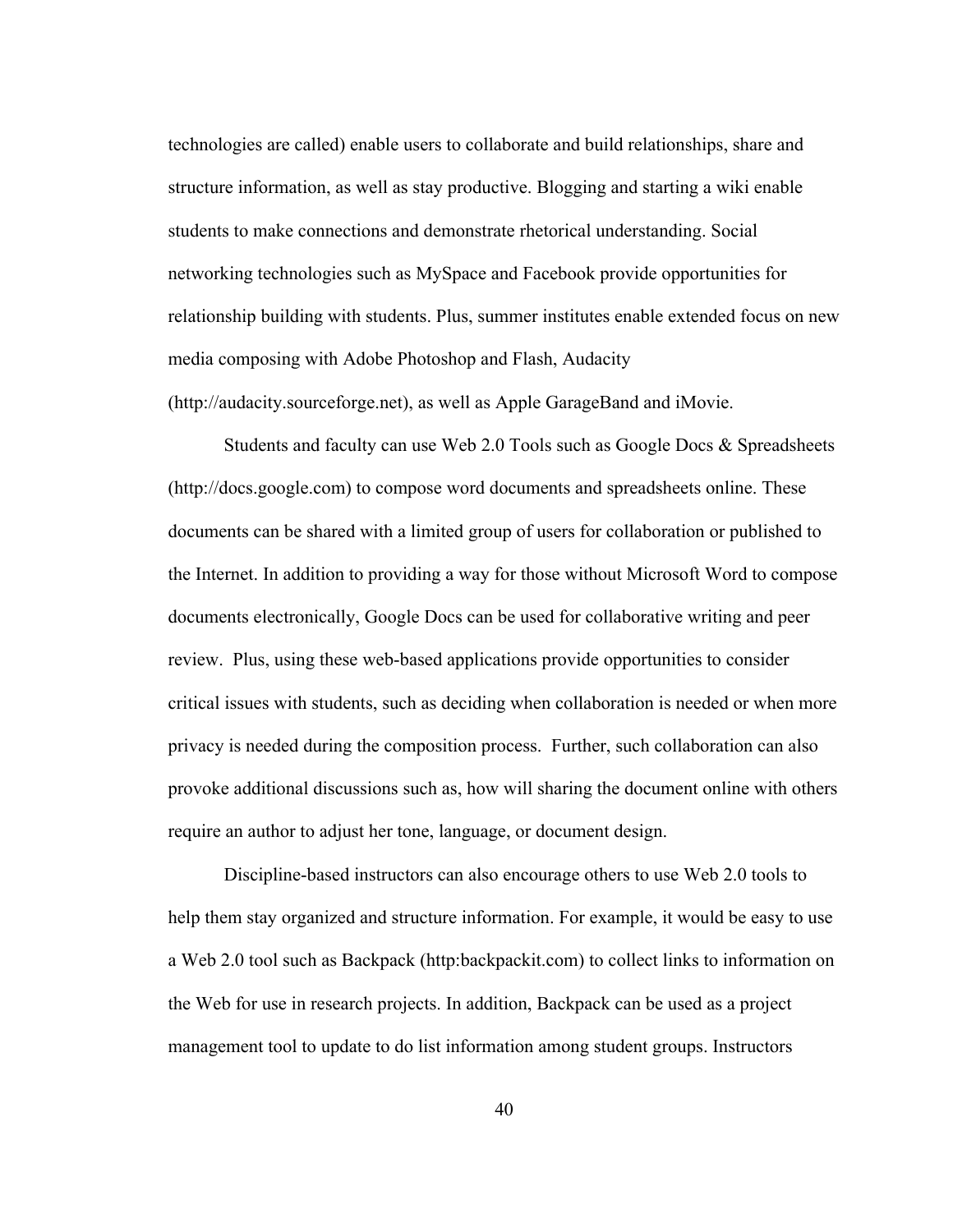might also want to combine PageFakes (http://www.pageflackes.com) technology to structure information with Google news RSS (syndication) feeds. Doing so would provide an ongoing snapshot of news articles on particular topics.

As mentioned in the previous chapter, instructors in the disciplines can use MySpace or Facebook to build relationships with students while learning more about social networking tools. For example, Washington State University has a profile page at MySpace. On WSU's MySpace, they offer details about the program, current events, and even a slideshow about writers. WAC/WID leaders may want to use this page as an example of how to market their programs with students.

WAC/WID leaders can also facilitate digital literacies by blogging. Keeping a blog enables an author to try an easy form of digital writing and also share information and develop rhetorical expertise. Blogging can be encouraged among students and also at the program level. The University Writing Center at Texas A&M has a blog where faculty can interact with each other about writing. Issues that have been discussed recently include proofreading, revising, editing, error in student writing, grading, tutoring in the writing center, and slang in student writing. Further, the WAC blog at The Ohio State University is one that is used by program leaders to discuss issues in students' writing. Current topics include working with ESL students, plagiarism, handouts, ethics and citation practices, and assessing students' writing. The blog posts have been categorized so that visitors can read by topic or by date order. Blogging does facilitate digital literacies. It is part publishing, part networking, and part professional development. Faculty in the disciplines who blog are immersed in research, publishing,

41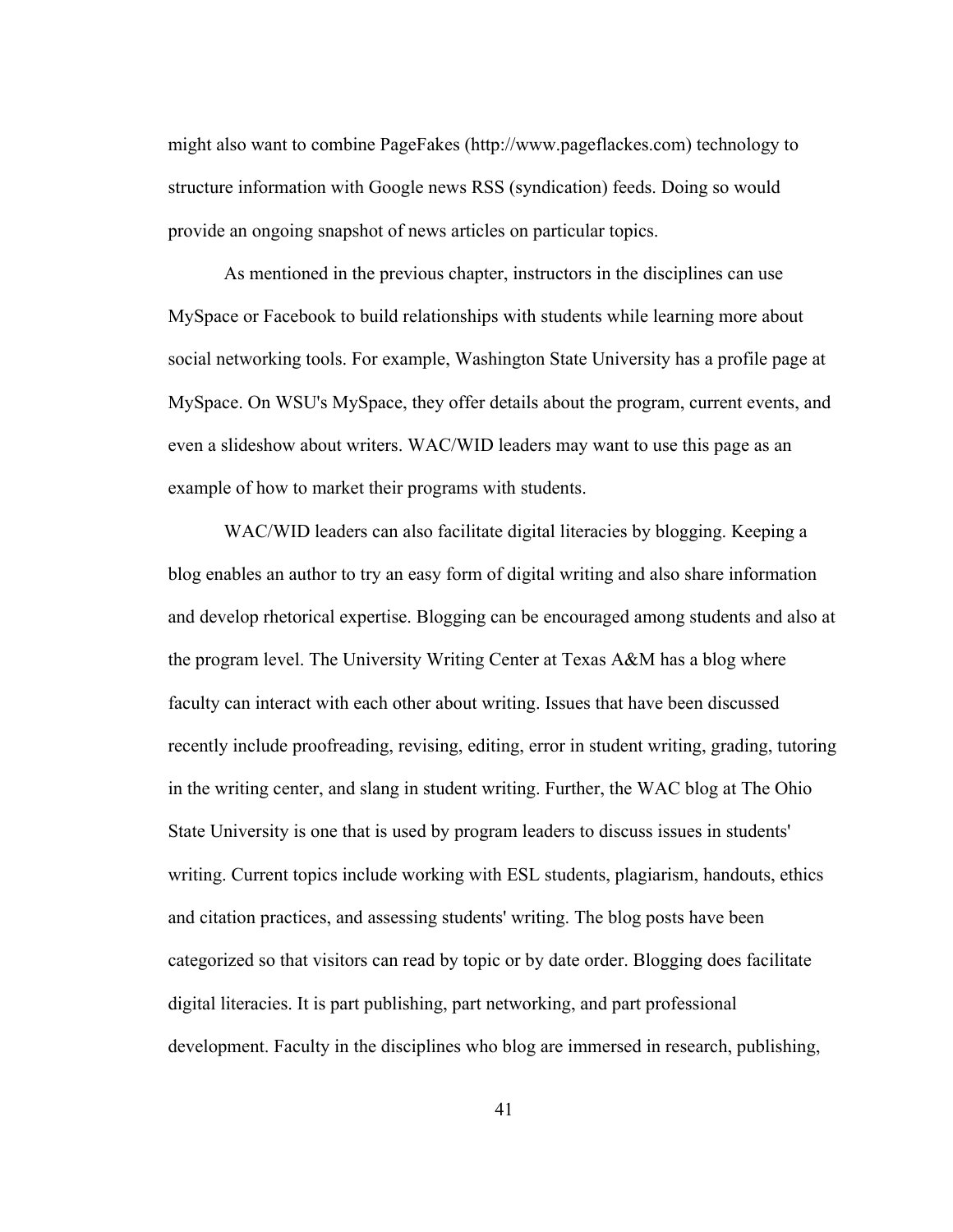reflection, and connecting with their colleagues. Because these activities are similar to the activities that WAC/WID leaders promote offline, discipline-based instructors are likely interested in promoting and taking up these types of activities themselves.

WAC/WID leaders and faculty in the disciplines can also attend a summer seminar focused on digital technologies. A two-week workshop format might well be a more comfortable learning experience for WAC/WID leaders since they have used the workshop format themselves to do professional development with others. Mary Hocks advocates for this two-week immersion model. She writes that if instructors "want to promote active, student-centered learning with technology, we need to try it ourselves first and also reflect critically on our experiences as teachers" (28). Providing students with active learning environments is one of WAC/WID programs' guiding principles and can also be emphasized with digital communication and composition. If WAC/WID professionals are to become advocates for pedagogically sound methods of composing with digital technologies, then they will need to update their own skill-sets. One such summer institute to consider is offered by The Ohio State University. I attended the Digital Media and Composing institute last summer, led by Cynthia Selfe and Scott Lloyd DeWitt. This institute was a beneficial and enjoyable experience because I was able to focus and reflect on using digital tools in teaching and research for a two-week period.

# **Conclusion**

While it seems that WAC/WID efforts have focused on more narrow forms of writing using electronic technologies, perhaps this essay will provide WAC facilitators and discipline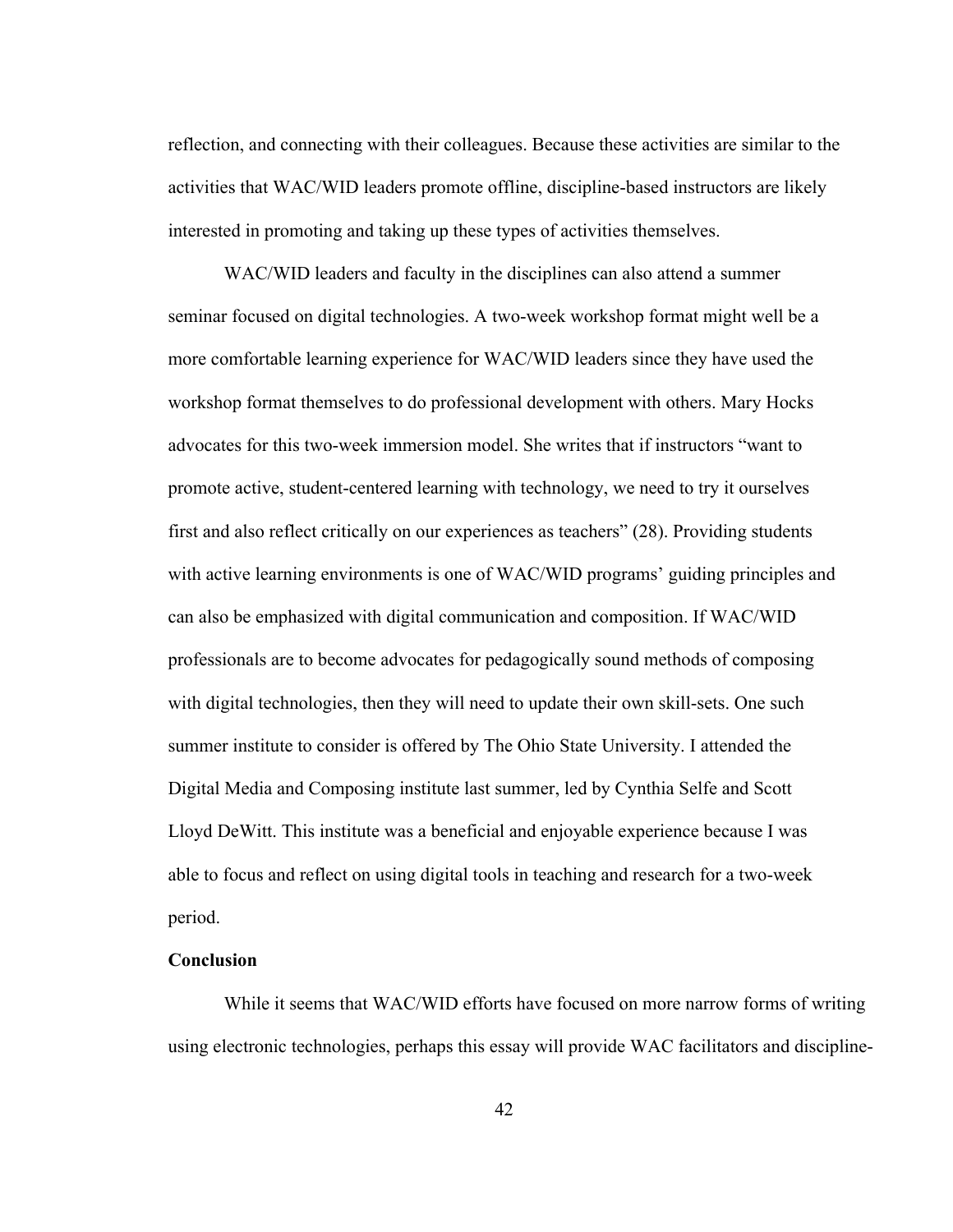based instructors with the interest to begin emphasizing digital technologies and new media. As Donna Reiss and Art Young write in "WAC Wired: Electronic Communication Across the Curriculum," "we cannot predict the future of WAC/CAC/ECAC in relation to technologies that are changing so rapidly…we can predict, however, that such changes will continue to bring new energy to WAC/CAC programs as they consider their place in the academy of the twenty-first century" (73). New technologies and new media may enable WAC/WID programs to negotiate change more easily.

WAC/WID programs are in a prime position to facilitate and encourage digital literacy efforts. Moreover, rather than digital technologies being seen as a fringe issue for instructional technology departments, more students, instructors, and administrators need to learn how to use and understand digital technologies and new media. In the next chapter, I discuss the changes that I am making to encourage digital literacies in a professional writing course. I want students to learn how to make connections using new technologies. I try to create more student-centered assignments so they can build relationships. I use Web 2.0 tools in the classroom to help them learn how to share and structure research information. In addition, they each read, design, and produce new media. This information can be useful for discipline-based instructors as they plan courses that encourage and support their own, as well as students' digital literacies.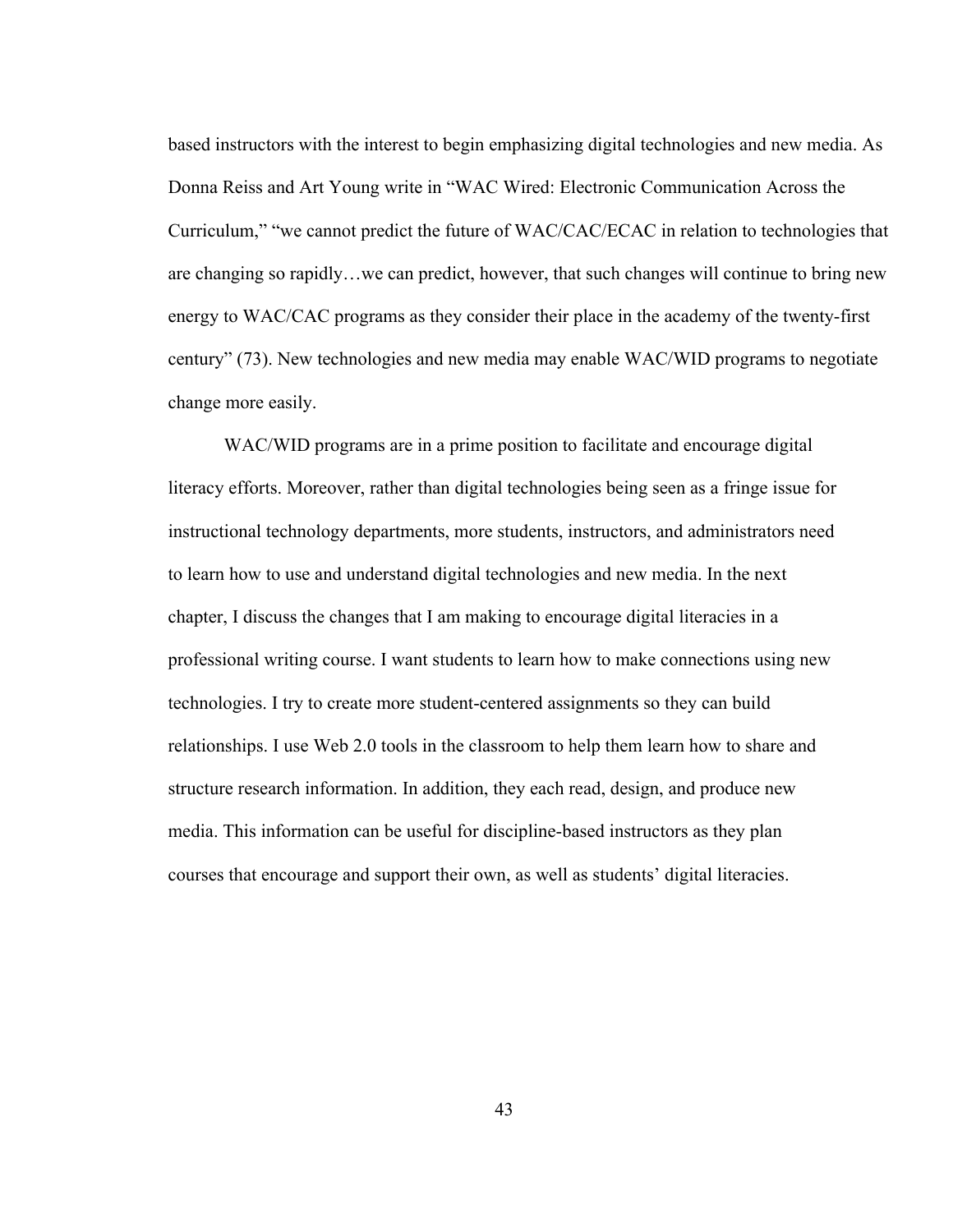### CHAPTER 4: DIGITAL LITERACIES IN PROFESSIONAL WRITING

The types of writing employees do in professional settings is changing because of digital technologies and new media. In the past, instructors of professional writing could ask students to use word processing software, especially Microsoft Word, to complete writing assignments and feel confident they were encouraging the appropriate digital literacy. Currently, more and more employees must use new technologies not only to write electronically, but also use new media tools to professionally design each piece of writing they do. As an instructor of record for a sophomore level professional writing course, I have discovered that teaching professional writing is more exciting because of this dynamic communication situation. Teaching professional writing is also much more difficult. Because professional communications have become media- and technologyrich, reframing professional writing courses from merely using word processing software to promoting higher-order digital literacies among students is necessary and quite challenging.

Instructors in the disciplines face a similar challenge. Past research in electronic communication across the curriculum has largely focused on ways instructors can use computers to complete writing assignments. However, communicating today requires an expanded set of digital literacies as discussed in previous chapters. Just as definitions of professional writing must change, other courses must also change if students across campus are to acquire relevant digital literacies.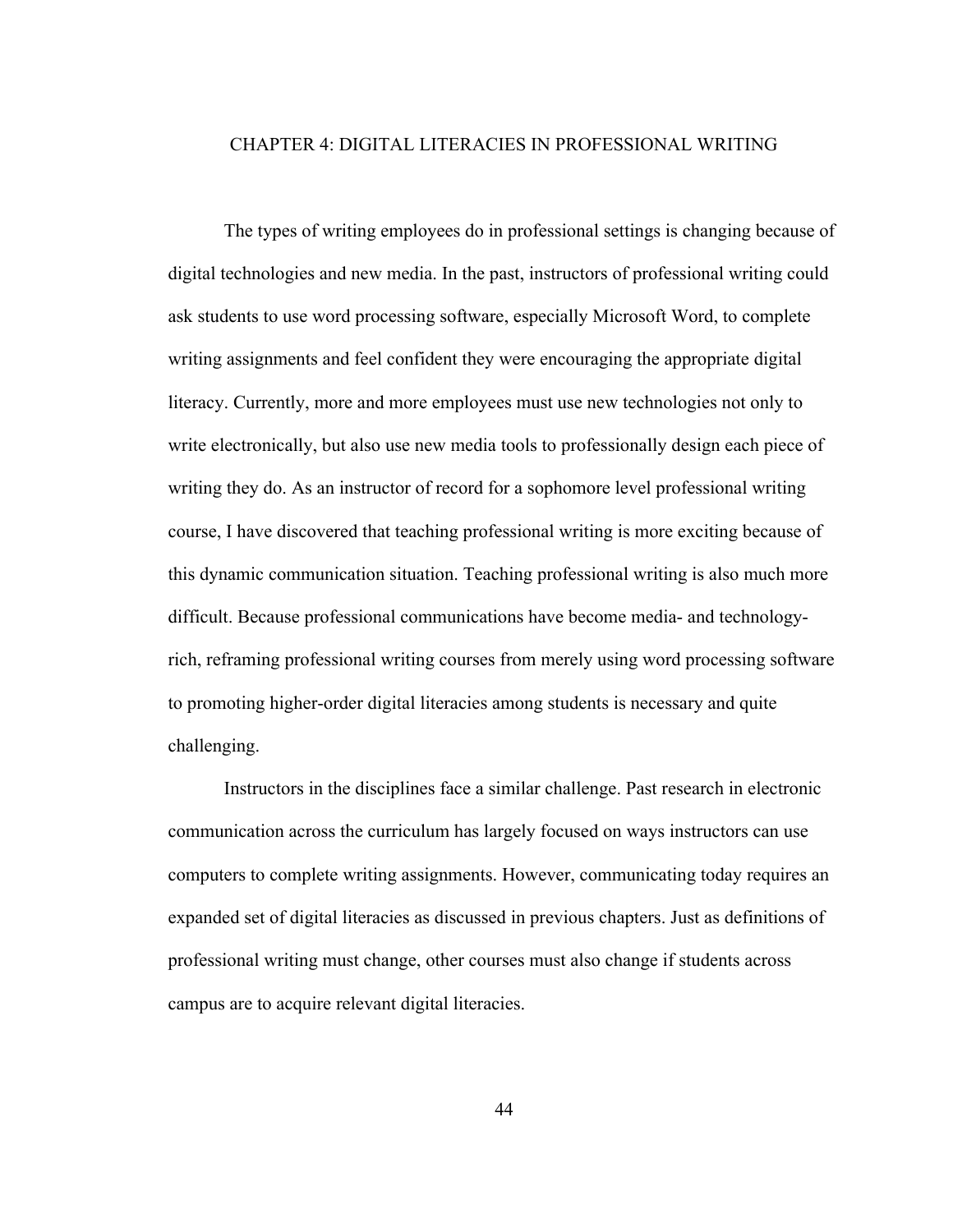In this chapter, I examine ways to redefine professional writing to encourage digital literacies. In this discussion, I explain the complications of redefining the course. From this discussion, discipline-based instructors can learn ways that they might attempt a similar project with their own courses. Further, WAC/WID consultants can understand how instructors might approach such work and develop ways to aid such efforts.

## Definitions of Professional Writing

The ways professional writing is taught today is complicated by changing definitions of what it means to write, both within particular professions and among different professions because of digital technologies and new media. In addition, the technologies available at different workplaces and those that are available on campus present options too numerous to name. Further, unless instructors have recently worked in different professions or done extensive research between and among professions, their understanding of what constitutes professional writing may be quite different from the types of writing actually done on a day-to-day basis by current employees. Students may likely possess a limited or mistaken understanding of the types of writing done in or among professions as well. Similarly, programs may be working under the constraints of outdated course definitions when new descriptions and outcome statements are necessary. Finally, there may be a lack of support available to help coach apprehensive teachers and students due to inadequate texts or technical support. Many of these challenges are not new, but presenting them here might assist new instructors understand the scope of the challenges.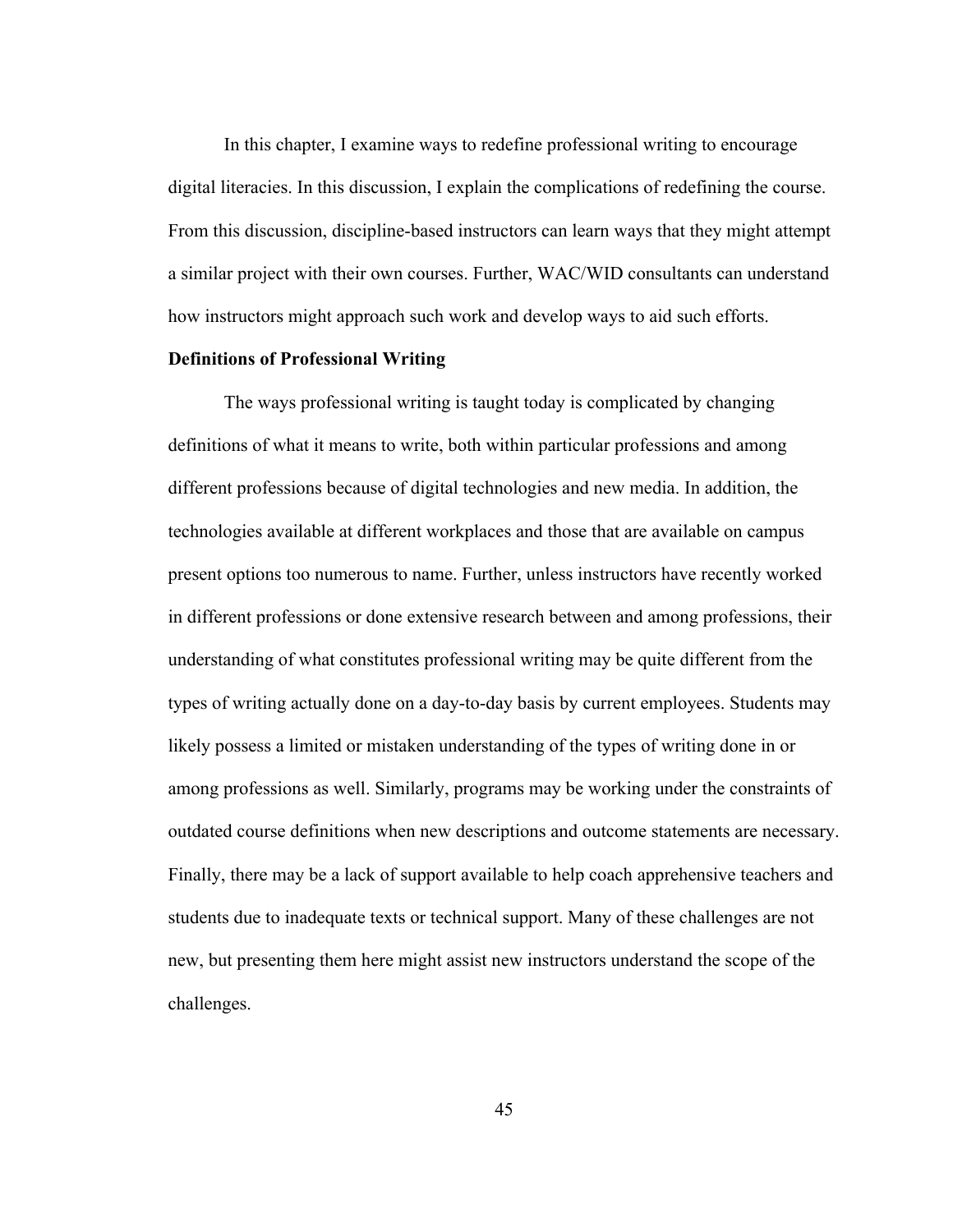As administrators and instructors work to update definitions of professional writing, they must take into account what professionals require. According to the September 2004 Report of The National Commission on Writing for America's Families, Schools, and Colleges, the 53% of responding human resource professionals for multiple industries advised that "[Employees need to be able] to convey content in a tight, logical, direct manner, particularly in a fast-paced technological environment." (8). In other words, employers need employees whose writing is concise, clear, and complete. One particular respondent to the report stated, "We're inundated daily with e-mail, and people have to learn to think in 'core points.' We need presentation skills on the same basis. Most of us have experienced 'death by PowerPoint.'"(12). To address these issues, academics may want to stress visual communication as it may become even more important as images carry part of the communication load and help employees feel less inundated by text.

Defining professional writing can also be complicated by the technology available. For example, the technology available on campus may be different than the technology available at particular workplaces. In some part, web-based technologies as discussed in previous chapters may mitigate some issues with available technology. Nonetheless, each communication situation may be different because of different workplace cultures. As an example, when I worked at Verizon, instant messaging was used a great deal of the time; however, when I worked at Southern Methodist University, instant messaging use was almost non-existent among employees. Instead, at SMU, many employees relied on face-to-face or telephone conversation.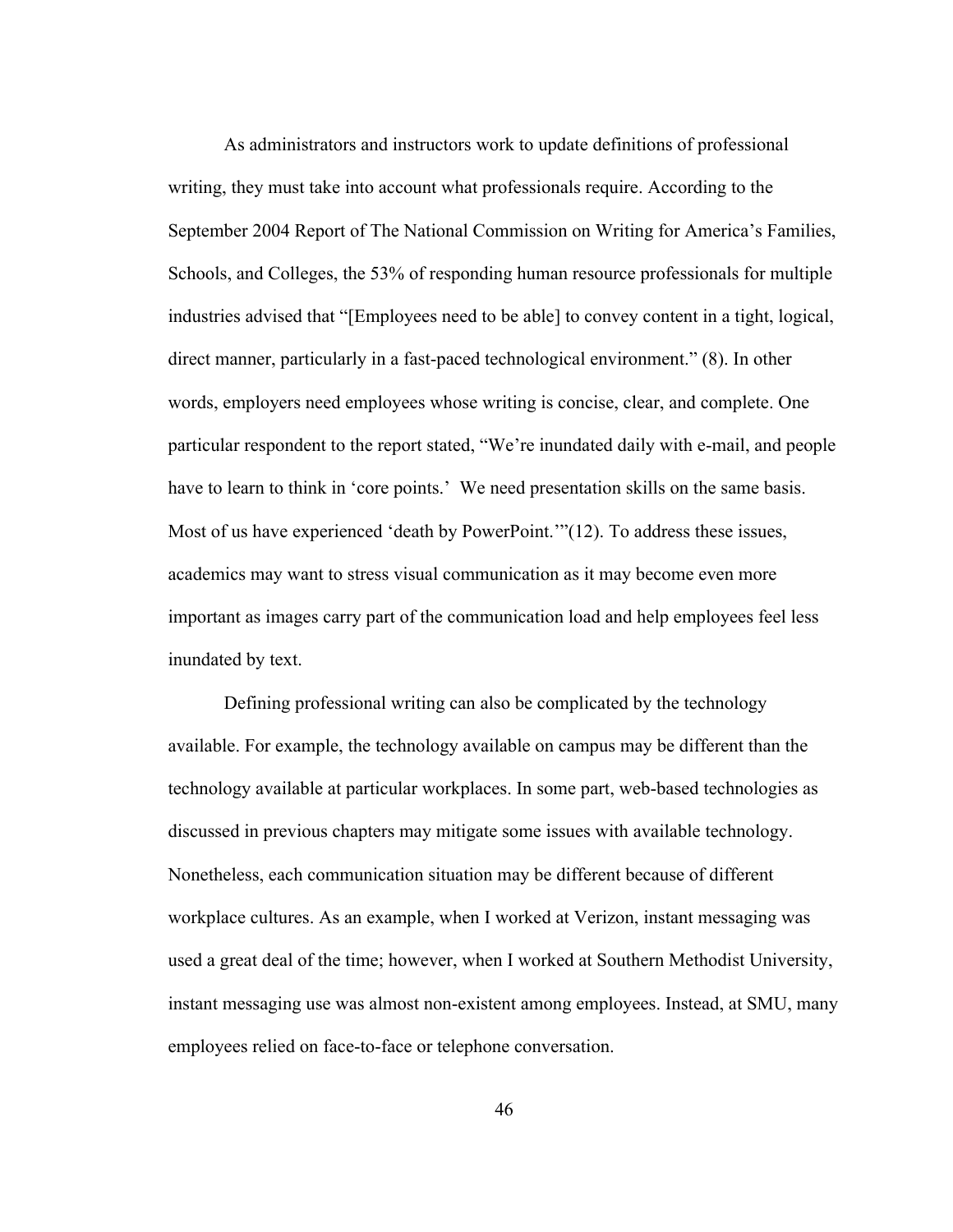In addition to differing technologies and workplace cultures, many instructors and programs define professional writing differently. For example, Jennifer Bay at Purdue

University defines her Introduction to Professional Writing course as follows:

English 306 introduces you to the rhetorical principles and theoretical concepts that you will need as a professional writer. These principles and concepts will help you analyze and respond effectively to a variety of workplace writing scenarios. While the course will address some practical skills such as how to write memos, emails, and reports, we will focus most of our attention on theories of rhetoric, language, and information. (Bay)

Bay focuses on general rhetorical principles, rather than specific technologies. In

contrast, W.J. Williamson at the University of Northern Iowa defines his Introduction to

Professional Writing course as follows:

This course is designed to be an introduction to professional/technical communication as a profession and academic discipline. We will examine current issues, theories and practices, career opportunities, professional development, significant tools, and UNI's curriculum. (Williamson)

Williamson's course appears to emphasize professional writing as a career as well as the tools used in such careers. Thus, from looking at just these two professor's course descriptions, courses may have a more general rhetorical focus or more of a career preparation focus. I suspect that as many different definitions would be uncovered for as many different professors surveyed. Still, the background and experience of the instructors at each University, as well as the type of University will have a big effect on the nature of each course and how the program writes the course description.

Teaching professional writing is also complicated by students' (mis)conceptions of professional writing. Students in my professional writing class all have different opinions on how the course should be defined. Many students believe the course should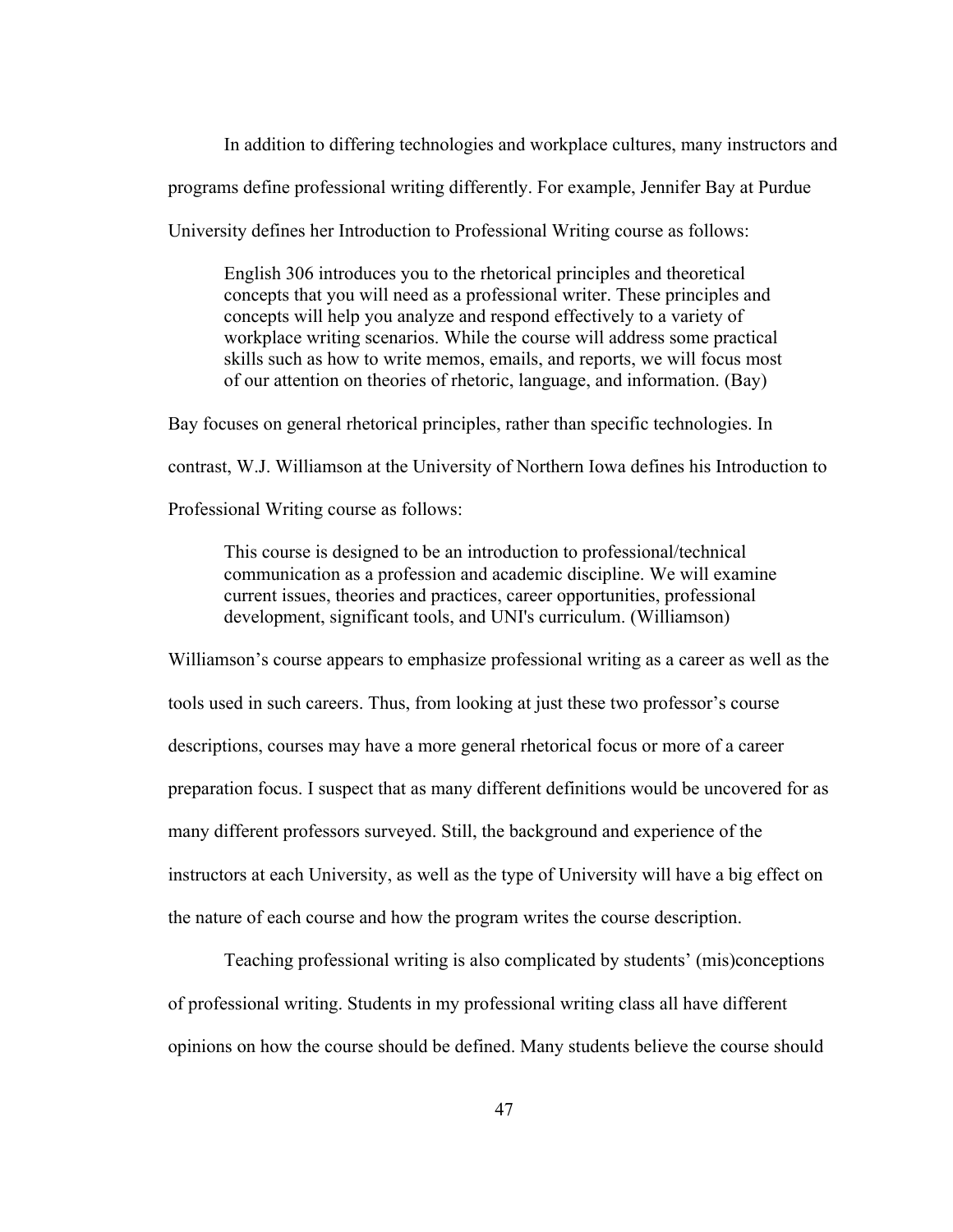only include writing cover letters, resumes, and memorandums. Although many students send text messages, share images online, and play mp3s with abandon, many of them have ideas of professional writing as it must have been taught twenty years ago. At the University of Missouri, Professional Writing is defined as the "Introduction to the communication required in any professional field, including basic letters and resumes, reviews, reports, and electronic networking, culminating in an extensive report and a related oral presentation" (Professional Writing). Such a broad definition enables each instructor to have different goals and stress different competencies, although each instructor may then stress or ignore new technologies and relevant literacies at will. Thus, students' experience of the course and the digital literacies they acquire may therefore be quite different.

Further, defining and teaching professional writing is also complicated by insufficient updates to current textbooks in professional writing. Different emphasizes are given depending on whether the textbook is categorized as professional writing, business writing, and technical writing.

In addition to dealing with the difficult decision of text selection, instructors and students may be apprehensive about integrating new technologies for communication in the professional writing course. Even when instructors want to make updates, there may be a lack of technical support provided by either University computing or by the Department. Nevertheless, such updates are necessary given the nature of communications today.

48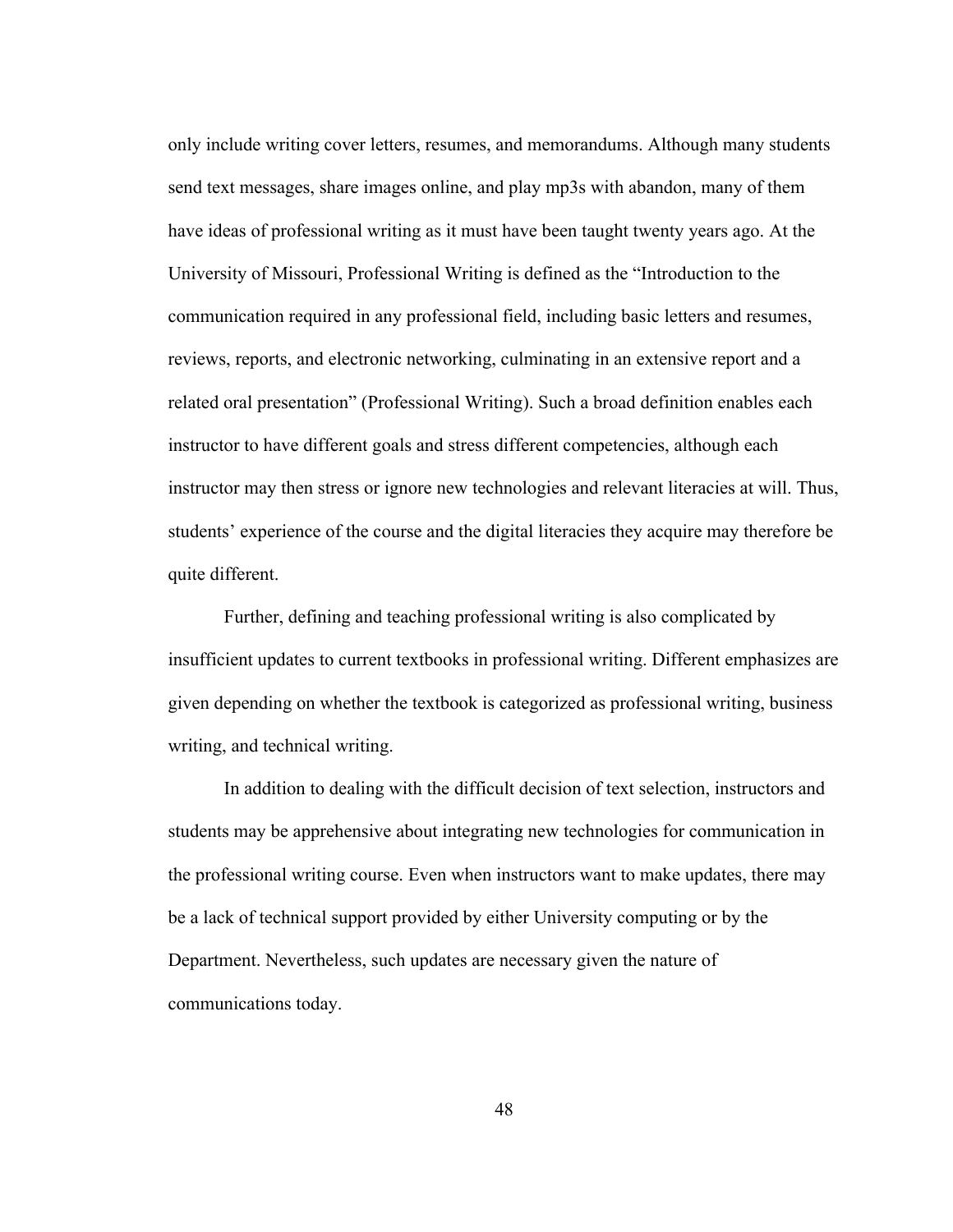### Redefining My Own Course to Encourage Digital Literacies

As an instructor for the University of Missouri's 3-credit hour, sophomore level, professional writing course, I began defining the course by using the course definition: "Introduction to the communication required in any professional field, including basic letters and resumes, reviews, reports, and electronic networking, culminating in an extensive report and a related oral presentation" (Professional Writing). Then, I decided to emphasize digital communication and technologies in the course. The technological updates that I attempted over the past five semesters include: asking students to design shorter documents, incorporating blogging, and moving from print-based portfolios to web-based portfolios.

One update I have made to facilitate digital literacy acquisition is to require students to design documents of shorter length that are later incorporated into a final web portfolio. This focus meets the criteria suggested above for conciseness and also emphasizes my own definition of digital literacies of designing documents and demonstrating rhetorical understanding. For instance, I ask students to write a profile of a person. The assignment requires students to design the document using features in Microsoft Word. Specifically, students must insert images, change the number and size of columns, add page headings, and include sidebars with pullout text or background images. As students design their documents, they work to demonstrate rhetorical understanding as mentioned in Chapter Two. Using software features of Microsoft Word enables students to demonstrate functional digital literacies, as well as begin to understand the effects of different visual design elements.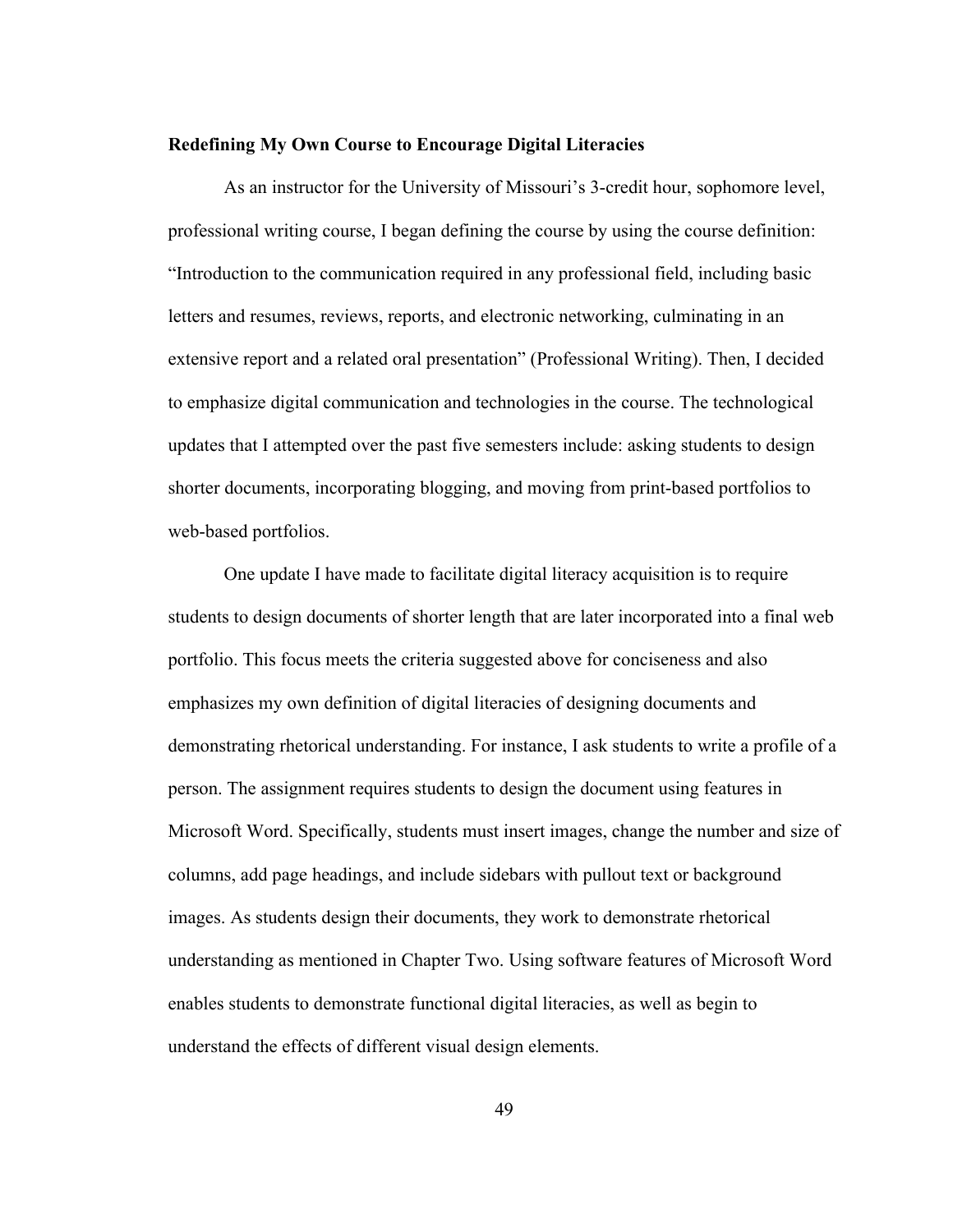When students are learning digital literacies, they need assistance understanding not only how to complete a task, but also what principles are being stressed. I contextualized the profile assignment by showing students profiles of students and faculty on the University of Missouri website under University Development and Alumni Relations—all of which are all about 500 words in length. Then, I explained how web writing and writing for print differed. According to Gerry McGovern, author of *The Web Content Style Guide*, "the key difference between writing for the Web and writing for offline readers is that web writing needs to be shorter" (2). The first submission of this assignment requires students to write 500 words and design the document for print , while later I ask students to design and produce the document for their web portfolios. I also explain the principle of writing 10 on 1 versus 1 on 10 as detailed in *Writing Analytically* by Stephen Rosenwasser and Jill Stephen, which involves providing more details about one aspect of the person, rather than multiple aspects of the person. This enables students to focus their writing much more by providing focused details on a person. In addition to the design elements noted above, students also include subheads in their profile document, which improve the document's readability, both in print and online. As McGovern states, "subheads provide a visual road-sign for readers, alerting them that something different and potentially interesting is coming up" (6) [and] "…on the Web or in email, you should insert subheads often enough so that a reader never scrolls for more than a screen and a half without seeing one" (7). As students move through the assignment, they gain an appreciation for how communication changes from print to digital and how even print forms are changing because of how easy it is for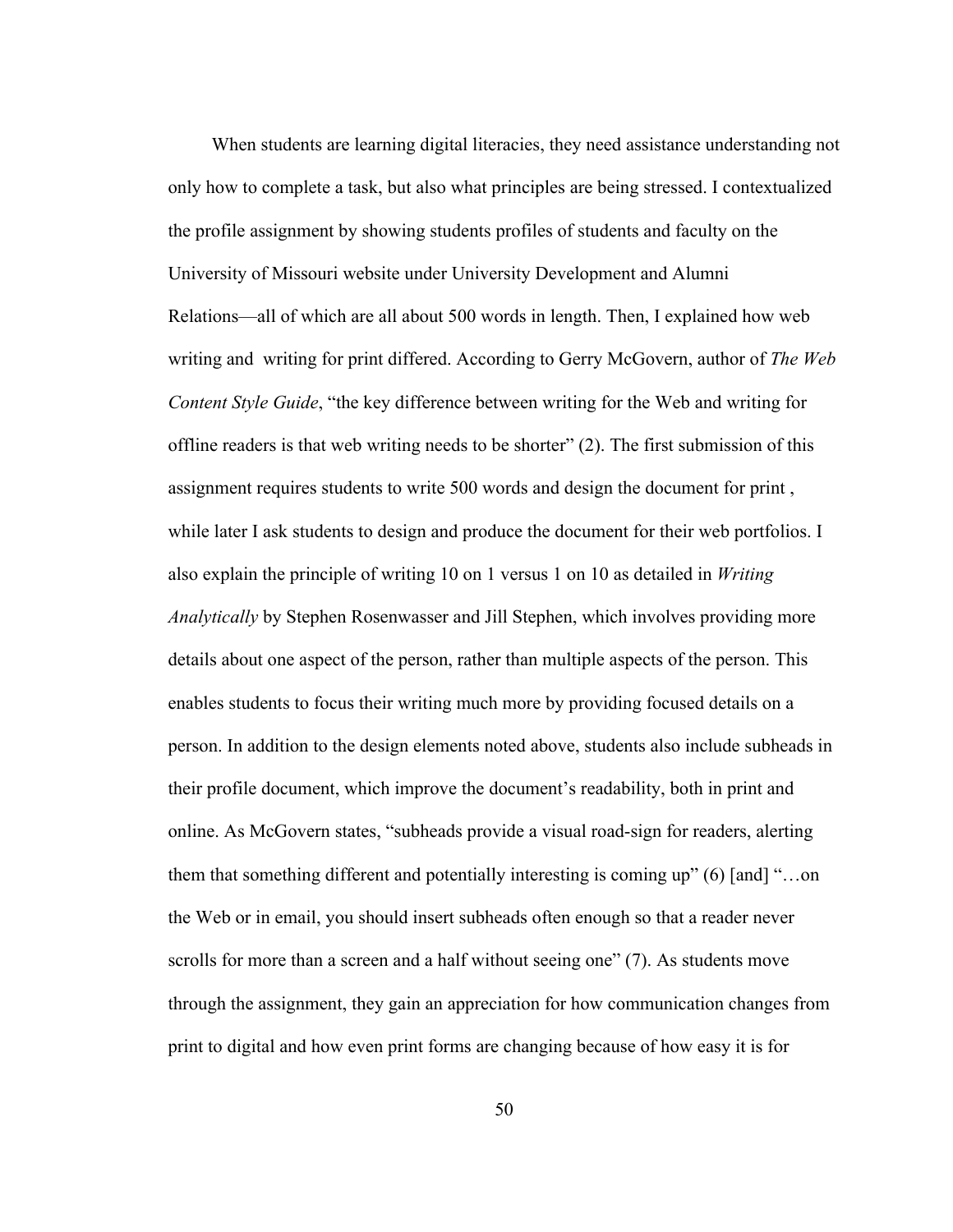employees without a background in design to professionally create documents using common technology. While they initially express some apprehension about designing their document using Microsoft Word, they later marvel at how easy it is to accomplish. They are proud of what they create. Further, students consider how the width of columns affects how easily their document may be read on the web and take steps to develop their web pages to improve readability.

The guiding questions of the profile assignment include: (1) How can the writing be focused? (2) How can the document be professionally designed? (3) How can the author improve usability? Initially, students were excited about only having to write 500 words; however, they quickly realize how difficult it is to write exactly 500 words, or even just close to 500 words on someone, which is true for print documents as well as for web pages. They find writing shorter documents can be just as difficult as writing longer documents. I have found that I need to help them evolve their designs from expressing creativity to creating a professional document that can be read easily.

A second update I have made to my professional writing course is to move from using course management technology such as Blackboard or WebCT for discussion posts to having students blog, including both posting and commenting. While some instructors might think that using discussion posts facilitates digital literacies, I feel that they only move a required writing assignment from print to the web and that the technology is not integrated in as meaningful or relevant a way as it might be. The blogging assignments that I have created have changed from the first semester to the fifth semester. The first and second semester's blogging assignment asked students to write posts on various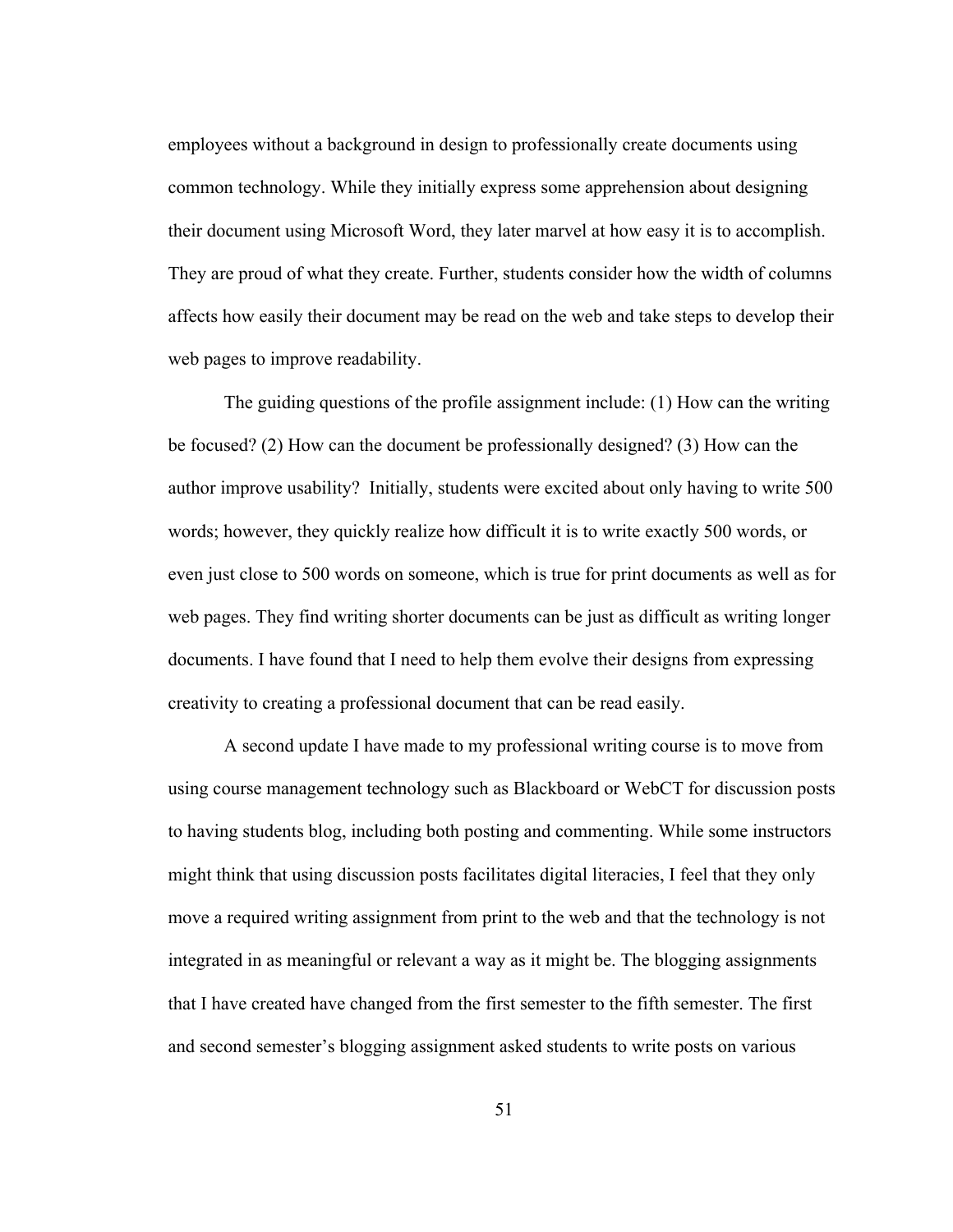topics of their own choosing. In the third and fourth semester, I asked students to create "expert project" blogs and post on one subject and show their developing expertise in one topic area. In the fifth semester, much of the blogging that students do requires them to think about how blogging is changing professional communication and serve as a research journal as they complete individual projects. In this way, blogging has evolved from asking students to demonstrate personal knowledge, develop professional expertise, and finally to decipher how blogging is changing communication and research.

Each of the ways that I have assigned blogging in my professional writing class has been productive. In the first two semesters, the aim of blogging was to enable more reflective thinking and writing. In the next semesters, students used blogging to develop expertise and research experience. In both of these assignments, I encouraged students to engage with whatever they were reading, to make connections, build relationships with their classmates, and demonstrate rhetorical understanding. According to Kay Kimber and Claire Wyatt-Smith, "the degree of a learner's active involvement in a task is directly linked to the effectiveness of their learning. Deeper levels of reflection employ higherorder thinking processes and are more likely to result in value-adding or retention in long-term memory" (29). While seeking to encourage 'higher-order thinking processes,' my experience working in industry also influenced how I designed blogging assignments in these semesters. As an example, when I worked with subject matter experts, I had to translate their knowledge into informative and useful web content. Thus, when I designed this blogging assignment, I wanted to provide students with the opportunity to translate their research knowledge for an audience of their classmates and publish their writing on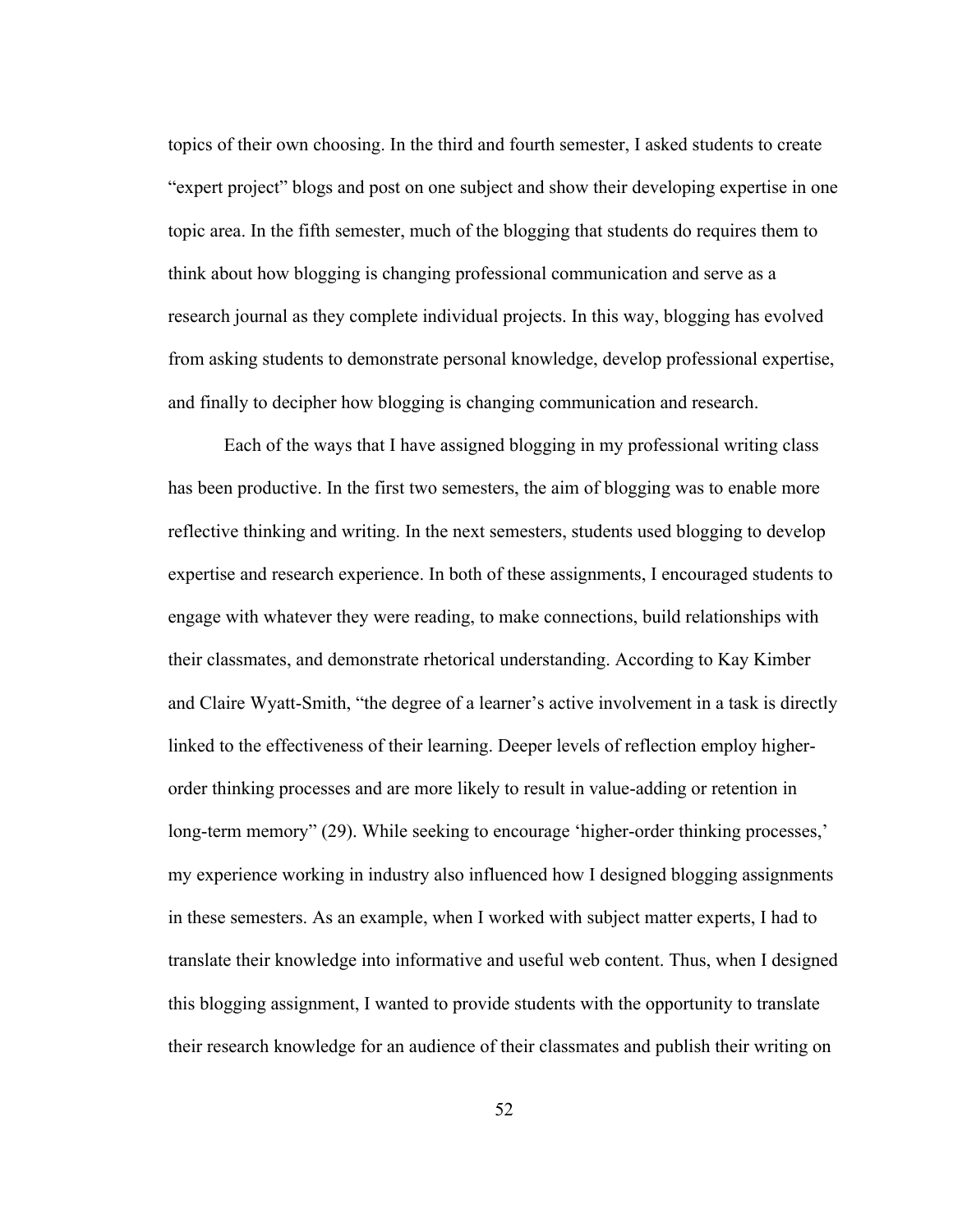the web. Discipline-based instructors may want to help students connect with professionals in the field to gain more of an appreciation for how professionals design documents for coworkers and for public audiences. The conferencing technology mentioned in the previous chapter may be useful as instructors think about ways to connect students with professionals outside of the immediate area. Finally, this expert project assignment not only enabled students to learn something on a topic of personal interest to them, but to also learn how to develop a public face or reputation to go along with that personal interest.

In the present semester, blogging has become more meta-conversational—an investigation of the process of blogging and what it enables corporations to achieve. One of the texts we are reading this semester is *Naked Conversations: How blogs are changing the way businesses talk with customers* by Robert Scoble and Shel Israel. The authors discuss blogging and how "[i]f [corporations] ignore the blogosphere—the term used to describe the global network of blog postings—you won't know what people are saying about you. You can't learn from them, and they won't come to see you as a sincere human who cares about your business and its reputation" (2). Accordingly, the blogging assignments have evolved from using a blog for reflective thinking and learning to learning how blogs are changing professional communications. In *The Development of Writing Abilities (11-18)* James Britton, et. al. discuss their study of how students writing abilities develop. Faculty in the disciplines will likely see that when students use blogs, students are able to move back and forth along Britton's continuum of writing functions,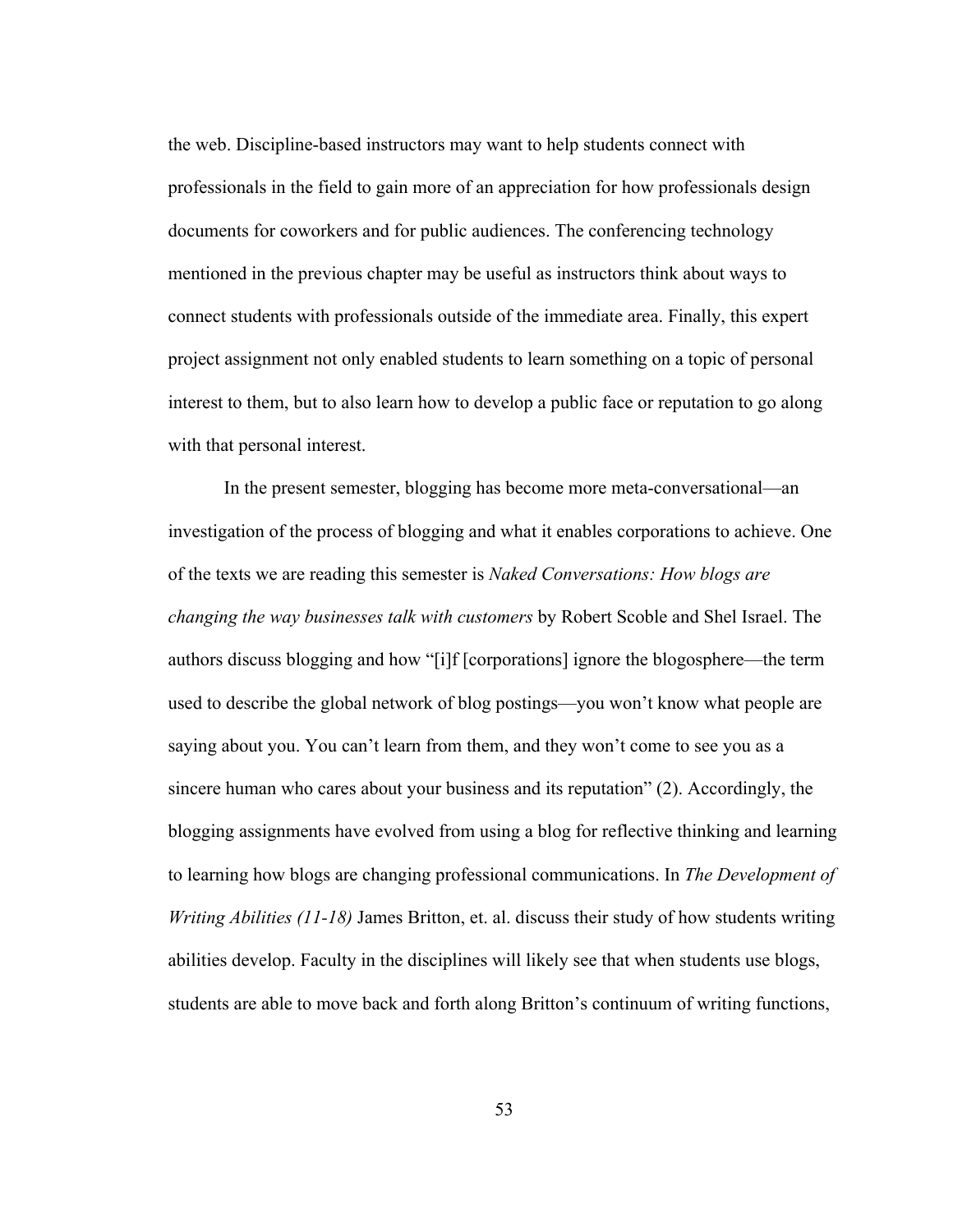from the poetic, to the expressive, and finally to the transactional and back again all while acquiring relevant digital literacies.

 The guiding principles of the blogging assignments have been to: (1) use writing for thinking and learning, (2) generate continued discussion, (3) develop professional and public writing skills, and (4) develop network literacy. Blogging is a way that students can make their knowledge and expertise on a subject visible. It is important that students get some practice in doing this type of writing. Students gained an understanding of blogging as a "real" type of professional writing when reading assignments showed how people are using blogs to make money and market products. Further, keeping a blog is one way that students can exhibit their writing abilities to prospective employers. Finally, blogging enables students to demonstrate network expertise. According to Jill Walker, blogging as network literacy is "not simply keeping an electronic journal, it's distributed and collaborative; it's learning to think and write with the network" (Walker). That is, as discussed in previous chapters, students need to read and consider what others are writing, making connections between and among ideas, and form their responses by linking ideas between and among other bloggers, which shows the digital literacies of demonstrating rhetorical understanding and building relationships with others.

In future semesters of the course, I would like to develop blogging assignments that encourage both personal expression and professional expertise for I recognize the value of each. For myself, a graduate teaching assistant, I can easily write more personal posts in which I express my feelings as I think through ideas, in addition to writing more professional posts in which I post writing that is much further along because in teaching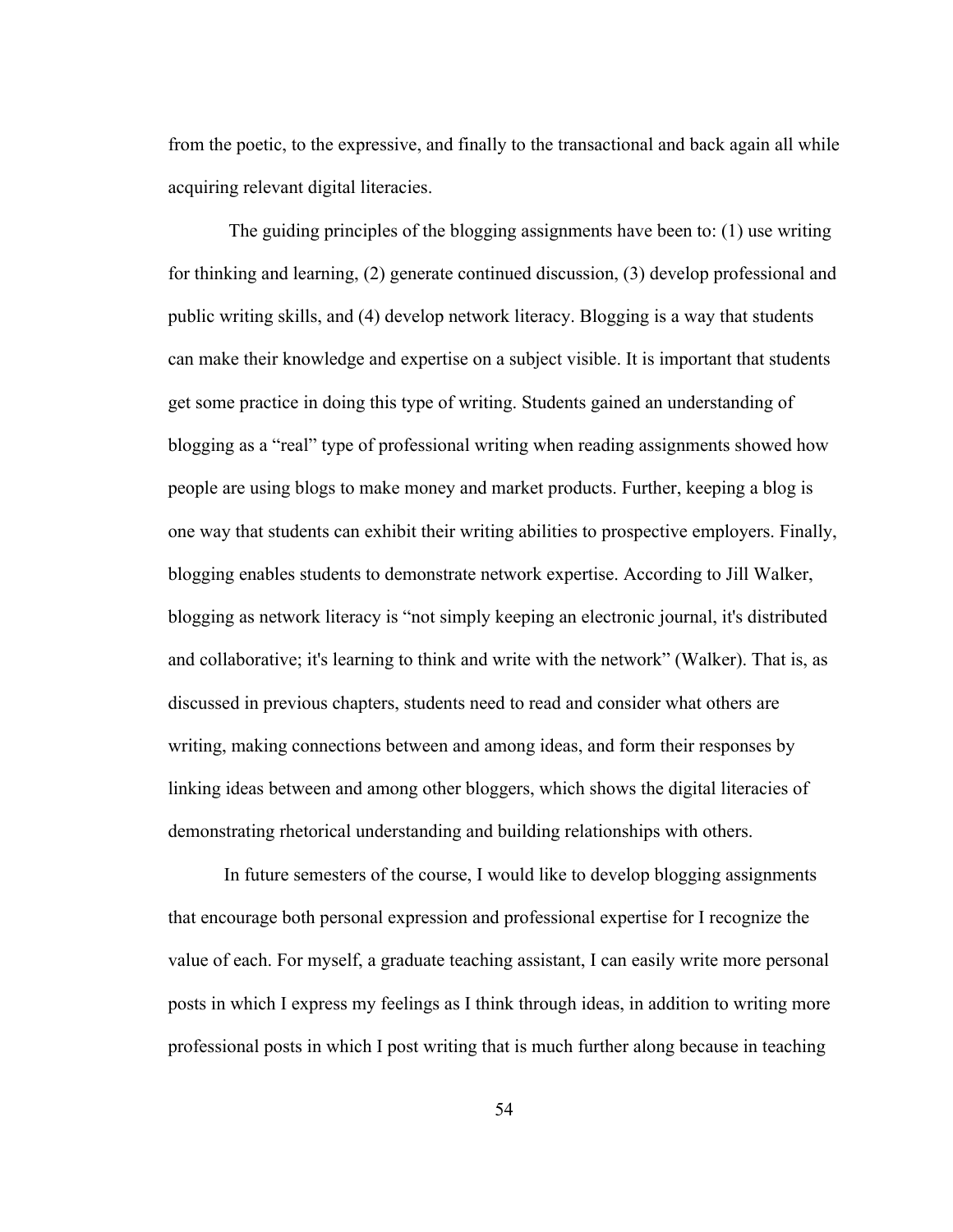writing, both the process and the product are valued. Yet, for my students, I feel more of a tension for them between the personal and the professional. I would like students to experiment with both process and product type blogging so they can become more reflective thinkers and writers. However, I am not sure how to accomplish all of these goals, as well as professionally focused goals on one blog during the entire semester unless their blogs become places of experimentation and they later develop more "professional" blogs if they choose to keep with it following the course. Alternatively, they could use the course blog as a place to experiment with process and their own blogs to post more refined ideas.

I have also used blogging to facilitate collaborative learning, which relates back to my definition of digital literacies that asks students to make connections and build relationships. Frequently, I will ask students to divide into groups, research a topic, and write a group post to the course blog. For example, in Winter 2006, I asked groups of students to do Internet research using the following keywords: writing professional email, dealing with difficult email, email etiquette, managing email, managing your inbox, business email, and how to handle email spam. Then, each group of students summarized their findings in a post to the course blog and linked the sites they used in their research. In this sense, then, I have tried to find ways to use technology to facilitate collaborative learning of course content while also encouraging students' acquisition of digital literacies. Discipline-based instructors will likely be able to translate an assignment such as this for their own courses.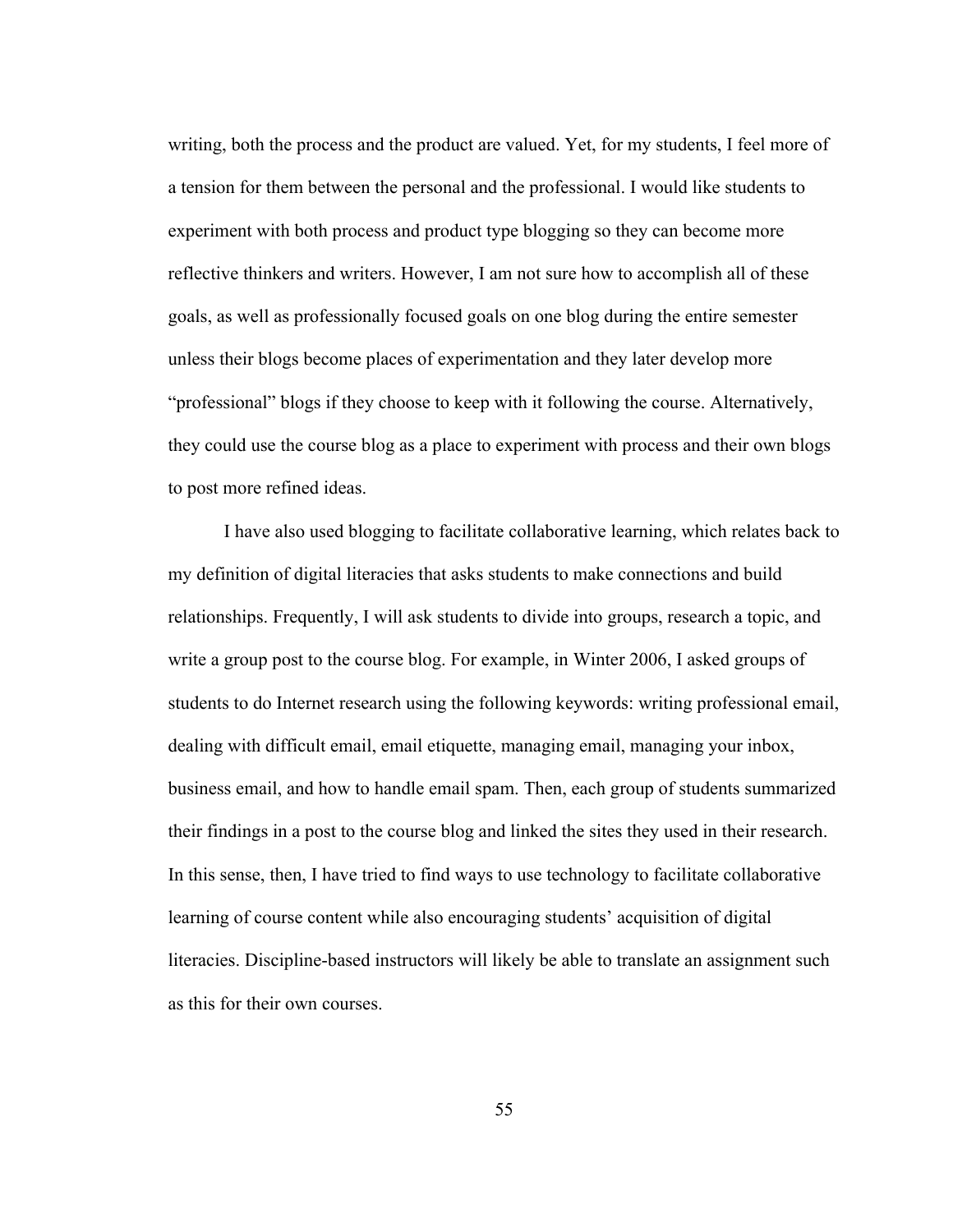One additional way I have attempted to update the course is to incorporate principles of visual design. As noted in Chapter Two, students need to develop sufficient abilities to be able to read, design, and produce visual images. During the first semester, I used the model documents in the primary textbook to illustrate good design principles and to facilitate class discussions on font usage, layout, use of images, and color, which relates back to my definition of demonstrating rhetorical understanding. However, while students were able to create documents that mirrored the models; they did not attempt more sophisticated layouts even though future assignments were structured to encourage such work. During the second semester, I supplemented the primary textbook with two additional texts: *ix: Visual Exercises for Technical Communication* by Cheryl Ball and *Designing Writing* by Mike Palmquist. By and large, students liked these extra texts and found them helpful in creating more original document designs.

In the current semester, I have emphasized visual design more than in previous semesters. For example, in the assignment on resumes, cover letters, and thank you letters, students were also required to create a logo of their initials to use on their letters. Students read "Design a Logo of Letters!" by Before & After. Then, I demonstrated how to use Adobe Illustrator to create logos using their initials. From the feedback I have received already, students seem to have enjoyed learning how to use the tool and to express their creativity in a professional manner. Students were able to demonstrate some measure of functional literacy with this aspect of the assignment. In addition to creating a logo, I also asked students to design their resumes. I referred students to the text, *The Non-Designer's Design Book*, by Robin Williams. In that text, Williams discusses the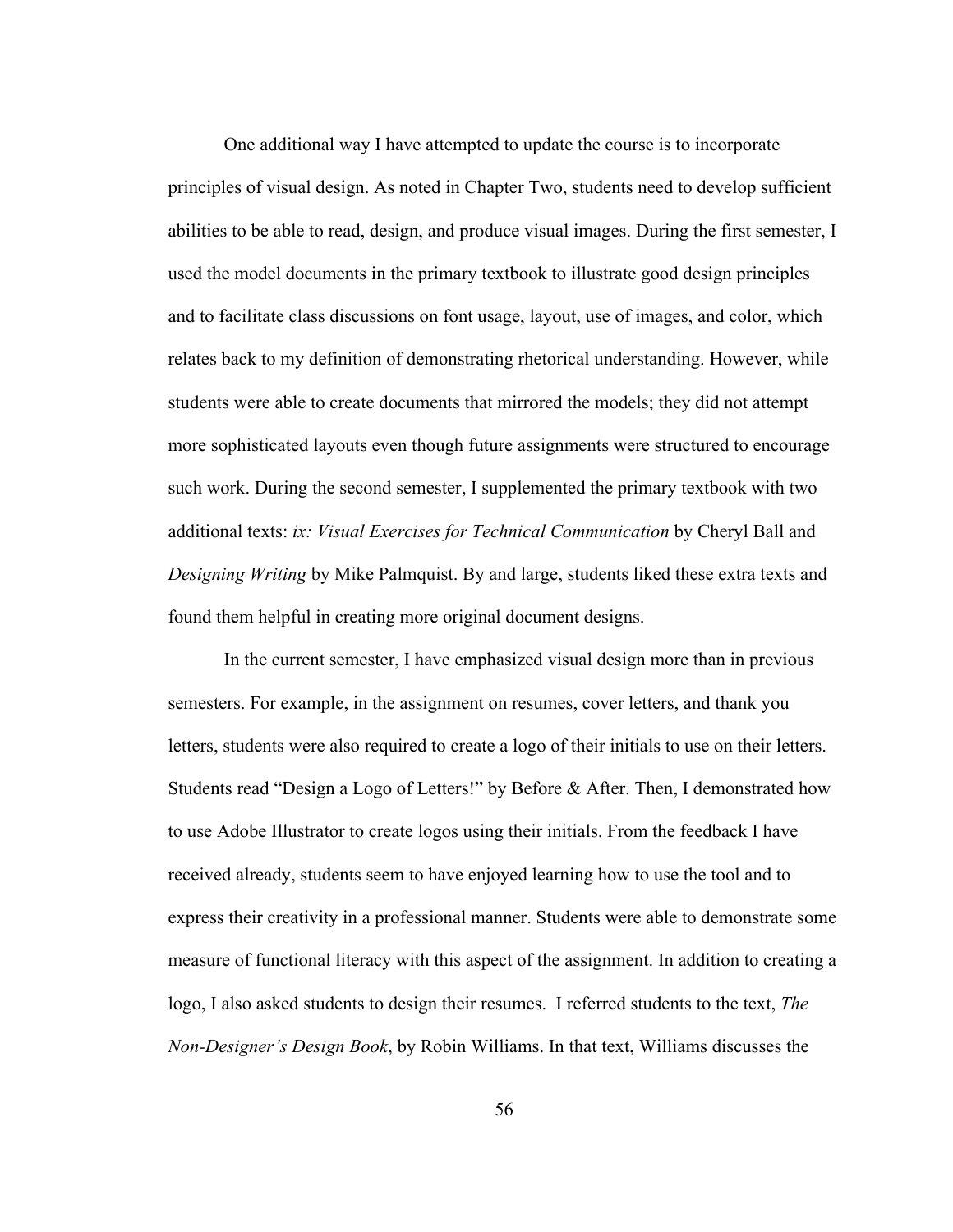design principles of contrast, repetition, alignment, and proximity (13). As such, students considered the size of fonts for headings and body copy, repeating the same layout in different sections, how different elements align for stronger visual effect, and spacing within and between sections. In this semester, more than in any other, students have developed some rhetorical understanding of the choices they are making and how such choices impact their audiences.

Because texts today are both alphabetic and visual (from images to graphics) students need to develop an awareness of how the design of texts aids or detracts from the actual alphabetic content. In "WAC, WID, ECAC, CAC, CXC, LAC—VAC? Critical Visual Literacy: Multimodal Communication Across the Curriculum," Barbara Blakely Duffelmeyer and Anthony Ellertson call this ability to read both text and visual elements a "critical literacy," and define it "as the ability to see text (in this case, particularly visual text), not as a transparent window on reality, but as constructed from a viewpoint, with someone's communicative purpose and a calculated effect in mind" (para 20). Further, according to *The Graphic Design Handbook for Business*, when considering professional communications, students need to understand that:

[e]very physical representation of a company's image…whether it's a letter written on the corporate stationery, a product and its packaging, a brochure or annual report, a logo in an ad, a sign, graphics on a vehicle, or a name badge worn by a counter clerk, offers an opportunity to win respect and admiration. And business can successfully shape favorable consumer opinion by intelligently controlling these many forms of their communication program. (qtd. in AIGA, para 2)

Given this situation, I have tried to give students the opportunity to both interrogate and create visual texts. That is, I have helped them to make connections, and reflect on what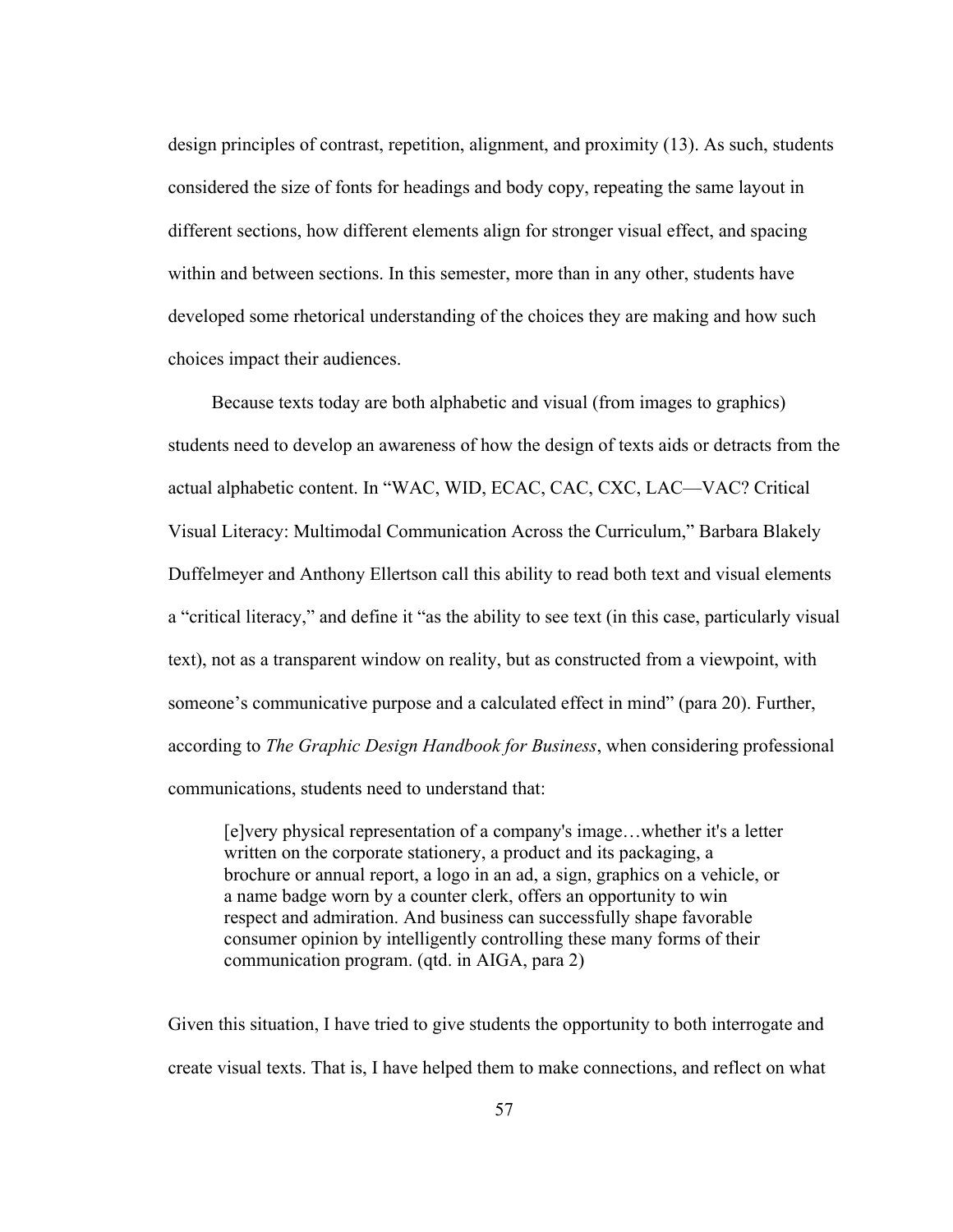they create and how it reinforces their brand.

I have also updated the unit on resumes and cover letters to include a greater emphasis on design and Internet research. When we begin the unit on resumes, students use multiple job search databases (e.g. monster.com, greenjobs.com, careerbuilder.com, and hiremizzougrads.com) to find a job they would like to have after graduation. Once students find a position they would like to apply for after graduation, they begin drafting career documents especially for this position. In class discussion, I emphasize that technology now allows them to customize documents for each job that they apply for rather than creating one standard resume and cover "form" letter. As such, the literacy practices shift from simply using technology to complete assignments to conversations about what technology affords. In future semesters, I might also ask students to create plain text resumes because so many companies now have websites that enable applicants to apply online. Such a discussion would be productive because students would be asked to reflect father on what different delivery methods enable or prevent.

An additional update that I have incorporated into the course is to move from print portfolios to web based portfolios. In the first three semesters of the course, I gave students the option of constructing either a print-based portfolio or a web-based portfolio. Directions for assembling the both portfolios included creating a table of contents (or home page), an introduction to each piece of writing and a learning outcomes statement, as well as advice to future students who create a portfolio.

Constructing a web-based portfolio gives students the opportunity to consider (1) a different authoring process, (2) how the medium affects the product, and (3) how they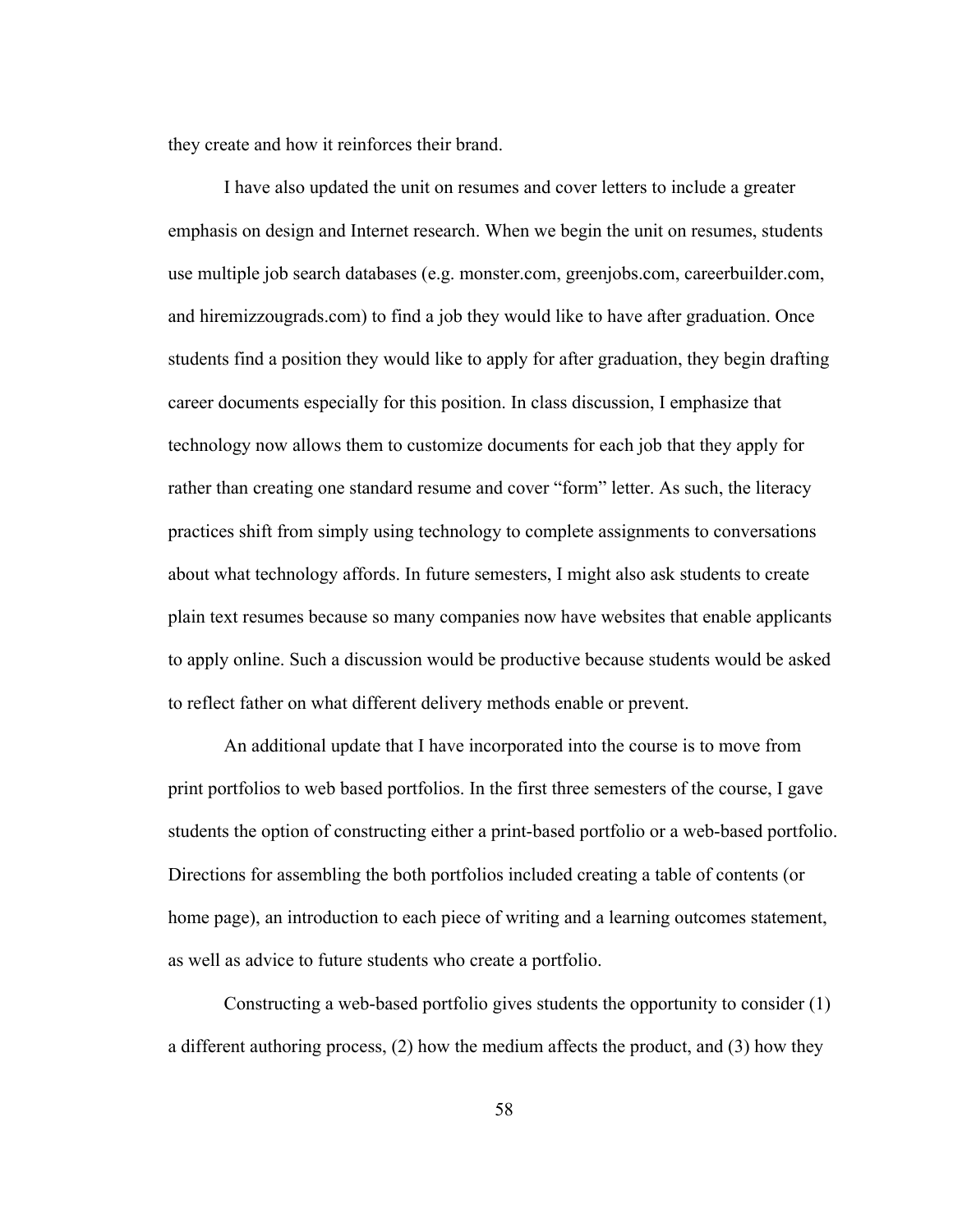can add visual interest to documents. Students express some initial anxiety when authoring web pages; however, they engage with the process of creating a multimodal project and strive to achieve the exact result they desire. While some students constructed the print-based portfolios with care, others students just printed documents, and although web portfolios can be created with a similar lack of attention to detail, students still gain some understanding of what is involved in creating a web page even if their web pages do not turn out exactly how they wish. Still, they become aware that "the creation of web sites is not merely a hobby of…Information Systems people, but an essential part of [an organization's] internal and external communication" (van der Geest, 1). When students create web sites, they have the opportunity to learn more about multimodal communication, as well as more about using web development technology.

# **Conclusion**

Students need focused writing and they need to focus on the most important writing that they will do in their future work. As such, they need help to develop relevant digital literacies. As we define and teach professional writing, we need to help students realize that professional writing includes all that they write for print and those documents they read and use on screen. Perhaps, one day they will create only electronic documents; however, today they need experience moving between print and screen. In sum, students need to develop the digital literacy of making connections between and among print and screen documents. Students also need to understand and know how to structure and how their information will be shared and structured in online databases, such as with their resumes and job application letters. Students also need practice in the professional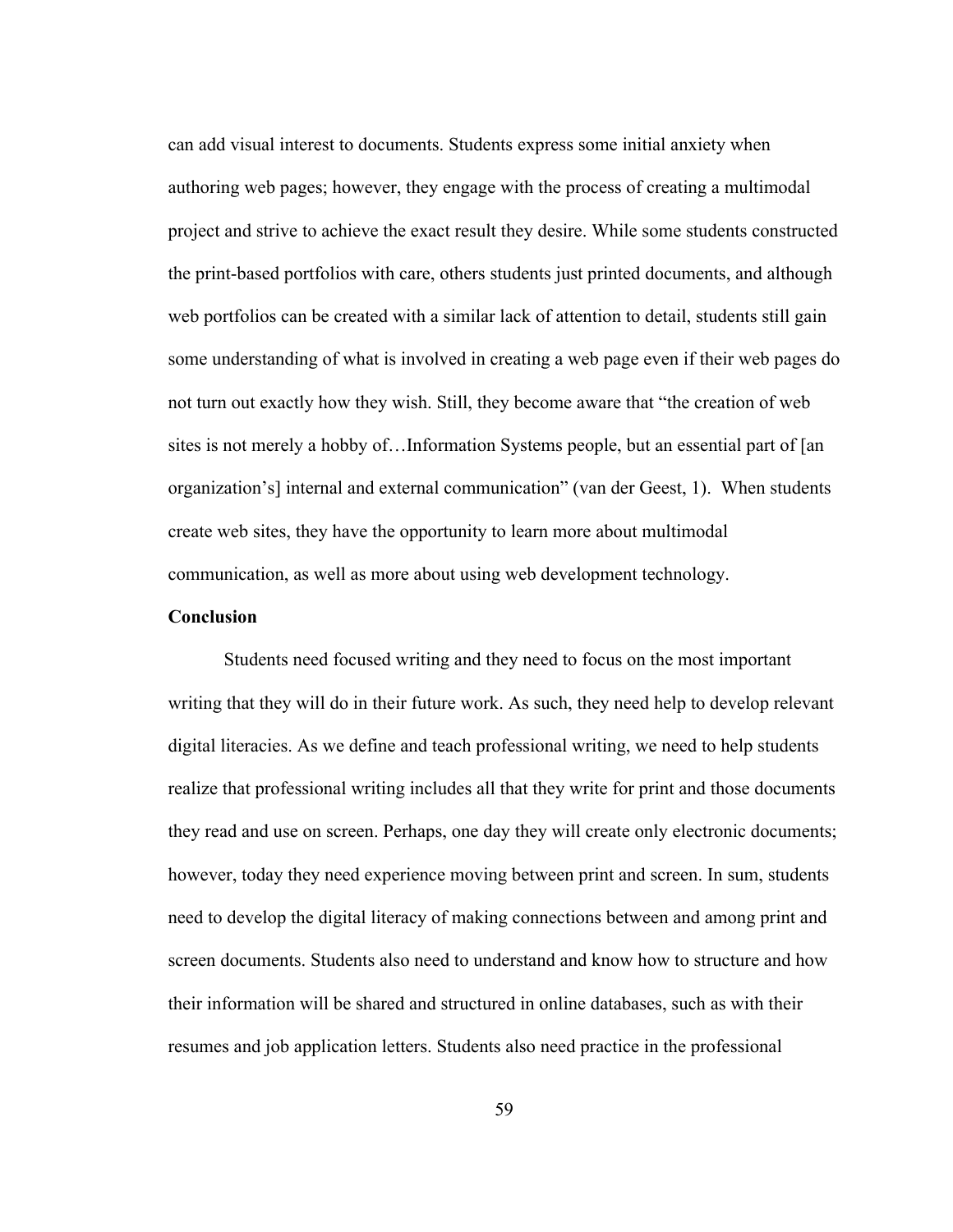writing done on blogs so they can gain an understanding that such communications are part of an organization's overall communication plan. In brief, students need to develop their rhetorical understanding of digital technologies and new media. Students gain necessary literacies when they have practice reading, designing and producing professional documents that incorporate color, images, sound, links and video.

While I have made many updates to the course in an effort to encourage professional digital literacies, there is still much that I can do to further update the course. While I have incorporated podcasts as part of the reading assignments for the class, as of yet, I have not had students create audio recordings, although such productions are being published by many organizations. I have also not yet incorporated constructing videos in the class, yet many companies are starting to include videos as part of their communications to customers. As instructors define and teach professional writing, we need to consider all of the ways texts can function and be transformed by the technology in use today, as well as the technology that enables more visual and multimedia elements. Writing professionally today means writing and delivering well-focused and welldesigned content for the digital environment we live and work in today. Students need to learn digital literacies in professional writing. I hope students leave my professional writing course with some of the literacies that they will be exposed to and expected to design as part of their work.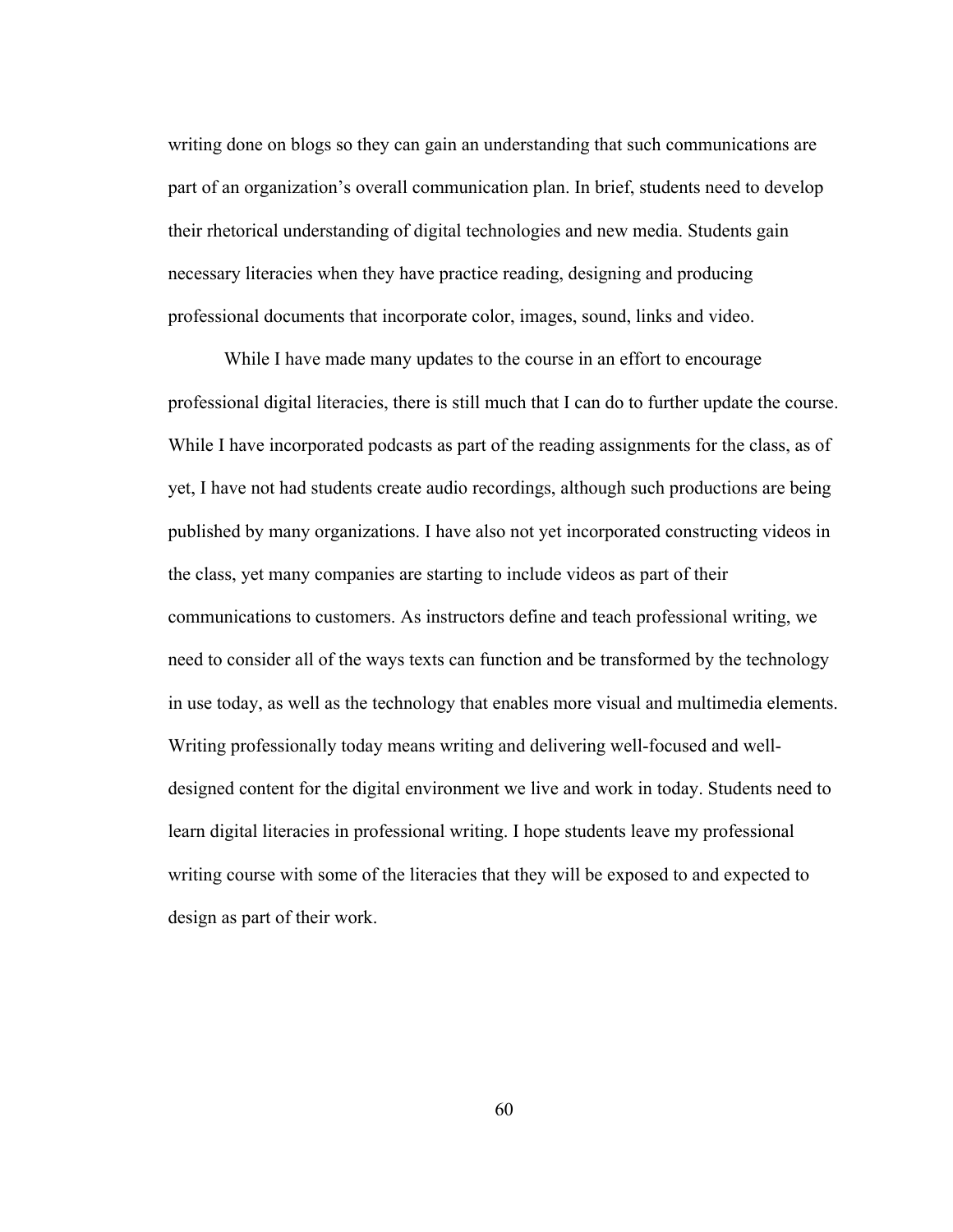### CHAPTER 5: CONCLUSION

In my Introduction, I indicated how digital technologies are changing the communication situation and that WAC/WID programs are well positioned to help develop students' digital literacies. In my next chapter, I defined the digital literacies that I feel are important for students to acquire. In chapter three, I reviewed what faculty in the disciplines have already done to encourage digital literacies and what more they can do. In my last chapter, I focused on what I have done to encourage students' digital literacies in my professional writing course.

Throughout this project, my aim was to indicate how discipline-based instructors and WAC/WID programs could support and encourage digital literacies among students and instructors. While WAC/WID's emphasis has been on traditional forms of writing, they are likely to see the need for such work to be done. WAC/WID programs can help students and discipline-based instructors acquire digital literacies. They can both also do the necessary research and professional development work that will help others achieve these goals.

WAC/WID programs are in a prime position to extend their relationships between departments on campus to encourage the digital literacies that I suggest. I suspect that WAC/WID professionals could network with campus technology departments and find people willing to work with them to support and encourage the types of digital literacies I suggest are important and in pedagogically sound ways. I imagine that discipline-based faculty could partner with colleagues in Art Departments to learn more about still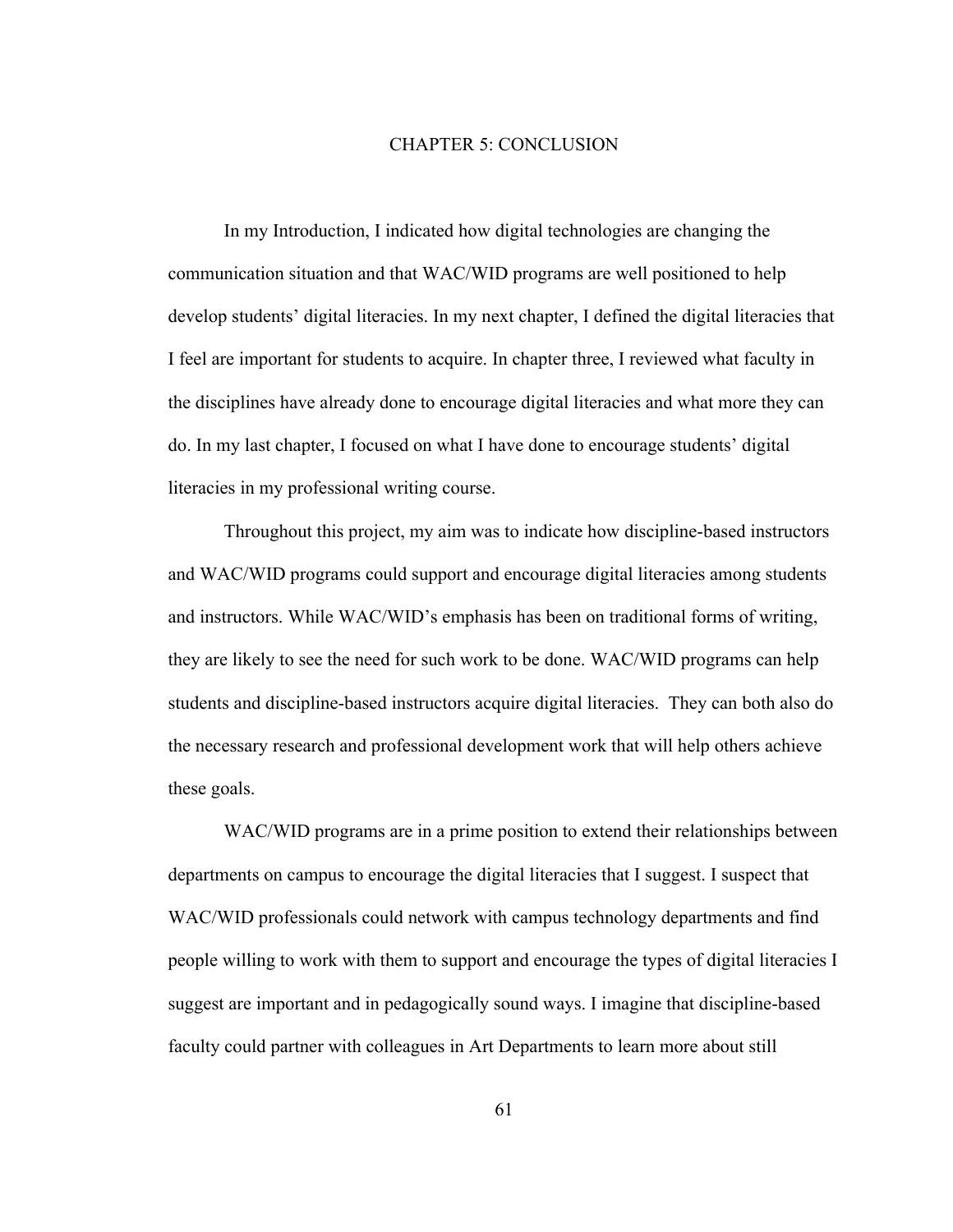photography and new media tools such as Adobe Photoshop and Adobe Illustrator, as well as Apple iMovie and Adobe Final Cut Pro. I suspect that working with these colleagues would enable instructors in the disciplines to learn more about visual forms of literacy and as suggested earlier, more student-centered pedagogies. Additionally, I think discipline-based instructors would find willing colleagues in Film Departments as they seek to build students' media literacies. Likewise, I think Communication Departments would want to explore ways to make connections between speech and writing. Equally important are discussions with Journalism Departments for blogging has changed the way they make and report news. In sum, the opportunities are numerous for faculty in the disciplines who want to support and encourage digital literacies across campus.

WAC/WID has long supported assignments that help grow more reflective learners. Using new media and digital technologies to demonstrate rhetorical understanding provides another such opportunity. I hope it is clear that I am not advocating just computer expertise, but ways that help students and instructors question and reflect on new technologies and media. Students need help to acquire the digital literacy of reading, designing, and producing new media in effective ways. I believe WAC/WID can help move others in productive directions.

I recommend that WAC/WID programs update their own mission statements and programmatic directions to include facilitating students' and instructors' digital literacies. WAC/WID programs may want to use Clemson University's mission statement as a model:

To improve the written, oral, digital, and visual communication skills of Clemson University students, as writing anchors an interactive social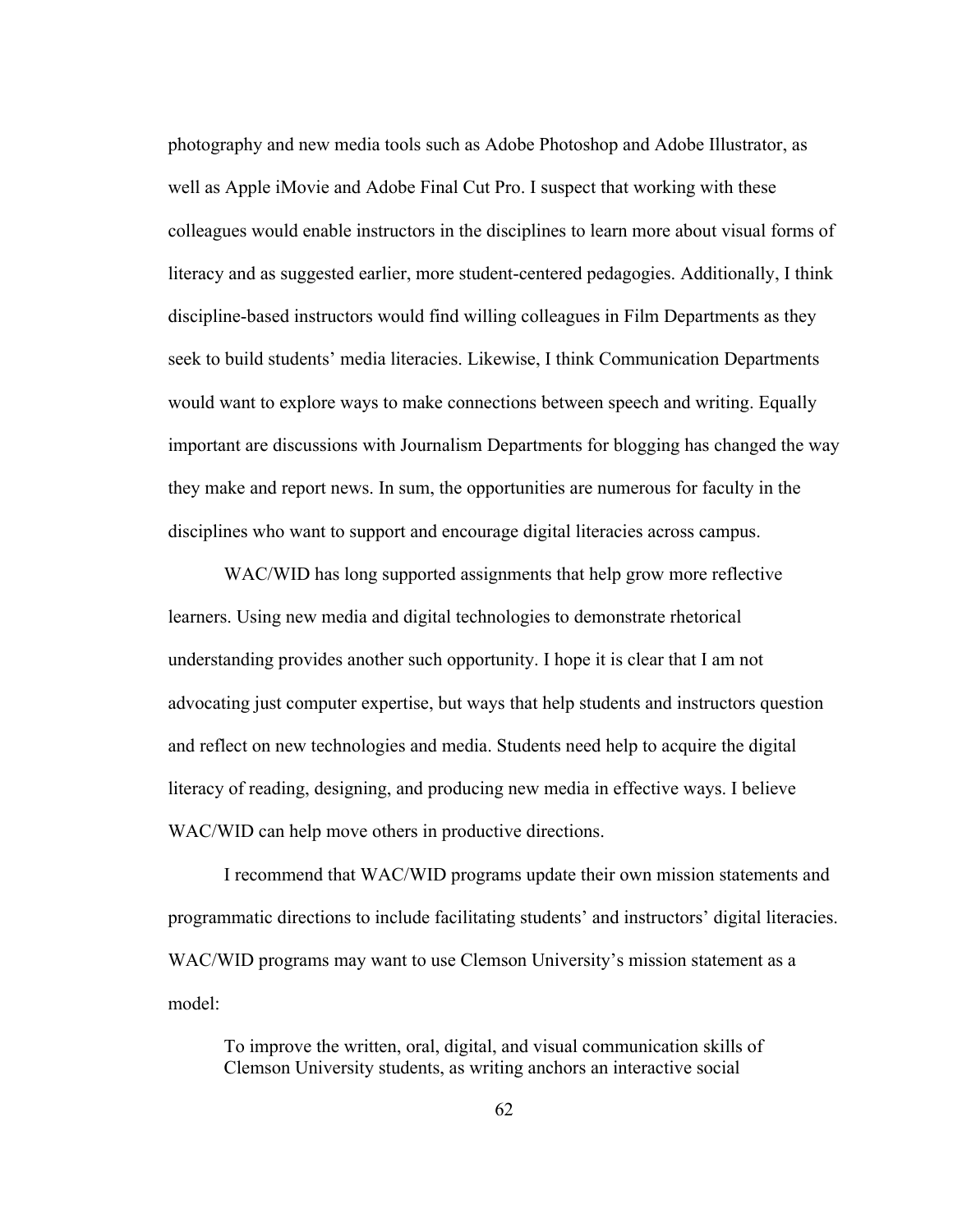process with other forms of communication to promote critical thinking, creativity, collaboration, and problem-solving within and across disciplines. ("Communication Across the Curriculum (CAC) at Clemson University")

This mission statement shows that Clemson has reconsidered the program's mission in light of new technologies and multiple modes of communication. At the same time, writing has not disappeared from the program.

In addition to other publishing efforts, I also believe it is necessary for WAC/WID programs to take the lead and find ways to share and structure research on digital literacies. WAC/WID programs might want to move to using tools such as CiteULike to manage citations. A good example of the use of this tool can be found in the CiteULike library of Rebecca Moore Howard, who has recently moved her static bibliographic web pages to this interface (Howard).

I believe that my own teaching examples are useful to instructors in the disciplines. If instructors can rethink their own courses in similar ways, they will be doing much to assist students' digital literacies in meaningful ways.

I think it is vital that students get this kind of education. The ways we all communicate are changing, and we need to work together to help each other develop the kinds of literacies mentioned in this project, which are so relevant for our futures. Students should be able to expect such an education. Instructors need to support such work. Administrators need to be able to respond, rather than react to the new communication situation. And, WAC/WID professionals can lead the way.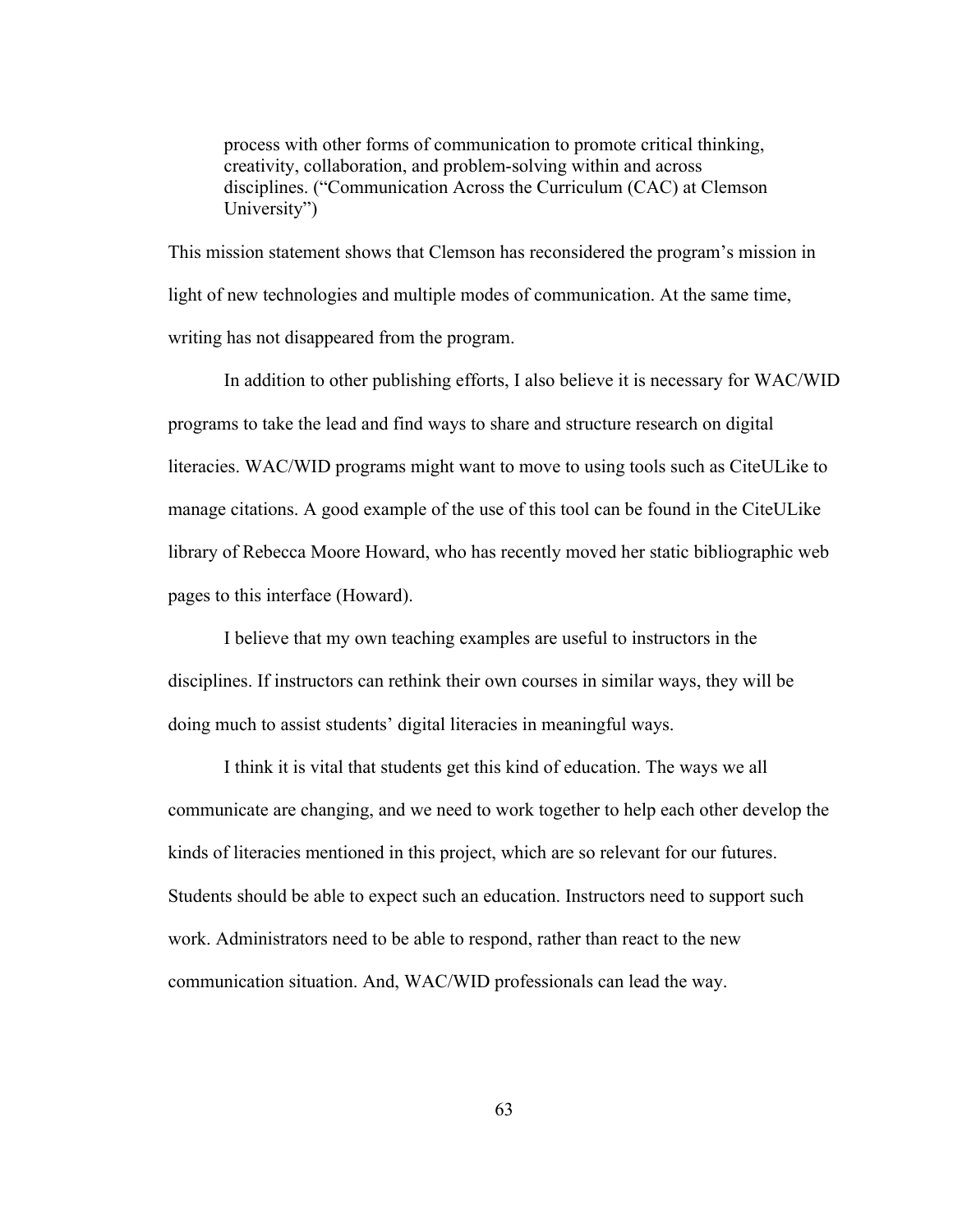# BIBLIOGRAPHY

- "Accomplishments and Aspirations." University Development and Alumni Relations. University of Missouri. 30 Apr. 2007 <http://formizzou.missouri.edu/accomplishments/index.php>.
- Anson, Chris M., ed. *The WAC Casebook: Scenes for Faculty Reflection and Program Development*. New York: Oxford, 2002.
- Anson, Chris M., and Ian G. Anson. "Sondra Gets Hyper." *The WAC Casebook: Scenes for Faculty Reflection and Program Development*. Ed. Chris Anson. New York: Oxford, 2002. 145-151.
- Anson, Chris M., Deanna P. Dannels, and Karen St. Clair. "Teaching and Learning in a Multimodal Genre Psychology Course." *Genre across the Curriculum*. Eds. Anne Herrington and Charles Moran. Logan, Utah: Utah State UP, 2005. 171-195.
- *Audacity*. 30 Apr. 2007 <http://audacity.sourceforge.net>.
- *Backpack*. 30 Apr. 2007 <http://www.backpackit.com>.
- Ball, Cheryl E., and Arola, Kristin L. *ix tech comm: Visual exercises for technical communication* [CD-ROM]. Boston: Bedford/St. Martin's Press, 2005.
- Bay, Jennifer. English 306: Introduction to Professional Writing. Course home page. Department of English, Purdue University. 02 Apr. 2007 <http://web.ics.purdue.edu/~jbay/306/index.html>.
- Bazerman, Charles, Joseph Little, Lisa Bethel, Teri Chavkin, Fanielle Fouguette, and Janet Garufis. *Reference Guide to Writing Across the Curriculum*. West Lafayette, IN: Parlor Press and The WAC Clearinghouse, 2005. 06 May 2006 <http://wac.colostate.edu/books/bazerman\_wac/>.
- Bean, John C. *Engaging Ideas: The Professor's Guide to Integrating Writing, Critical Thinking, and Active Learning in the Classroom*. The Jossey-Bass Higher and Adult Education Series. San Francisco: Jossey-Bass, 2001.
- "Bibliography Category: Electronic Communication Across the Curriculum." *The WAC Clearinghouse Bibliography*. 21 Mar. 2007 <http://wac.colostate.edu/bib/index.cfm?category=1>.

"Books: Reference Guide to Writing Across the Curriculum." *The WAC Clearinghouse*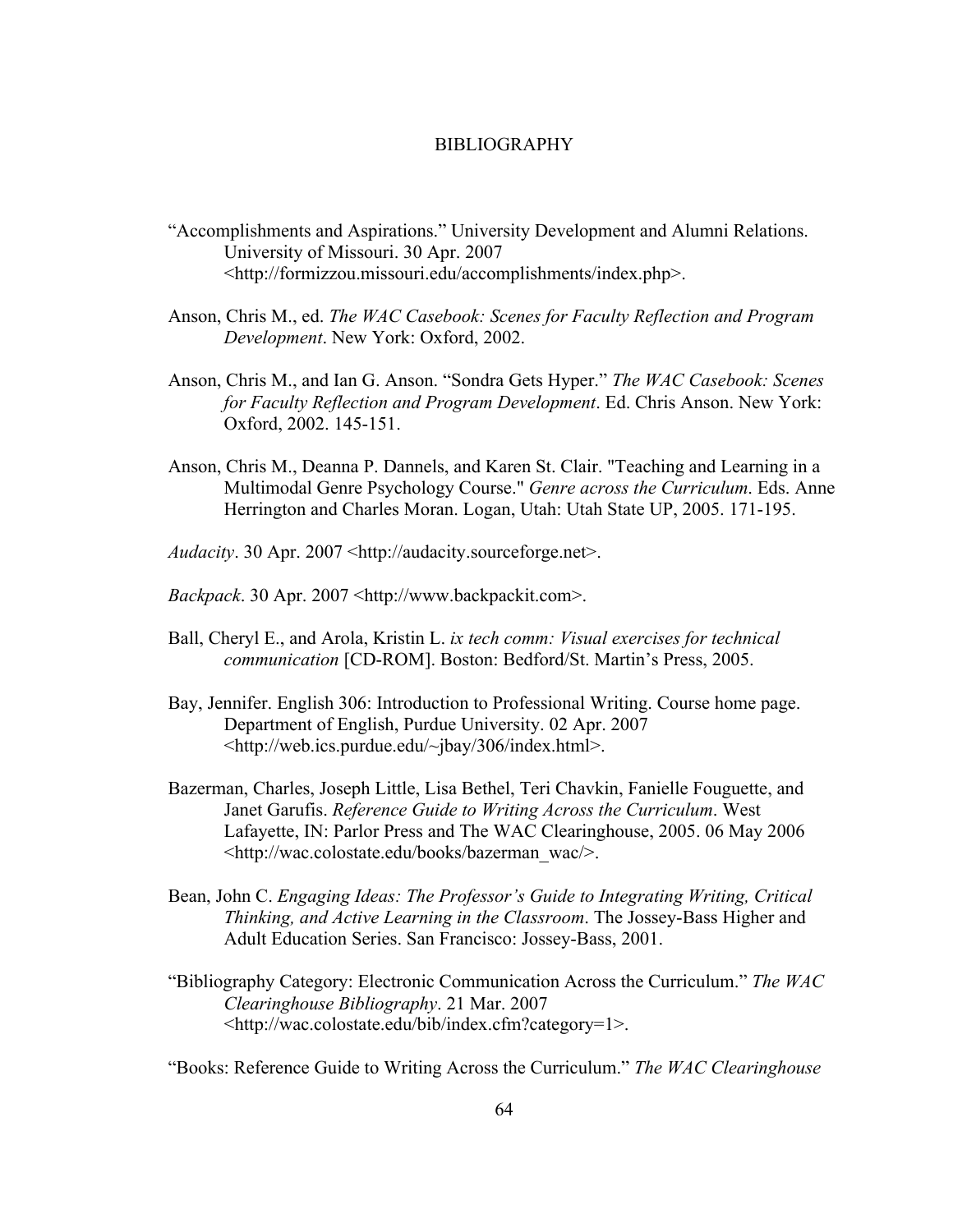*Bibliography*. 21 Mar. 2007 <http://wac.colostate.edu/books/bazerman\_wac/>.

- Britton, James, Tony Burgess, Nancy Martin, Alex McLeod, and Harold Rosen. *The Development of Writing Abilities (11-18)*. Urbana, IL: NCTE, 1975.
- Brooke, Collin G. Weblog entry. "Exposed!" *Collin Vs. Blog*. 8 Apr. 2007. 9 Apr. 2007 <http://collinvsblog.net/archives/2007/04/exposed.html>.
- ---. Weblog entry. "I map, Cmap, We map." *Collin Vs. Blog*. 25 May 2005. 9 Apr. 2007 <http://collinvsblog.net/archives/2005/05/i\_map\_cmap\_we\_map.html>.

*Careerbuilder.com.* 30 Apr. 2007 <http://www.careerbuilder.com/>.

*CiteULike*. 9 Apr. 2007 <http://citeulike.org>.

- *CMap*. 25 Apr. 2007 <http://www.cmap.com>.
- College Board. *Writing: A Ticket to Work…Or a Ticket Out, A Survey of Business Leaders*. Report of The National Commission on Writing for America's Families, Schools, and Colleges. September 2004. 02 April 2007 <http://www.writingcommission.org/report.html>.
- "Communication Across the Curriculum (CAC) at Clemson University." The Roy and Marnie Pearce Center for Professional Communication. Current Projects. 12 May 2006 <http://www.clemson.edu/pearce>.
- Cope, Bill, and Mary Kalantzis, eds. *Multiliteracies: Literacy Learning and the Design of Social Futures*. New York: Routledge, 2000.
- Daly, Elizabeth. "Expanding the Concept of Literacy." *Educase*. Mar./Apr. 2003. 33-40.
- *del.icio.us*. 9 Apr. 2007. <http://del.icio.us>.
- "Detailed Program Description." *WAC Clearinghouse*. 12 May 2006. <http://wac.colostate.edu/programs/description\_long.cfm?itemID=21>.
- DiBiase, Allan F. "Doing Philosophy Online." *WAC Journal*. Vol. 12. 71-87. 29 Apr. 2006 <http://wac.colostate.edu/journal/vol12/index.htm>.

*Digital Media and Composition*. 21 Mar. 2007 <http://dmp.osu.edu/DMAC/default.htm>.

"Download iTunes 7." *Apple.com*. 25 Apr. 2007 <http://www.apple.com/itunes/download/>.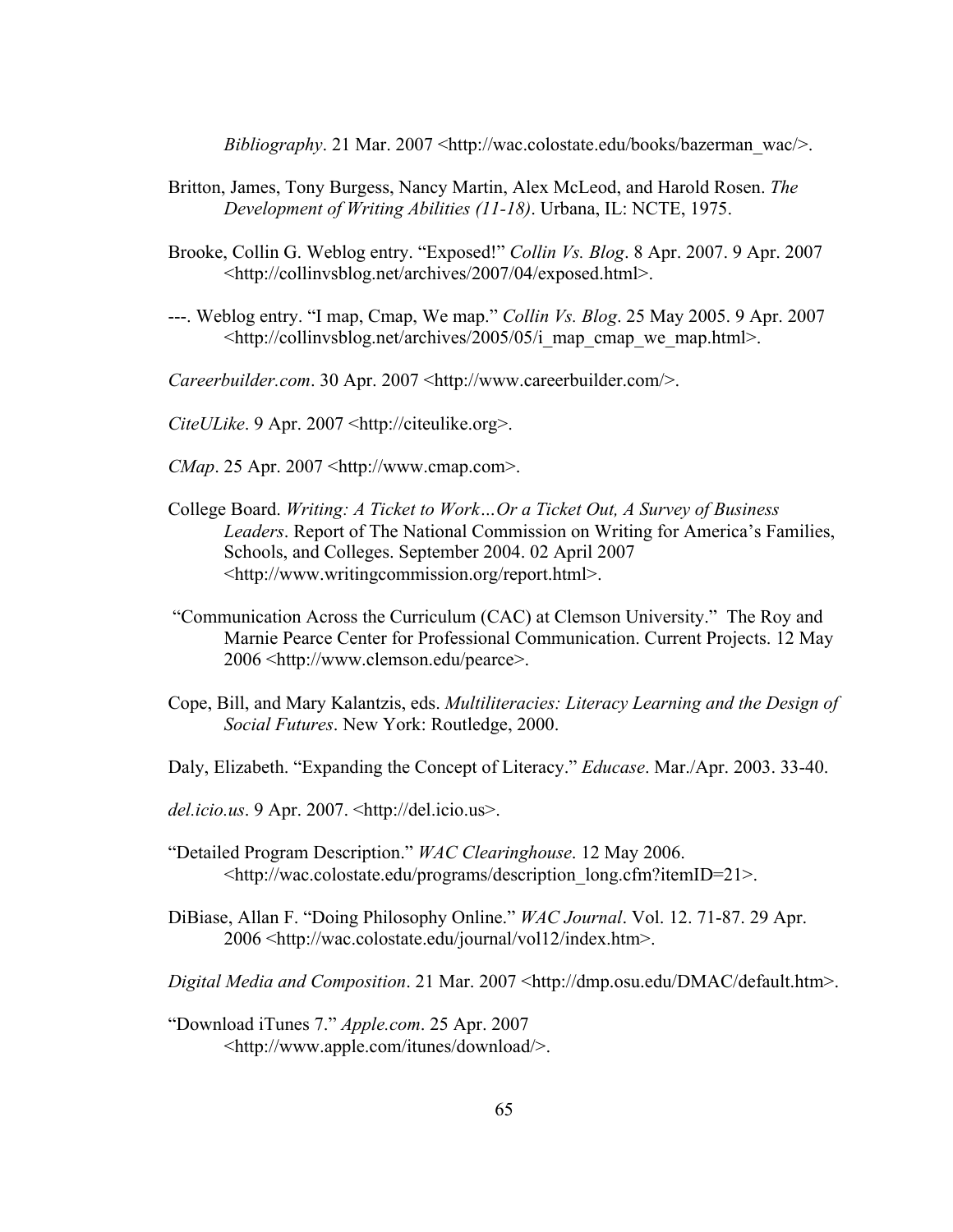Duffelmeyer, Barb Blakely, and Anthony Ellertson. "WAC, WID, ECAC, CAC, CXC, LAC – VAC? Critical Visual Literacy: Multimodal Communication Across the Curriculum." *Across the Disciplines: Interdisciplinary Perspectives on Language, Learning, and Academic Writing*. Dec. 2005. 12 Apr. 2006 <http://wac.colostate.edu/atd/visual/dufflemeyer\_ellertson.cfm>.

*Facebook*. 9 Apr. 2007. <http://www.facebook.com>.

Faigley, Lester. "Literacy After the Revolution: 1996 CCCC Chair's Address." *Literacy Theory in the Age of the Internet*. Eds. Todd Taylor and Irene Ward. NY: Columbia UP, 1998. 3-16.

*Google Docs & Spreadsheets*. 2007. 21 Mar. 2007 <http://docs.google.com>.

*Google Maps*. 25 Apr. 2007. <http://maps.google.com>.

- *Google News*. "About feeds and terms of use." 2007. 7 Apr. 2007 <http://news.google.com/intl/en\_us/news\_feed\_terms.html>.
- "Graphic design as a strategic business tool." *AIGA*. 2007. 17 Jan. 2007 <http://www.aiga.org/content.cfm/handbookforbusiness>.

*Greenjobs*. 30 Apr. 2007 <http://www.greenjobs.com>.

- Hansen, Marcia. Weblog entry. "Teaching Carnival #14." *m2h blogging*. 15 Oct. 2006. 12 Apr. 2007 <http://mwrites.com/blog/?p=581>.
- Harmon, Mark D. "Thinking Visually." Innovative Technology Center and Faculty First 2001 Grant Program. 2002. 11 Apr. 2007 <http://excellent.comm.utk.edu/ ~mdharmon/visual/>.
- Hastings, Pattie, Belle and Valerie Smith. "Blogging Across the Curriculum." *Direct from the Disciplines: Writing Across the Curriculum*. Eds. Mary T. Segall and Robert A. Smart. Portsmouth, NH: Boynton/Cook, 2005.72-84.
- Hawisher, Gail E., and Cynthia L. Selfe. "Becoming Literate in the Information Age: Cultural Ecologies and the Literacies of Technology." *CCC* 55:4 (2004): 642-692.
- Hickey, Dona J. and Donna Reiss. "Through the Back Door into Cyberspace." *The WAC Casebook: Scenes for Faculty Reflection and Program Development*. Ed. Chris Anson. New York: Oxford, 2002. 135-140.

*HireMizzouGrads.com*. 30 Apr. 2007 <http://hiremizzougrads.com/>.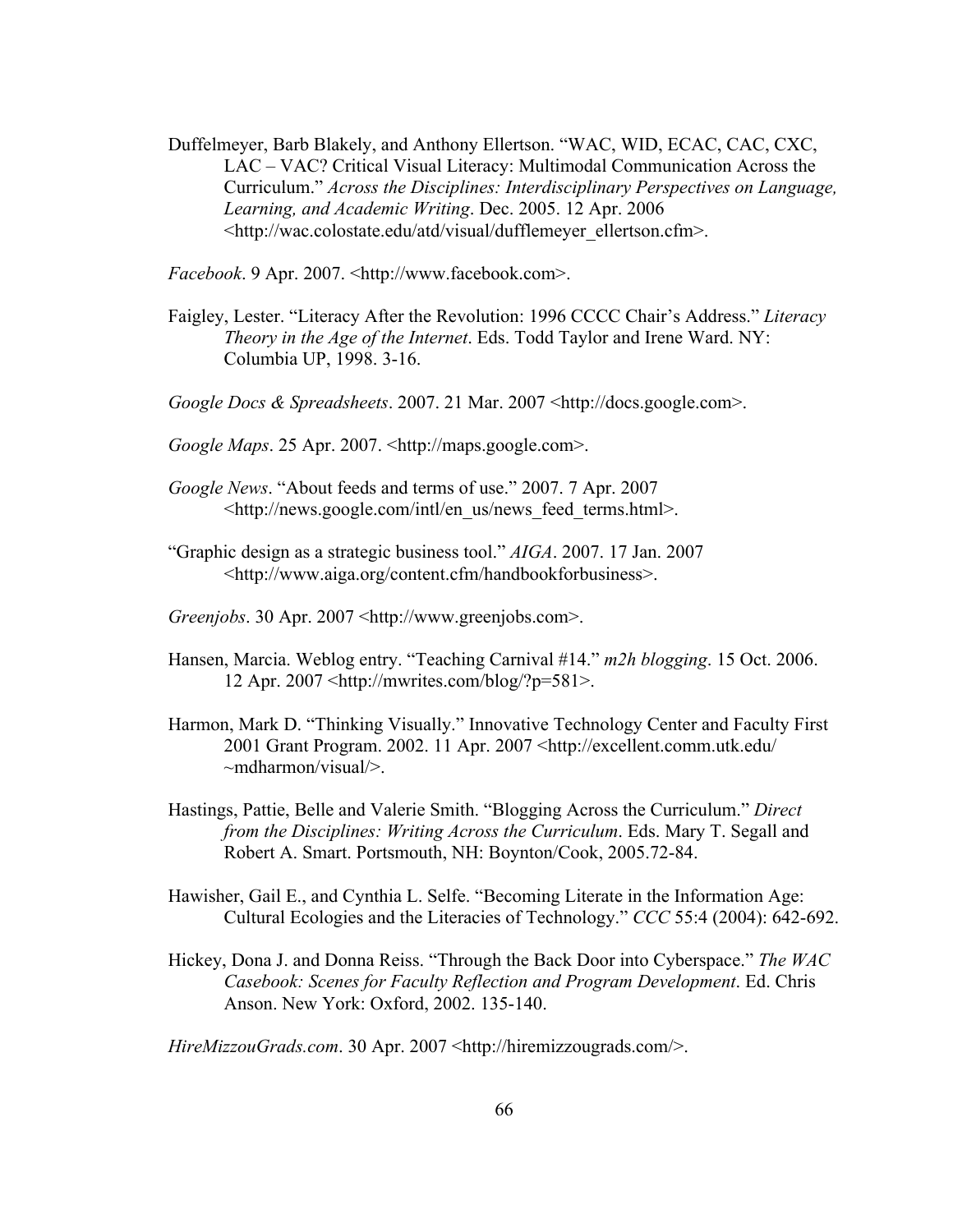- Hocks, Mary E. "Using Multimedia to Teach Communication Across the Curriculum." *WPA: Writing Program Administration*. 25:1-2 (Fall/Winter 2001). 25-43.
- "How to Design a Logo of Letters." *Before & After*. 2005. 17 Jan. 2007 <http://www.bamagazine.com>.
- Howard, Rebecca Moore. senioritis's library. 21 Mar. 2007 <http://www.citeulike.org/user/senioritis>.
- Inman, James. *Computers and Writing: The Cyborg Era*. Mahwah: Lawrence Erlbaum Associates, 2004.
- Jolliffe, David A. "Lost in the MOO." *The WAC Casebook: Scenes for Faculty Reflection and Program Development*. Ed. Chris Anson. New York: Oxford, 2002. 152-155.
- Kimber, Kay and Wyatt-Smith, Claire. "Using and Creating Knowledge with New Technologies: A Case for Students as Designers." *Learning, Media, & Technology*. Mar 2006, 31:1, 19-34.
- Kress, Gunther. "Design and Transformation: New theories of meaning." *Multiliteracies: Literacy Learning and the Design of Social Futures.* Eds. Bill Cope and Mary Kalantzis. London: Routledge, 2000. 153-161.
- Leigh, Jack. "Basic Strategies in Reading Photographs." *Museum of Photographic Art. San Diego*. 11 Apr. 2007 <http://nuovo.com/southern-images/analyses.html>.
- *LiveJournal*. 25 Apr. 2007 <http://www.livejournal.com>.
- Lupsa, Cristian. "Facebook: A campus fad becomes a campus fact." *The Christian Science Monitor*. 13 Dec. 2006. 8 Apr. 2007 <http://www.csmonitor.com/2006/ 1213/p13s01-legn.html>.
- The John D. and Catherine T. MacArthur Foundation. "Digital Media and Learning Fact Sheet." 19 Oct. 2006. 11 Apr. 2007 <http://www.digitallearning.macfound.org/atf/cf/%7B7E45C7E0-A3E0-4B89- AC9C-E807E1B0AE4E%7D/DL%20FACT%20SHEET.PDF>.
- McGovern, Gerry, Rob Norton, and Catherine O'Dowd. *The Web Content Style Guide: An essential reference for online writers, editors and managers*. Edinburgh Gate, Harlow, Essex: Financial Times Prentice Hall, 2001.
- Miller, Robert S. "WAC Meets TAC: WebCT Bulletin Boards as a Writing to Learn Technique." *WAC Journal*. Vol. 12, 61-69. 29 Apr. 2006 <http://wac.colostate.edu/journal/vol12/index.htm>.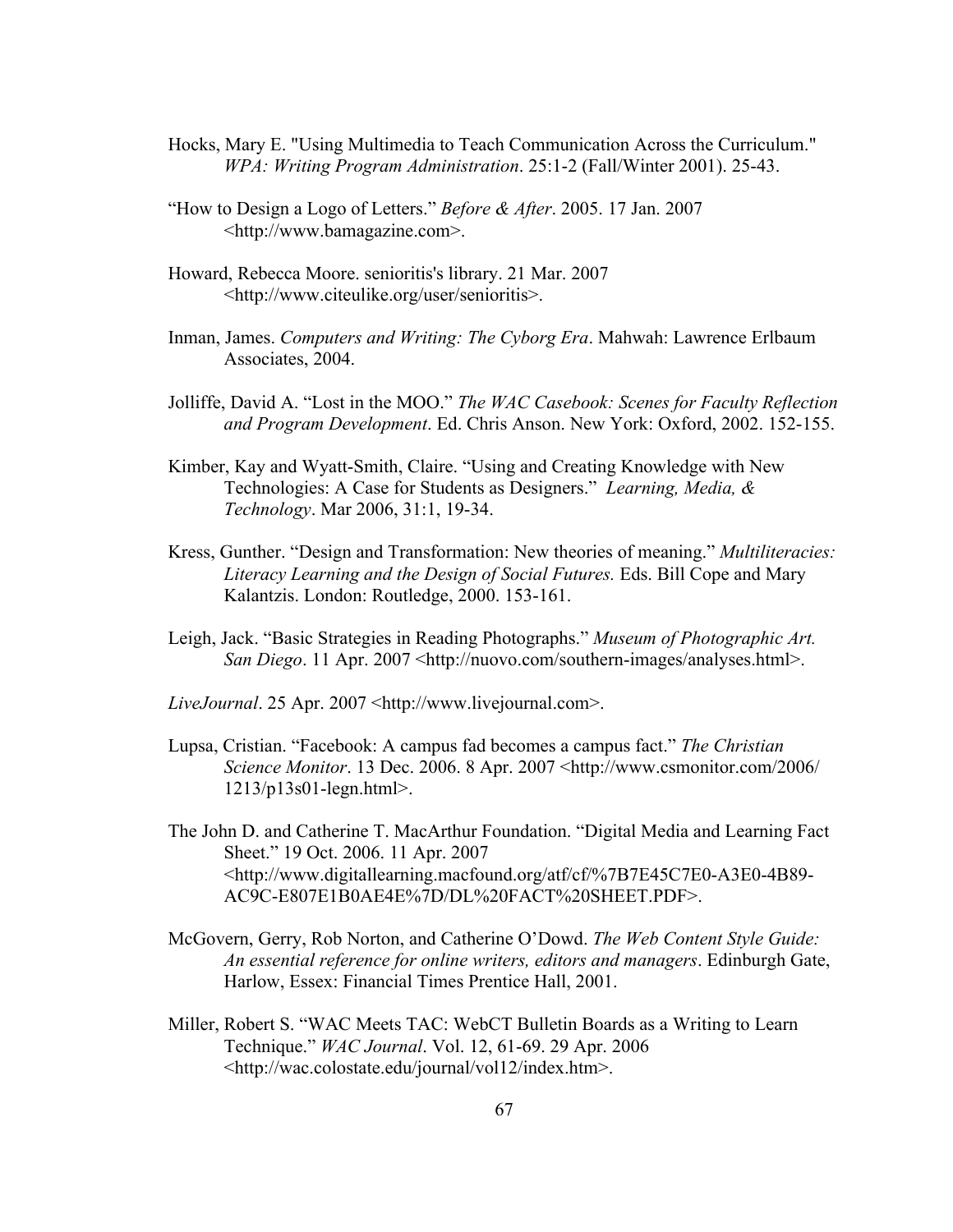*Monster.com*. 30 Apr. 2007 <http://www.monster.com>.

- Murray, Cara. "Writing in the Age of Technology: Plundering Art for Ideas about Writing." *WAC Journal*. Vol. 13, Jun. 2002. 90-98. 29 Apr. 2006 <http://wac.colostate.edu/journal/vol13/index.htm>.
- *MySpace*. 9 Apr. 2007 <http://www.myspace.com>.
- Neeleman, David. Lecture. Northwestern University Transportation Society and Icarus Society. Northwestern University. 30 Mar. 2007.
- Neeleman, David. "David Neeleman's flight log." 8 Apr. 2007 <http://www.jetblue.com/about/ourcompany/flightlog/>.
- O'Brien, Annemaree. "Filmmaking Across the Curriculum." *Screen Education*. Issue 40, 2005. 58-61.
- *Odeo*. 25 Apr. 2007. <http://www.odeo.com>.
- O'Reilly, Tim. "What is Web 2.0: Design Patterns and Business Models for the Next Generation of Software." *O'Reilly*. 30 Sep. 2005. 30 Apr. 2007 <http://www.oreillynet.com/pub/a/oreilly/tim/news/2005/09/30/ what-is-web-20.html>.
- Pageflakes. 30 Apr. 2007 <http://www.backpackit.com/>.
- Palmquist, Mike. *Designing Writing: A practical guide*. New York: Bedford/St. Martin's, 2005.
- ---. "Writing in Emerging Genres." *Genre across the Curriculum*. Eds. Anne Herrington and Charles Moran. Logan, Utah: Utah State UP, 2005. 196-218.
- PEW Internet & American Life Project. "PEW Internet Project Data Memo." Amanda Lenhart and Mary Madden. 7 Jan. 2007. 8 Apr. 2007 <http://www.pewinternet.org/PPF/r/198/report\_display.asp>.
- ---. "Teens and Technology: Youth are leading the transition to a fully wired and mobile nation." Amanda Lenhart, Mary Madden, and Paul Hitlin. 27 Jul. 2005. 23 Apr. 2007 <http://www.pewinternet.org/pdfs/PIP\_Teens\_Tech\_July2005web.pdf>.
- Professional Writing. Course description. Office of the University Registrar. College of Arts and Sciences Undergraduate 2006-2008 Catalog Extracts. 02 Apr. 2007 <http://registrar.missouri.edu/Catalog/index.htm>.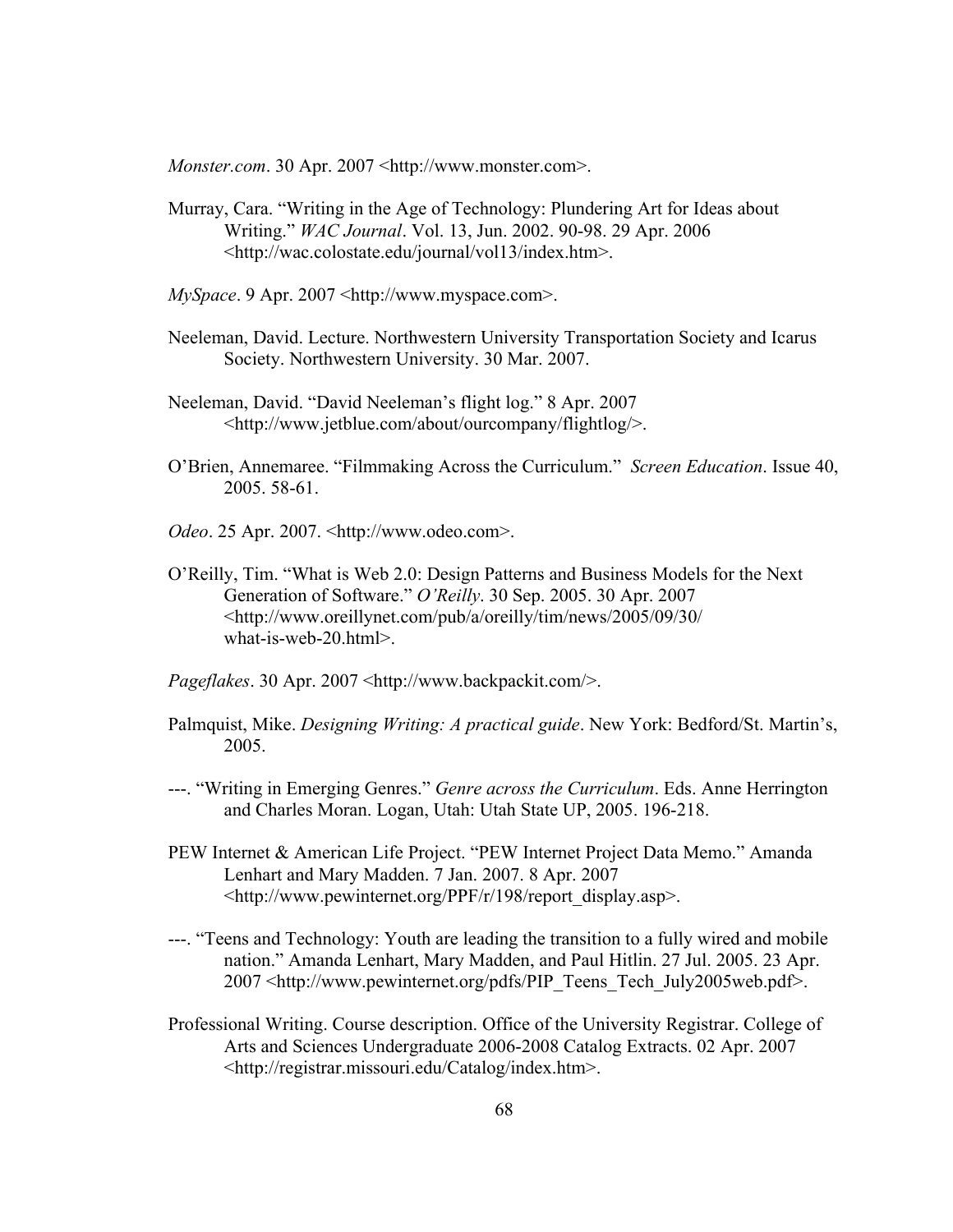Rice, Jeff. "Networks and New Media." *College English*. 69.2 (2006): 127-133.

- Reiss, Donna, Dickie Selfe, and Art Young, eds. *Electronic Communication Across the Curriculum*. Urbana: NCTE, 1998.
- Rosenwasser, Stephen and Jill Stephen. *Writing Analytically*. Boston: Thomson Wadsworth, 2006.
- Russell, David R. "American Origins of the Writing-across-the-Curriculum Movement." Landmark Essays on Writing Across the Curriculum. Eds. Charles Bazerman and David Russell. Hermagoras Press, 1994. 3-21.
- Scoble, Robert and Shel Israel. *Naked Conversations: How blogs are changing the way businesses talk with customers.* Hoboken, NJ: John Wiley & Sons, 2006.
- Segall, Mary T., and Robert A. Smart, eds. *Direct from the Disciplines: Writing cross the curriculum*. Portsmouth, NH: Boynton/Cook Heinemnn, 2005.
- Selfe, Cynthia L. *Technology and Literacy in the Twenty-First Century: The Importance of Paying Attention*. Carbondale: Southern Illinois UP, 1999.
- Selfe, Cynthia L. "Toward New Media Texts: Taking Up the Challenges of Visual Literacy." *Writing New Media: Theory and Applications for Extending the Teaching of Composition*. Eds. Anne Frances Wysocki, Johndan Johnson-Eilola, Cynthia L. Selfe, and Geoffrey Sirc. Logan: Utah State University Press, 2004. 67-74.
- Selfe, Dickie. "Connecting Students with Professionals." *The WAC Casebook: Scenes for Faculty Reflection and Program Development*. Ed. Chris Anson. New York: Oxford, 2002. 141-144.
- *Stand and Deliver: A Blog For Faculty*. University Writing Center TAMU. 21 Mar. 2007 <http://writingcenter.tamu.edu/blog/>.

*Teaching Carnival.* Weblog. 11 Apr. 2007 <http://teachingcarnival.blogspot.com/>.

Thaiss, Christopher. "Theory in WAC: Where Have We Been, Where Are We Going?" *WAC for the New Millennium: Strategies for Continuing Writing-Across-The-Curriculum-Programs*. Eds. Susan H. McLeod, et al. Urbana, IL: National Council of Teachers of English, 2001. 299-326.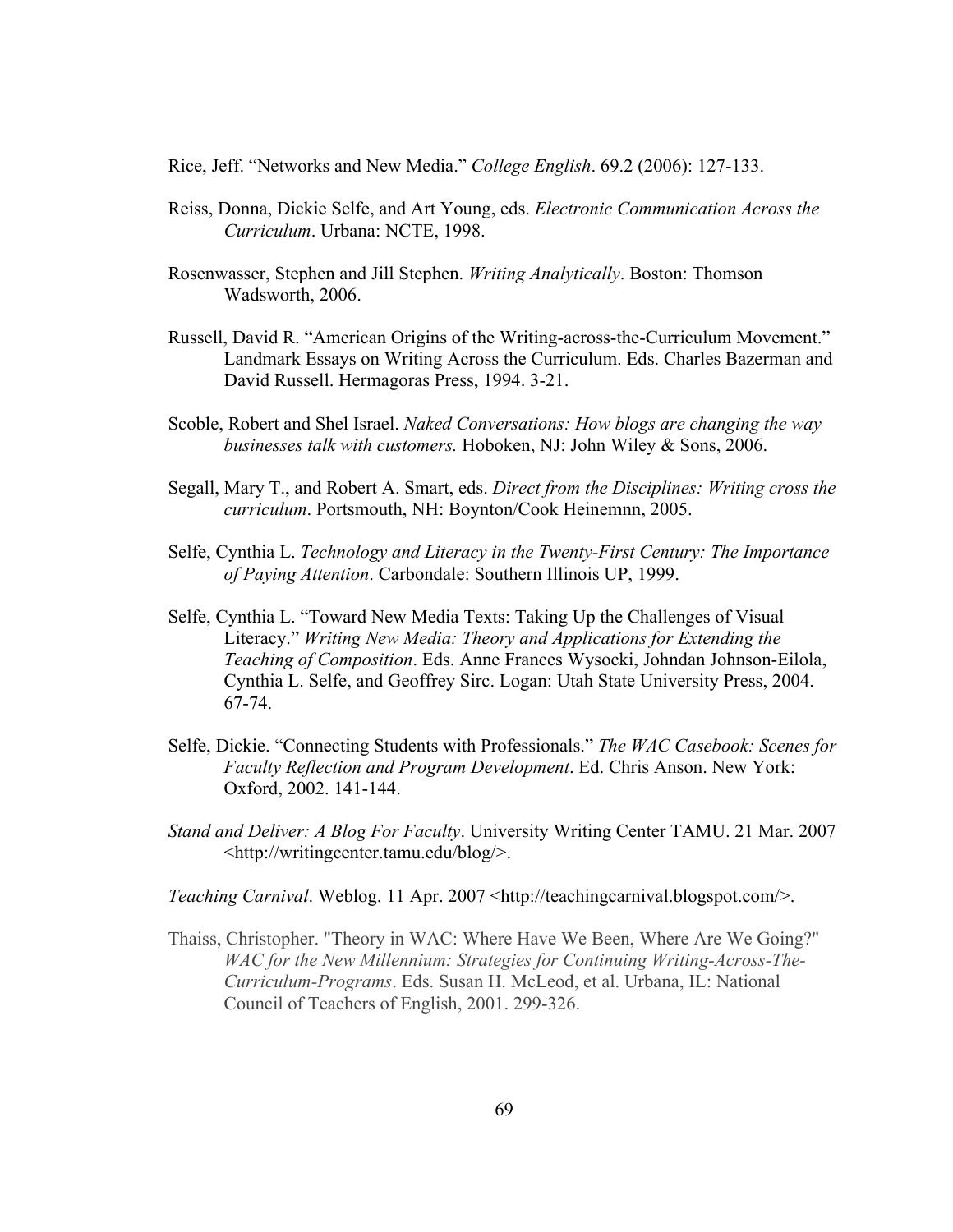- Townsend, Martha A. "Writing across the Curriculum." *Encyclopedia of English Studies and Language Arts*. Ed. Alan C. Purves. Vol. 2. Urbana: National Council of Teachers of English, 1994. 1299-1302.
- United States Holocaust Memoria Museum. "crisis in darfur." 11 Apr. 2007 <http://www.ushmm.org/googleearth/projects/darfur/>.
- *University Writing Center TAMU.* 21 Mar. 2007. <http://writingcenter.tamu.edu/>.
- van der Geest, Thea. M. *Web Site Design is Communication Design*. Philadelphia: John Benjamins North America, 2001.
- "WAC Programs." *WAC Clearinghouse*. 18 Apr. 2006 <http://wac.colostate.edu/programs>.
- Wiley, Stephen B. "Anonymity, Botulism, and Counterfeit Russians." *The WAC Casebook: Scenes for Faculty Reflection and Program Development*. Ed. Chris Anson. New York: Oxford, 2002. 156-168.
- *WAC E-Thoughts*. College of Humanities: Center for the Study and Teaching of Writing. The Ohio State University. 21 Mar. 2007 <http://www.cstw.org/WAC/>.
- Walker, Jill. Weblog entry. "talk at brown." *jill/txt*. 5 Dec. 2003. 22 July 2005 <http://huminf.uib.no/~jill/archives/blog\_theorising/talk\_at\_brown.html>.
- *Wikipedia*. 25 Apr. 2007. <http://www.wikipedia.org>.
- ---. "Semantic Web." 22 Apr. 2007 < http://en.wikipedia.org/wiki/Semantic\_Web>.
- Williams, Robin. *The Non-Designer's Design Book: Design and Typographic Principles for the Visual Novice*. 2<sup>nd</sup> ed. Berkeley: Peachpit Press, 2004.
- Williamson, W.J. 620:077 Introduction to Professional Writing. Course home page. Fall 2004. Department of English Language & Literature, University of Northern Iowa. 14 Apr. 2007 <http://www.uni.edu/~drbill/professional/teaching/ipw/ipw.html>.
- *Windows Live Spaces*. 25 Apr. 2007 <http://get.live.com>.
- *WSU Junior Writing Portfolio*. 21 Mar. 2007 <http://www.myspace.com/wsujrwritingportfolio>.
- Yancey, Kathleen Blake. "Made Not Only In Words: Composition in a New Key." *CCC* 56:2 (2004): 297-328.